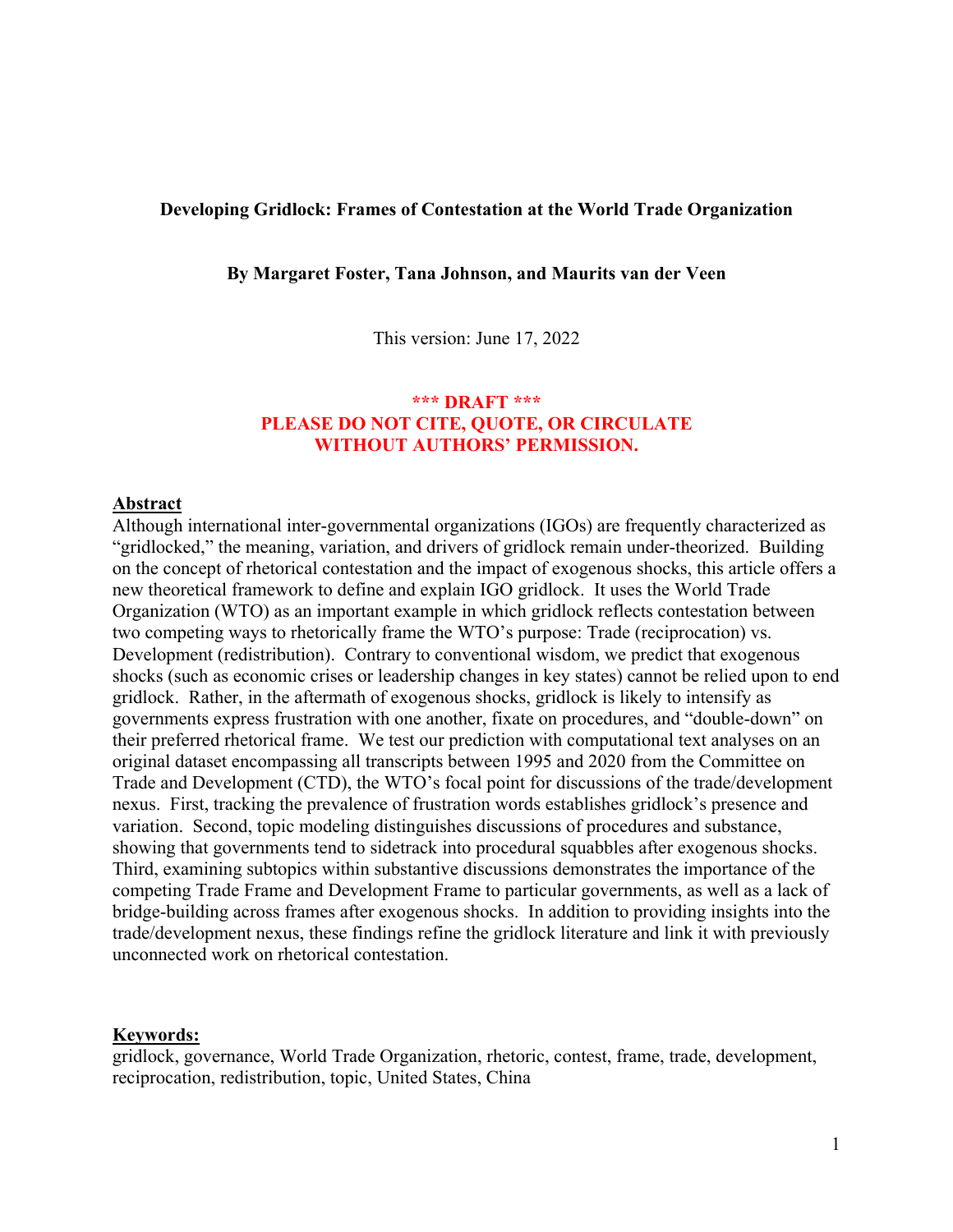#### **Introduction**

In recent decades, scholars and policymakers have bemoaned the "gridlock" in various international inter-governmental organizations  $(IGOs).$ <sup>1</sup> For instance, the continuing failure of the World Trade Organization (WTO) to complete its ongoing negotiations round—which began in 2001 in Doha, Qatar—has prompted multiple commentators to identify the WTO as a gridlocked IGO.<sup>2</sup> Yet the precise nature of gridlock in IGOs remains poorly understood: it is unclear whether gridlock is a permanent or temporary situation, and it is unclear what might make gridlock increase or decrease over time. As evidenced by periodic apparent progress in IGOs,3 gridlock actually waxes and wanes, meaning that it is not a simple binary present-orabsent feature.

Using the World Trade Organization as an important example of an ostensibly gridlocked IGO, we offer a new theoretical framework to define and explain gridlock. Building on the concept of rhetorical contestation and the impact of exogenous shocks, we point out that gridlock within the WTO reflects contestation between two competing ways for member-governments to rhetorically frame the organization's purpose: Trade (and the reciprocation it prescribes) versus Development (and the redistribution it prescribes). We predict that in the short-term aftermath of exogenous shocks (such as international economic crises), gridlock among member-governments will rise. This prediction contradicts conventional wisdom, which presumes shocks lead to compromises that end gridlock. What the conventional wisdom misses, however, is that shocks 1) often empower a newer rhetorical frame, but without eliminating an older one, and 2) make governments' audience(s) more attentive, but not necessarily more discerning or single-minded. Consequently, exogenous shocks actually diminish incentives for member-governments to compromise. In seeking to lay blame for, protect themselves against, or take advantage of shocks, IGO member-governments face reasons to express frustration with one another, fixate on procedures, and "double-down" on their preferred rhetorical frame. In other words, exogenous shocks increase IGO gridlock.

We test our prediction with computational text analyses of all 1995-2020 transcripts from the Committee on Trade and Development (CTD), the WTO's focal point for discussions of the trade/development nexus. The research design has three parts. First, tracking the prevalence of frustration words establishes gridlock's presence and variation. Second, topic modeling distinguishes discussions of procedures and substance, showing that governments tend to sidetrack into procedural squabbles after exogenous shocks. Third, examining subtopics within discussions of substance demonstrates the importance of the competing Trade Frame and Development Frame to particular governments, as well as a lack of bridge-building across frames after exogenous shocks.

Our findings advance the literature on several fronts. Using text-as-data tools to operationalize gridlock and extract multiple levels of rhetorical frames, we bring novel theoretical insights to bear on questions of the origins, persistence, and variation of IGO gridlock. In addition to providing insights into the trade/development nexus, our findings refine the gridlock literature and link it with previously unconnected work on rhetorical coercion. Our operationalization of gridlock fits the context of international politics, captures variation, and can be applied to many international institutions. And by offering a better understanding of how

 $<sup>1</sup>$  Hale et al. 2013.</sup>

<sup>2</sup> E.g., Collier 2006; Narlikar 2010; Faude 2020.

<sup>3</sup> Brazys and Panke 2017; Held et al. 2019.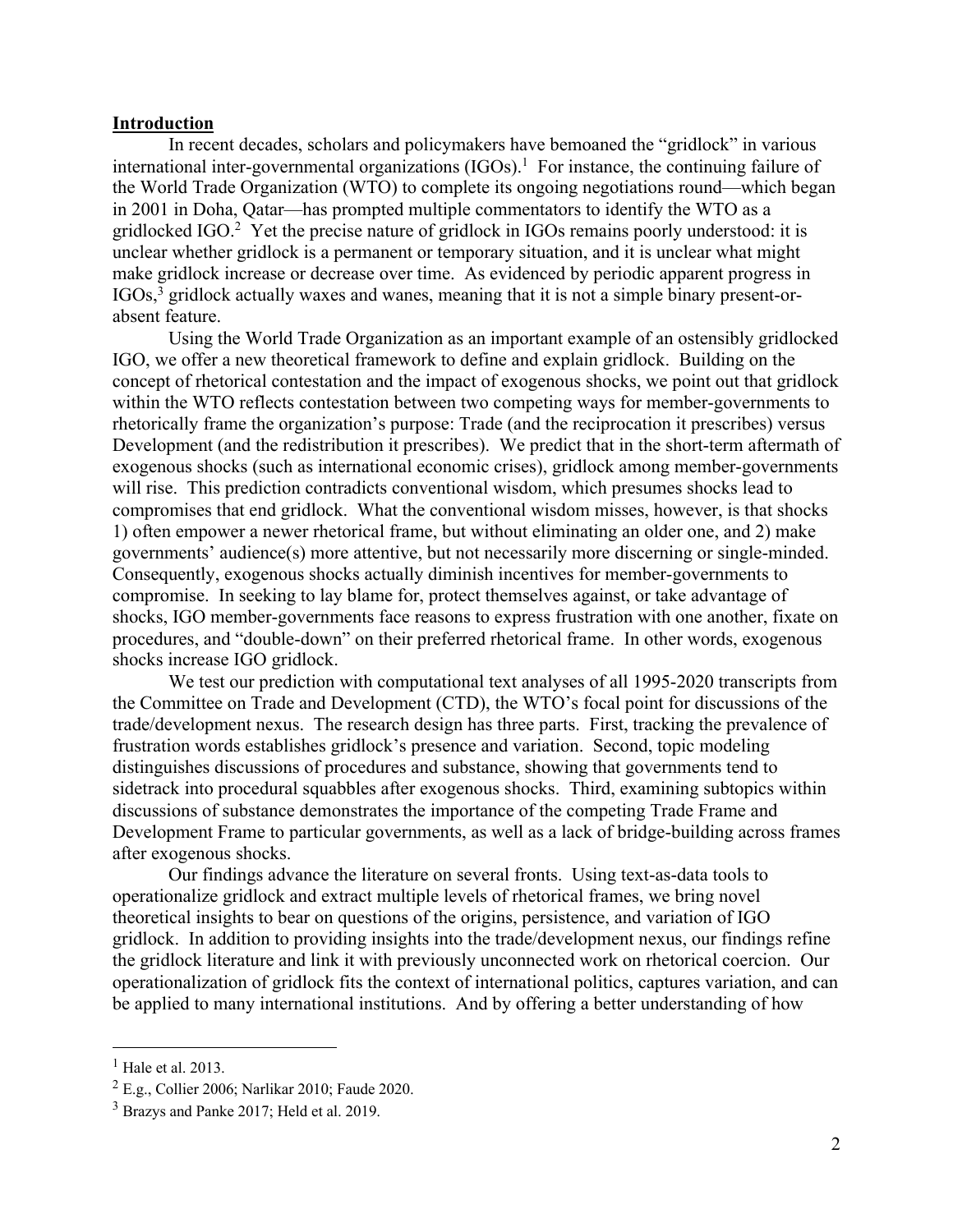gridlock emerges and can be affected by exogenous shocks, our work also can be of great value to policymakers struggling with gridlock in a wide variety of IGOs.

The paper proceeds in four sections. First, we present our theoretical framework: building on the concept of rhetorical coercion, we refine and operationalize gridlock, then develop the counter-intuitive prediction that gridlock will increase in the short-term aftermath of exogenous shocks. Next, we introduce our original dataset (which encompasses detailed transcripts from all CTD meetings within the WTO between 1995 and 2020) and explain our empirical methodology. Then, we employ text search and topic modeling to test our prediction about exogenous shocks. Last, the conclusion examines theoretical and policy implications.

## **I. Theoretical Framework**

In international politics, gridlock is an important but under-theorized concept. We point out the fruitfulness of seeing gridlock as the flipside of coercion in rhetorical contestation: it occurs when attempts at rhetorical coercion cycle, rather than triumphing. Seen this way, gridlock becomes more predictable, because its relationship to rhetorical frames, an audience, and exogenous shocks is more obvious. After discussing how two rhetorical frames—a Trade Frame whose policy implication is reciprocation, and a Development Frame whose policy implication is redistribution—play out for the audience of the World Trade Organization, we develop a generalizable way to operationalize gridlock for IGOs and then hypothesize how exogenous shocks will affect IGO gridlock.

## **Gridlock**

In recent years, scholars and practitioners have characterized various bodies of global governance as gridlocked.4 According to one prominent book on the topic, gridlock means being enmeshed in a self-reinforcing interdependence in which institutions, through the very act of solving some of the initial problems they were designed to address, bring about new problems that they prove unable to address.5 Put more generally, gridlock is a situation in which uncompromising factions counter and block one another, thereby immobilizing the forum in which these factions interact.

Researchers have suggested at least four (sometimes-overlapping) reasons for gridlocked global governance.<sup>6</sup> First, when actors initiate a pattern of cooperation with one another, they are inclined to start with the most solvable problems. Over time, therefore, the problems that remain are a more challenging lot. Second, in the years since the post-World War II creation of the contemporary "liberal world order," both the numbers and the types of global governance bodies have mushroomed. The traditional inter-governmental arrangements that originally typified the order are no longer the only available forums. Third, the international system has morphed from the Cold War's bipolarity, to the United States' brief unipolarity, and now to multipolarity. While relations between the U.S. and China garner a great deal of attention, other major players—the European Union (EU), India, and others—matter too. Fourth, part of the rationale behind international inter-governmental organizations is to institutionalize particular ways of doing things. Unsurprisingly then, IGOs tend to change more slowly than their environments, and they may struggle to deal with the harder problems, the more complex system of global governance, and the larger number of influential countries that their environments now

<sup>4</sup> E.g., Faude 2020; Rewizorski et al. 2020.

<sup>5</sup> Hale et al. 2013, 10.

<sup>6</sup> Hale et al. 2013, 277.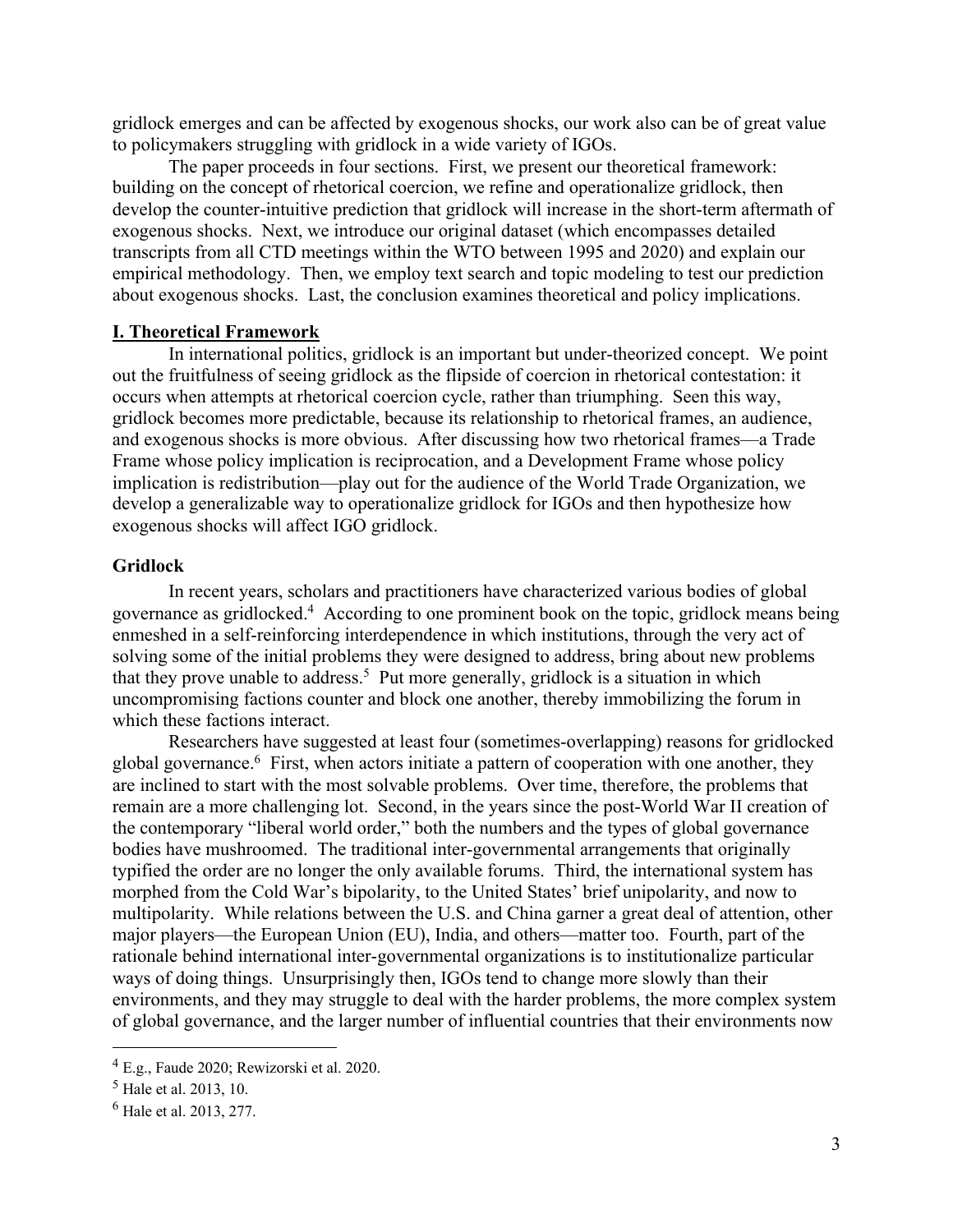present.

Such explanations are a commendable start, but they face several problems. For one thing, they are entwined with the passage of time. Since the late 1940s, there has been no counterfactual world in which the simplest problems were saved for last, or the numbers and types of global governance bodies consolidated, or the distribution of state power shifted from multipolar to bipolar, or IGOs were kept un-institutionalized. Thus, the reasons above are tough to disentangle from one another, from the aging of global governance, and from any other factors that are correlated with time.

Relatedly, while these explanations for gridlock largely march in a single direction over time, gridlock itself varies. For instance, some old institutions are not seen as gridlocked, while some young institutions are.<sup>7</sup> It is problematic if the outcome of interest waxes and wanes, but the proposed explanations do not.

Furthermore, conceptual work has outpaced empirical work. Numerous studies have claimed that gridlock plagues international institutions—such as the UN Framework Convention on Climate Change or the World Trade Organization.<sup>8</sup> However, these studies rarely carry out large-scale, systematic tests of a precise causal pathway by which proposed factors (e.g., institutional proliferation or rising powers) produce gridlock. What is more, such studies do not present a shared definition of gridlock, nor do they strive to operationalize gridlock in a general way that would apply to many types of institutions working in diverse policy areas.

Unfortunately, drawing from work on domestic politics to operationalize gridlock is infeasible. For domestic politics in democratic countries, gridlock often is estimated by counting the number of laws a legislature passed in a given year, then checking whether the number is lower than in the preceding year or lower than an average across several years. That approach is problematic even in a domestic context, $9$  but it certainly does not fit the international context, where IGOs and other institutions are charged with many different tasks, are not necessarily structured to be "democratic," and might not produce legislation per se.

What international relations research needs is an operationalization that can apply to a variety of IGOs, ascertaining whether and when international institutions are experiencing gridlock. The operationalization must capture variation and be more nuanced than a binary present-or-absent cutoff. We develop such an operationalization of gridlock by building on the idea of "rhetorical contestation": different ways of portraying and responding to the world's circumstances.

## **Rhetorical Contestation**

For national governments, the forums provided by IGOs are sites for rhetorical contestation.10 Indeed, much of the gridlock that scholars and practitioners perceive in IGOs is less about technical issues than political ones. That is, IGOs become immobilized not because technical solutions are non-existent, but because—to at least some consequential sets of governments—the technical solutions are politically non-palatable, and/or do not address what those governments portray as the key political problem. Gridlock occurs when different factions of states engage in rhetorical contestation and, despite failing to rhetorically "coerce" each other,

<sup>7</sup> Lall 2017.

<sup>8</sup> Kemp 2016; Faude 2020.

<sup>9</sup> Binder 2004.

<sup>10</sup> Johnston 2001; Chelotti et al. forthcoming.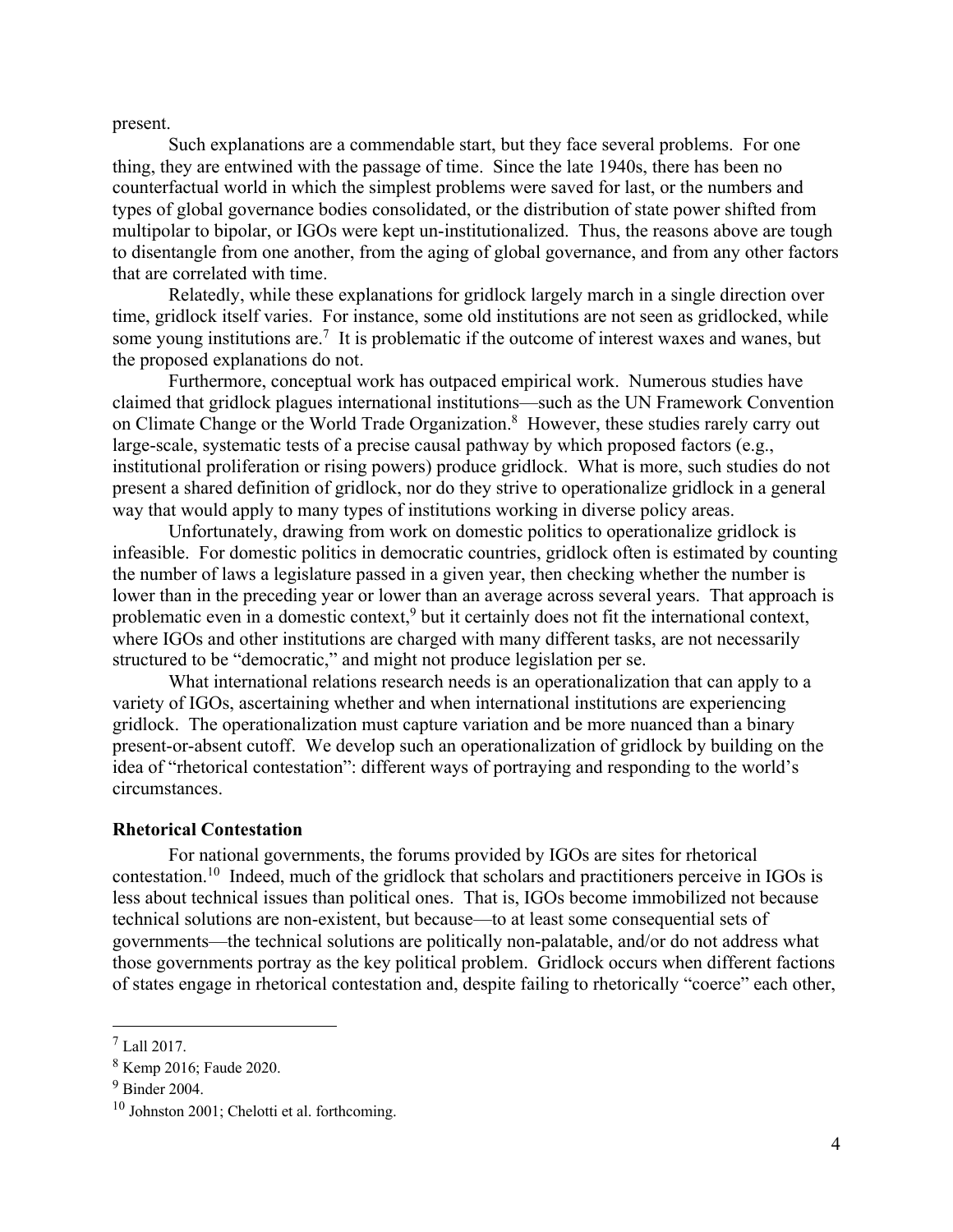nevertheless keep attempting it.

## *The Importance of Rhetoric and Rhetorical Contestation*

As Jean-Jacques Rousseau's classic admonition notes: "The strongest is never strong enough to be always master, unless he transforms strength into right and obedience into duty."<sup>11</sup> In political contests to attract allies and get their way, not all national governments are equally endowed with material resources, but even those that command vast material resources also need to "frame" their activity, explaining the purposes to which their material power is put.<sup>12</sup> Rhetoric, therefore, is an important political tool of both the strong and the weak.<sup>13</sup>

Perhaps in a perfect world, governmental statements would be free from political maneuvering. In an idealistic mode of communicative action, discourse would be an exercise in ignoring power and rank, uncovering the truth, being open to persuasion and correction, and reaching consensus.14 But in reality, actors "do not leave their identities at the door when entering into dialogue, and they do not employ language unadulterated by earlier political contestation."15 Hence, rhetorical devices are deeply political.

Ronald Krebs and Patrick Jackson model rhetorical contestation in a way that "explicates the power of rhetoric even when politics is *not* truth-seeking and truth-generating" and also "includes *all* speech, no matter how interlaced with power relations."16 Their model incorporates the reality that rhetoric can contain both sincerely held beliefs and disingenuous strategic claims. Moreover, in their model there is no need to pinpoint people's motives and try to distinguish between the two.

This is because Krebs and Jackson explore rhetorical *coercion*: situations in which one actor uses discourse to maneuver another actor into a corner, trapping it into endorsing a position it may, or may not, find anathema. For this, unobservable interior beliefs and motives are beside the point. Instead, it is the observable rhetorical contestation—what actors say, and how they respond to claims and counter-claims—that matters.<sup>17</sup>

Krebs and Jackson's stylized model of rhetorical coercion contains three roles: in view of an Audience,<sup>18</sup> Actors 1 and 2 each direct toward one another an argument in support of some policy move each wants produced.19 Any argument contains two analytically separable parts. One is the *frame*, a set of terms characterizing the issue at hand. The other is the *implication*, a

<sup>11</sup> Rousseau 1968.

<sup>12</sup> Krebs and Jackson 2007, 38.

<sup>&</sup>lt;sup>13</sup> Gamson 1992; Schimmelfennig 2001.

<sup>14</sup> Habermas 1984.

<sup>15</sup> Krebs and Jackson 2007, 39-40.

<sup>16</sup> Krebs and Jackson 2007, 40.

<sup>&</sup>lt;sup>17</sup> Krebs and Jackson 2007, 42.

<sup>&</sup>lt;sup>18</sup> We substitute the broader term "Audience" for the original term "Public" in order to avoid the impression or claim that all laypeople are actively observing international politics. When interacting in IGOs, governments' audience could be all laypeople, but usually it is only subsets of the public (journalists, domestic policymakers, epistemic communities, interest groups, etc.). The term "Audience" better reflects the fact that the theory does not hinge on observation by the entire global public.

<sup>&</sup>lt;sup>19</sup> The model accommodates a variety of contexts. For instance, each of the three roles could be an individual, a small group, or a large group. Furthermore, Actor 1 and Actor 2 could share control over the issue at hand (e.g., if they are two political parties within a domestic legislature) or one actor could have exclusive control over it (e.g., if Actor 1 is a citizen and Actor 2 is the national government). All that matters is the other actor's accession or resistance being in some way pivotal to the outcome (Jackson and Krebs 2007, 43).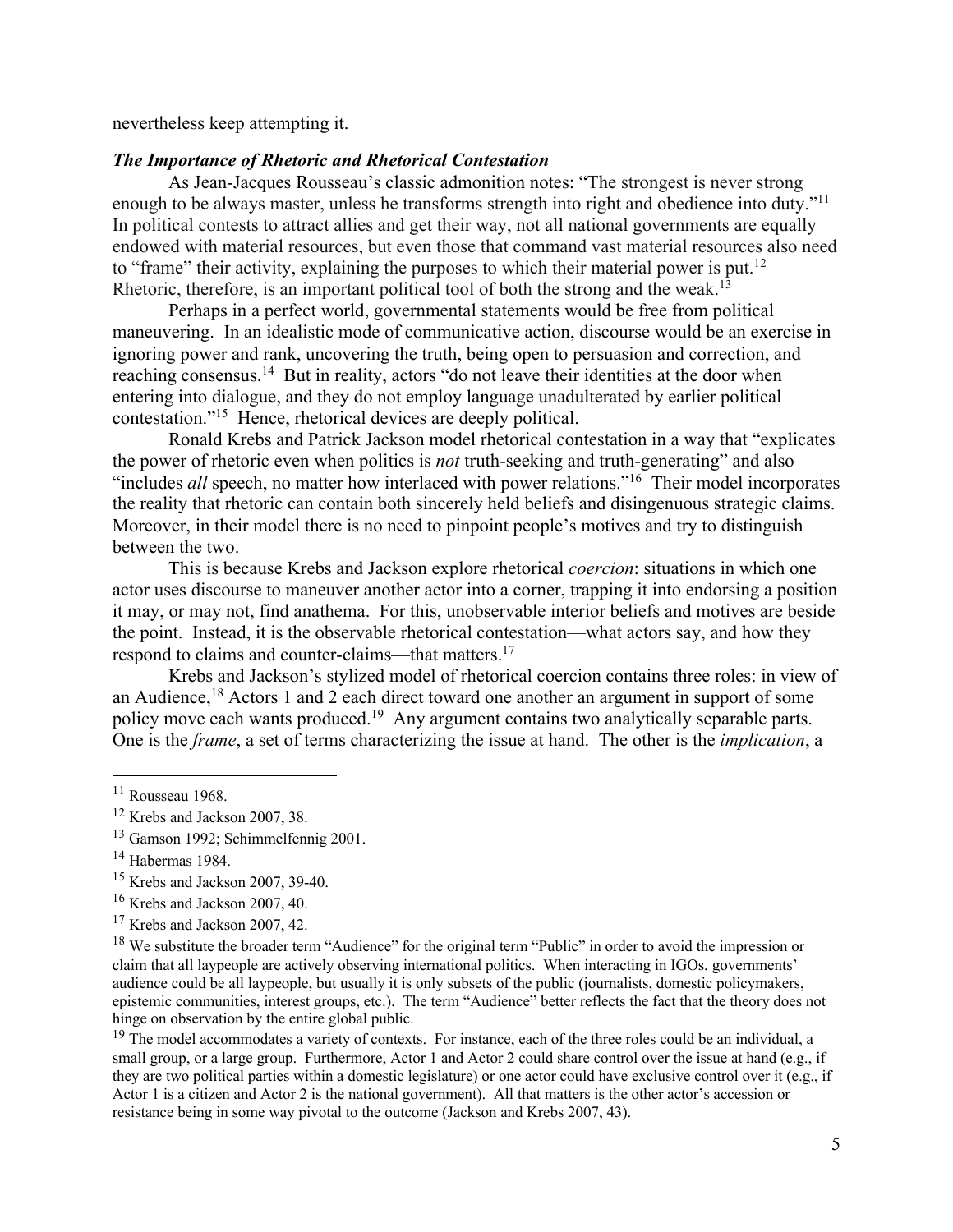set of prescriptions that (according to the Actor) follow from the frame.<sup>20</sup> Actor 1, interacting rhetorically with Actor 2 in view of the Audience, may agree or disagree regarding its counterpart's frame, or implication, or both. The same is true for Actor  $2^{21}$ 

Expressing different implications is a relatively narrow conflict in which both actors articulate the same frame, but not the same suggested policy prescriptions. Such conflicts could be overcome with education, technical experts, etc. Expressing different frames, on the other hand, is a bigger conflict in which the actors fundamentally dispute one another's characterization of the underlying problem. Through frames, actors "locate, perceive, identify, and label."<sup>22</sup> Frames give meaning to events and limit the range of acceptable responses.<sup>23</sup> When Actors 1 and 2 disagree about rhetorical frames, they diverge not only about the policy move but about "the very terms of debate."<sup>24</sup>

The framing choices made by the two actors, as shown in Figure 1, shape whether any policy agreement will be expressed.25

| ີຕ<br>$\sigma$ |                | $\sim$<br>Actor 2                 |                                   |  |
|----------------|----------------|-----------------------------------|-----------------------------------|--|
|                |                | <b>Frame A</b>                    | <b>Frame B</b>                    |  |
| Actor          | <b>Frame A</b> | expressed policy agreement        | continued rhetorical contestation |  |
|                | <b>Frame B</b> | continued rhetorical contestation | expressed policy agreement        |  |

*Figure 1: Actors' Agreement or Disagreement over Rhetorical Frames*

Krebs and Jackson are focused on the top-left and bottom-right cells: rhetorical interactions that result in expressed policy agreement. Their central insight is that when actors who initially used different frames later use the same frame, it may be due to one actor's successful persuasion, but it also may be due to one actor's successful coercion—*and distinguishing between persuasion and coercion is neither feasible nor crucial*. It is not feasible because seeing inside actors' hearts and minds is impossible, and it is not crucial because the expressed policy agreement itself is interesting. The authors illustrate this sort of cessation of rhetorical contestation with a case study of Druze Arabs who repeatedly spoke of their service in Israel's military and eventually succeeded in getting Israel's government to grant them greater

<sup>20</sup> Krebs and Jackson 2007, 43.

 $^{21}$  Some recent scholarship parallels this frame/implication distinction by discussing disagreements over justification/action (e.g., Stimmer 2019, 270) or validity/applicability (e.g. Weinhardt and ten Brink 2020, 266), but we maintain Krebs and Jackson's original terminology.

<sup>22</sup> Goffman 1974, 21.

<sup>23</sup> Stimmer 2019, 272.

<sup>24</sup> Krebs and Jackson 2007, 44.

<sup>25</sup> Weinhardt and ten Brink 2020, 264.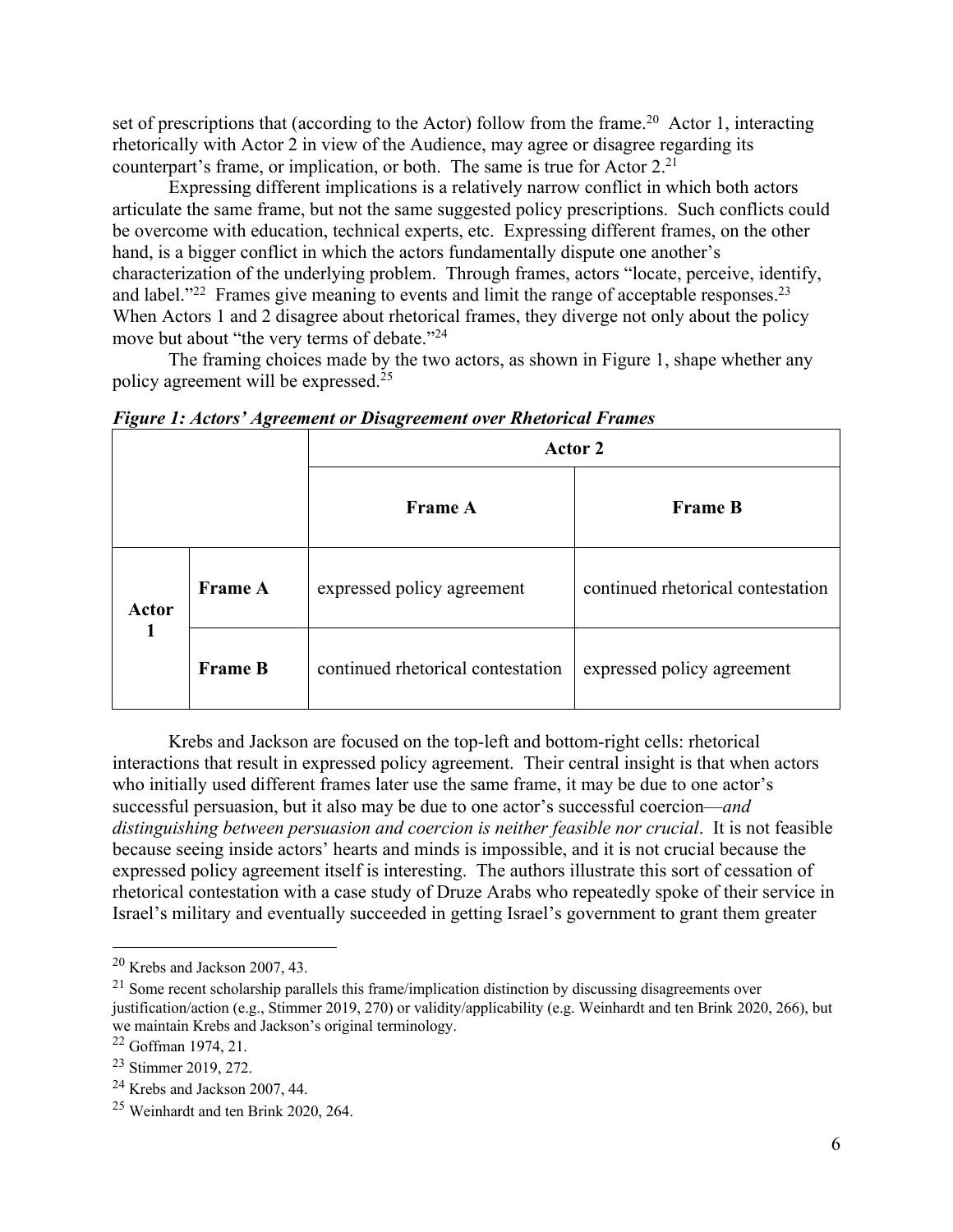citizenship rights. Their illustration shows how rhetorical coercion can "twist arms by twisting tongues."26

## *Gridlock as the Flipside of Successful Rhetorical Coercion*

Yet for our purposes, what are of interest are the less-explored outcomes at Figure 1's bottom-left and top-right: continued rhetorical contestation. Here, neither actor accepts the other's frame. However, since silence could permit a precedent that produces unwanted obligations, the actors keep talking. Thus, the forum in which Actor 1 and Actor 2 interact becomes both animated and immobile: there is plenty of discourse, but the actors repeatedly talk past one another rather than agreeing on substantive policies.

This—although Krebs and Jackson never use the word—is gridlock. Gridlock is the flipside of successful rhetorical coercion: it occurs when actors' attempts at rhetorical coercion are cycling, rather than triumphing. Successful rhetorical coercion occurs when one actor, concerned about repercussions from the Audience, accepts another actor's frame and/or implication even if not genuinely persuaded of their goodness. This results in expressed policy agreement. But rhetorical coercion is hardly guaranteed. Thus, instead of triumphing, attempts at rhetorical coercion may end up cycling. The result is gridlock, as the two actors persist in continued rhetorical contestation, without expressing substantive policy agreement.

To understand gridlock, it is therefore important to note the two conditions that Krebs and Jackson say are needed for rhetorical coercion to succeed.

First, in countering each other's frames, the available rhetorical options must be more limited for one actor than the other. Discursive communities possess rhetorical "commonplaces" (i.e., shared understandings among people) that both constrain and assist actors' rhetorical possibilities.27 Although Actor 1 and Actor 2 can utilize these existing commonplaces in creative ways, they cannot abandon them entirely, or else their arguments would be too alien for the Audience. Rhetorical innovation happens regularly over time. However—absent some sort of disruption or crisis—rhetorical innovation is unlikely to occur rapidly, because the process of transforming novel rhetoric into a commonplace is costly and risky.

The second condition for successful rhetorical coercion is that the Audience must truly be relevant. An actor's coercive potential lies in being able to credibly threaten to get the Audience on its side; without this, its counterpart can simply ignore or talk past its argument. This condition will not be satisfied if the Audience is not paying attention, or if one actor can block or distort the argument that the other actor aims at the Audience. It also will not be satisfied if, rather than being a single entity with a shared understanding of appropriate rhetorical moves, the Audience is composed of fragmented groups—and Actor 1 may be playing to some, while Actor 2 plays to others.

Thus, Krebs and Jackson hint that attempts at rhetorical coercion may cycle (rather than triumph) if neither actor has a clear advantage in rhetorical commonplaces from which to draw, and/or if the Audience is inattentive, confused, or fragmented. The latter condition, in particular, compels the authors to anticipate that "rhetorical coercion will operate less effectively and less frequently in international settings [compared to domestic ones]."28 The existence of a truly global public—a tightly linked worldwide community possessing a shared sense of appropriate

<sup>26</sup> Krebs and Jackson 2007, 42.

<sup>27</sup> Shotter 1993, 170-171.

<sup>28</sup> Krebs and Jackson 2007, 55, 56.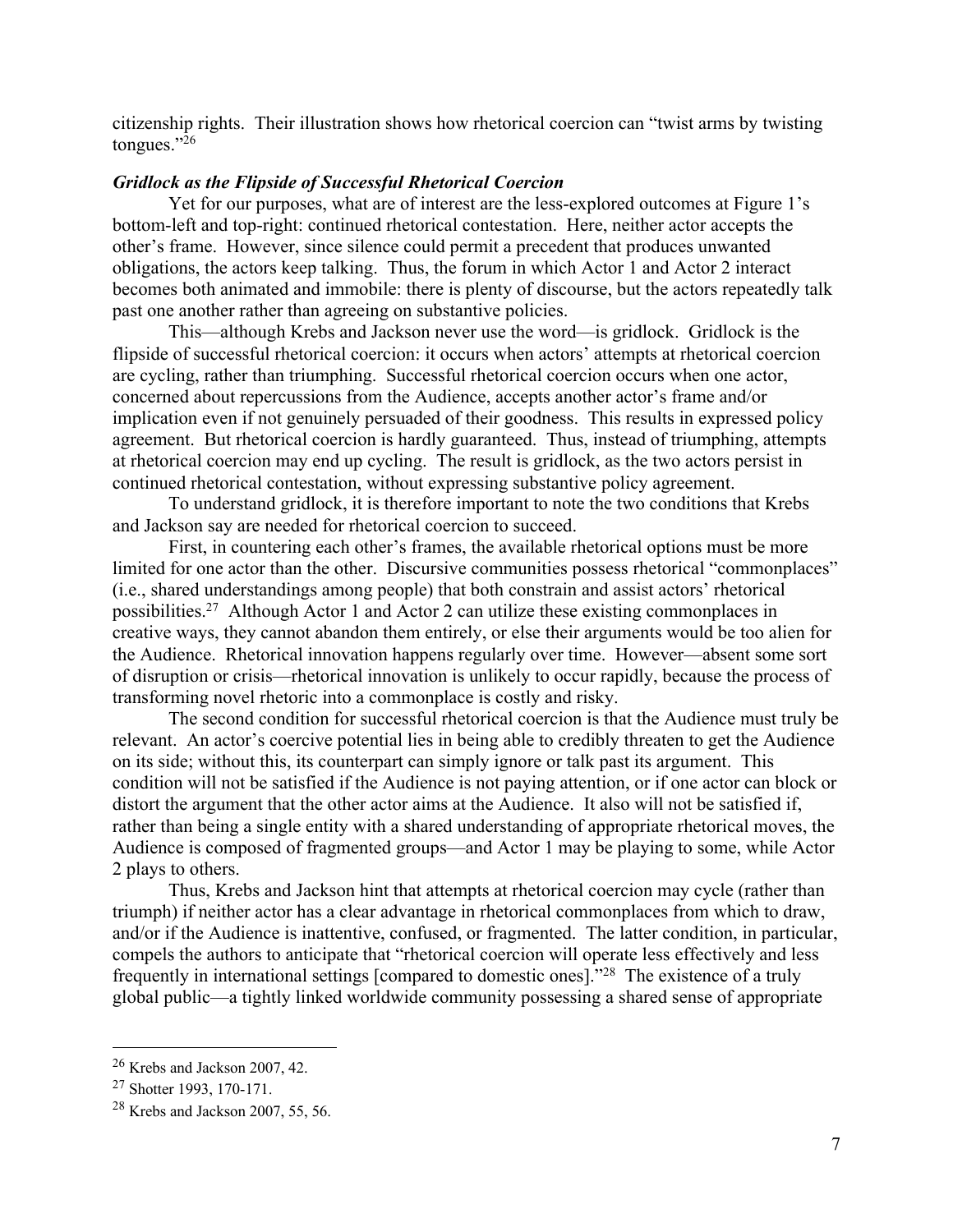political discourse—is debatable.29 Instead, when national governments interact in the forums provided by IGOs, they often try hardest to appeal to their own domestic audiences.

In addition to having some spatial separation between one another, those domestic audiences also differ in who is watching the actors most closely. To make this more concrete, momentarily think of Actor 1 as the United States and Actor 2 as China. For China, the managers of state-owned enterprises would be a more relevant portion of the audience than the leaders of labor unions would be. For the United States, the opposite would be true. Such fragmentation of the Audience makes it difficult for either actor to trap the other in a "gotcha" moment: where the opponent endorses a position that it may find anathema, and nevertheless is pushed by audience costs to carry out. The audience costs are most acute if the Audience is attentive, discerning, and single-minded. But since those three attributes do not always exist simultaneously for domestic politics, and international politics is domestic politics in aggregate, the audience costs for international politics are likely to be dampened.

All of this means that unless the available rhetorical options are more limited for one actor than the other, and the Audience is truly relevant, attempts at rhetorical coercion will cycle—resulting in gridlock. Although Krebs and Jackson focus on Figure 1's cells of nongridlock, their two conditions hint that gridlock can be broken if some shock to the system closes off rhetorical options *and* captures the Audience's attention. If true, then in the aftermath of exogenous shocks, gridlock would subside.

#### *Why International Gridlock Would Increase (Not Subside) After Exogenous Shocks*

Extending Krebs and Jackson's framework to reason that international gridlock would subside after a shock is intuitively appealing, but it would involve two problematic assumptions. One relates to the first condition about rhetorical options. True, an actor with access to fewer rhetorical options is more likely to find itself verbally endorsing (or at least acquiescing to) the other actor's stance—regardless of whether the disadvantaged actor has actually been persuaded to believe what it is uttering.30 If, for whatever reason, one actor is more limited in being able to draw from established commonplaces, the other actor can more easily outmaneuver it, anticipating and depriving materials it would need for socially sustainable rhetorical contestation. A shock (such as a financial crisis or a leadership change in a key state) certainly is a juncture at which rhetorical innovation can accelerate, rapidly establishing a new commonplace.

But that does not automatically make the old commonplace disappear. Instead, the newer and older rhetorical options may co-exist. This presents the actors with more (not fewer) options—thereby intensifying (not ending) rhetorical contestation. The possibility is especially relevant in international politics, where, even as a newer commonplace arises, there are many pockets in which an older commonplace can persist.

Another problematic assumption relates to the second condition about the Audience's relevance. Yes, a shock often heightens the Audience's attention and demands for policy changes. And national governments, for their part, may conclude that an effective response will require buy-in from a foreign or global audience.

But while shocks do tend to make the Audience more attentive, they do not necessarily make the Audience more discerning or single-minded. This is true for a domestic Audience that

<sup>29</sup> Nanz and Steffek 2004.

<sup>30</sup> Krebs and Jackson 2007, 36, 44, 45, 46, 47. Note that the Audience does not have to possess a well-reasoned *a priori* position, but there must be bounds on the sets of arguments that the Audience would find minimally acceptable.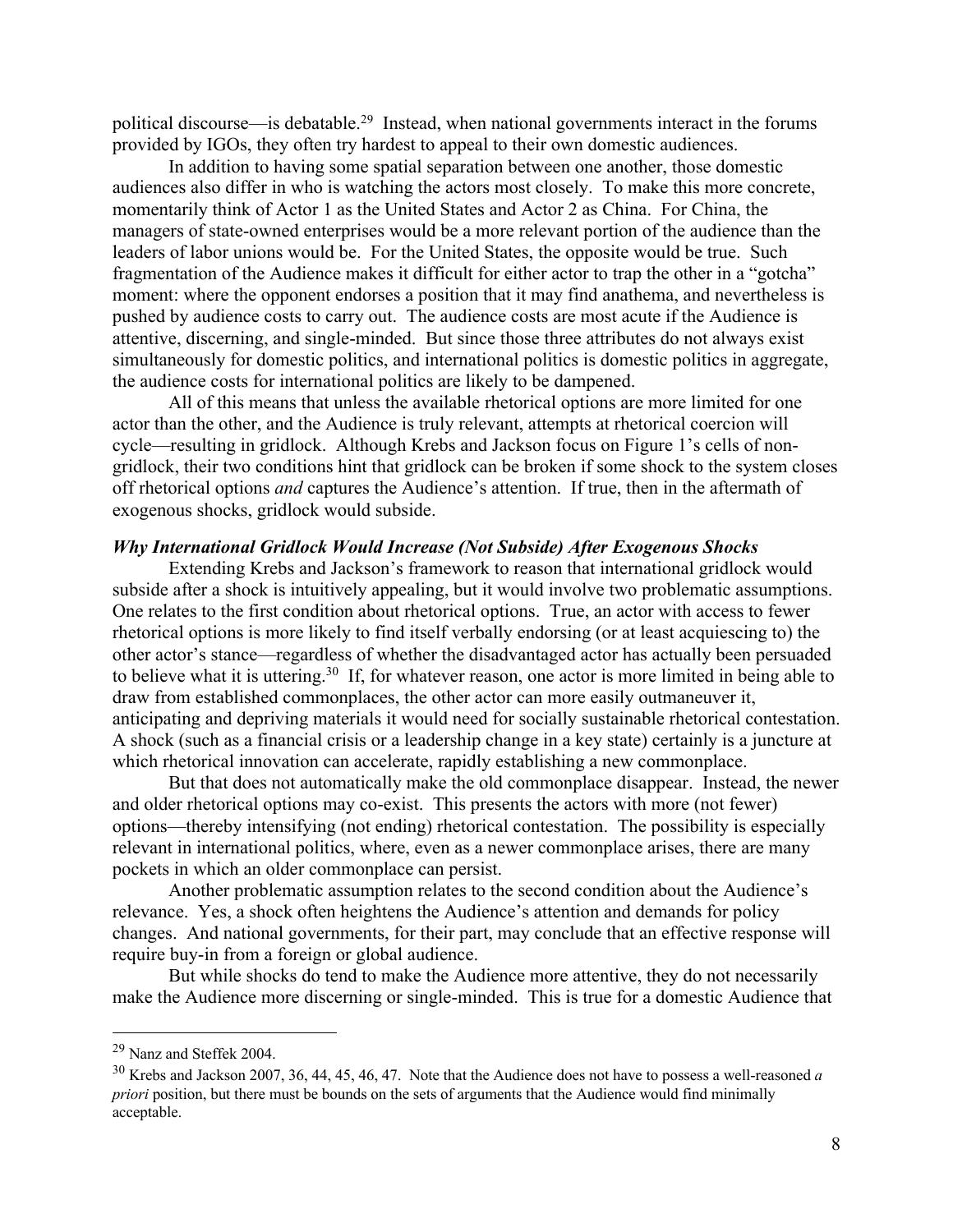mixes various interests—and even more true for an international Audience that mixes governments' disparate domestic contexts. Krebs and Jackson broadly acknowledge that the social environment for international politics is more complicated than the social environment for domestic politics,<sup>31</sup> and therefore shocks would not necessarily operate identically.

We offer deeper insight: by repositioning particular states or interest groups as winners, losers, culprits, or victims, shocks often activate nationalistic or narrow mindsets. Instead of figuring out how a compromise would permit everyone to gain something, such mindsets fixate on who would gain more. In unresolved rhetorical contestations, this would diminish incentives to compromise, thereby intensifying gridlock.

Gridlock is different from disengagement. If one actor disengaged and kept quiet, that actor's silence could permit a precedent that produced unwanted obligations. Therefore, even when Actor 1 and Actor 2 have conflicting rhetorical frames that hinder substantive policy agreement, they keep up the rhetorical contestation by continuing to talk.

So, what would they talk about? There are three main veins:

1) *Expressions of Frustration*: conveying annoyance about the other actor or the impasse.

2) *Procedural Matters*: diverting to non-substantive issues concerning jurisdiction, processes, etc.

3) *Rhetorical Frames*: trumpeting the preferred rhetorical frame on substantive issues, without building bridges to the alternative frame.

In other words, gridlock is a situation in which there is plenty of discourse but—rather than agreeing on substantive policies—Actor 1 and Actor 2 repeatedly talk past one another.<sup>32</sup>

Thus, although Krebs and Jackson emphasize how rhetorical contestation can be brought to a close in domestic forums, we build on under-explored parts of their model to explain how rhetorical contestation can continue to churn in the international forums provided by IGOs. When states persist in contesting not just implications but also the underlying rhetorical frames, global governance bodies experience gridlock. Contrary to what much work on international politics suggests, gridlock does not automatically intensify over time; it can wax and wane. And contrary to what some work on domestic politics suggests, shocks in the international system can increase—rather than end—gridlock.33 This is because international shocks often activate nationalistic or narrow mindsets, making compromise less likely. In seeking to lay blame for, protect themselves against, or take advantage of shocks, IGO member-governments face incentives to express frustration with one another, fixate on procedures, or double-down on their preferred frame in rhetorical contestation.

## **Two Rhetorical Frames and Their Policy Implications**

In extreme situations, exogenous shocks elevate newer rhetorical frames that may challenge older ones. $34$  One of the most serious systemic shocks of the past several decades

<sup>31</sup> Krebs and Jackson 2007, 56.

<sup>32</sup> Stimmer 2019, 272.

<sup>33</sup> Donnelly 2021.

<sup>34</sup> Krebs and Jackson 2007, 46.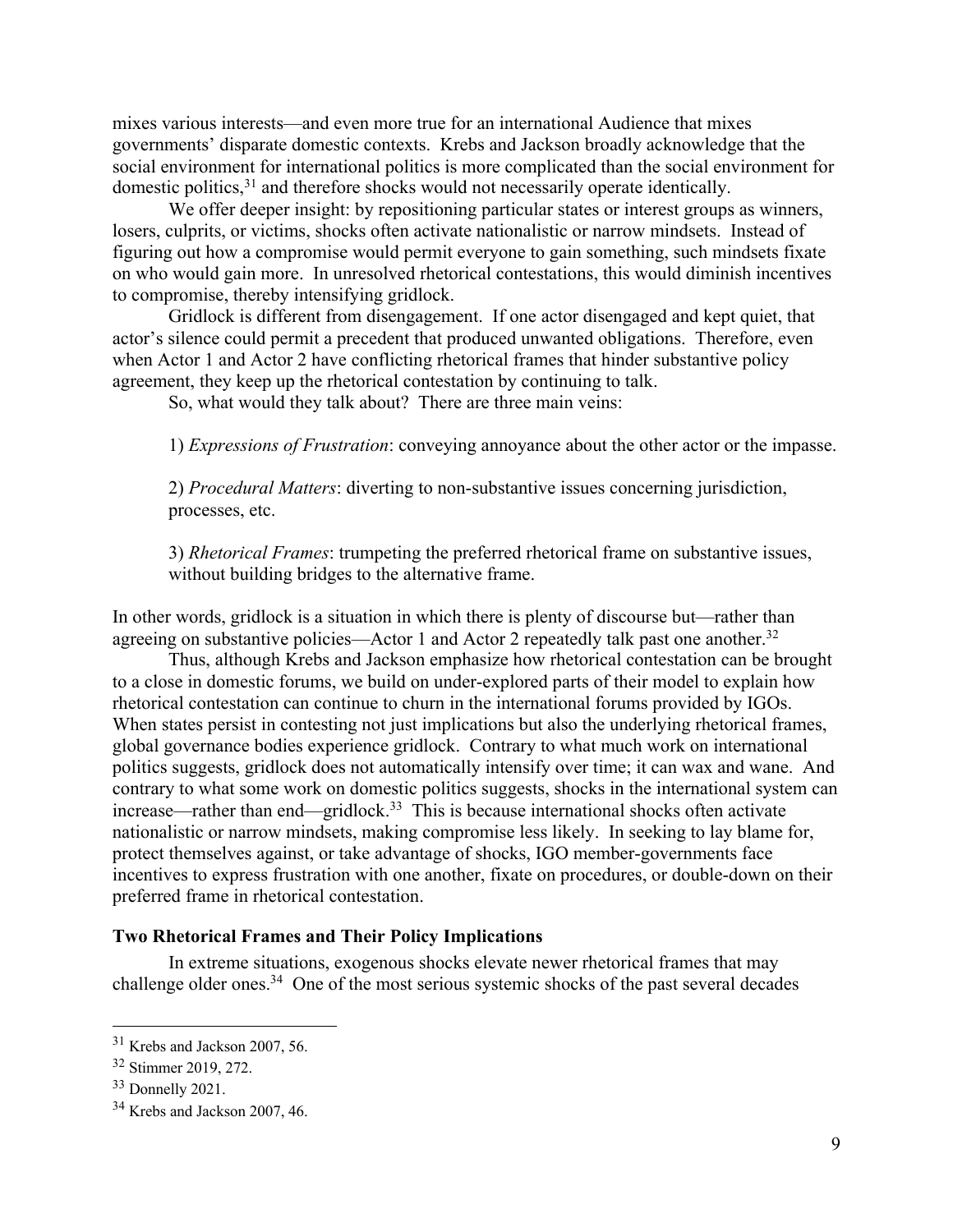came in the early 1990s, with the sudden end of the Cold War between the United States and the Soviet Union. Prior to this, the planet had been separated into a so-called "First World" (the United States' sphere of influence, based in North America and Western Europe), a "Second World" (the Soviet Union's sphere of influence, based in Eastern Europe), and a "Third World" (places that the two superpowers either vied for or ignored, largely in what is now the Global South). In addition to creating more space for the Global South to be a player in IGOs, the abrupt end of bipolar rivalry also reinforced a new frame that had been percolating since the 1960s and 1970s: *developmentalism*.

## *The Development Frame and One-Way Redistribution*

The notion of developmentalism portrays global poverty as a problem that must be solved not only by poorer countries but also by richer ones—perhaps because poorer countries were exploited in the past by richer countries, or at least because richer countries now have the wherewithal to assist poorer countries. Originally pushed by countries of the Global South through initiatives such as the New International Economic Order (NIEO) or the United Nations Conference on Trade and Development (UNCTAD), developmentalism gained momentum as the number of countries from the Global South swelled. Following waves of decolonization that turned developing areas into independent states, developing countries came to outnumber developed countries within many IGOs. If they could operate in a unified way, they could exert greater pressure on traditional powers.35

Eventually, developmentalism became an important rhetorical frame not only in economic institutions such as the World Bank, but also in the United Nations system more generally. Numerous IGOs espoused "policy coherence," by which institutions across a variety of policy areas (e.g., health, education, trade) would direct efforts toward reducing global poverty. The aim of reducing global poverty even touched the Organization for Economic Cooperation and Development (OECD), an IGO that traditionally served rich countries only.36

Although developmentalism had been around long before the early 1990s, the United States' ostensible victory in the Cold War gave the notion at least two boosts. One was economic: the Soviet Union's socialism suddenly looked much less attractive than the United States' capitalism, and therefore international markets seemed to be the key to developing countries' future prosperity. The other boost for developmentalism was political: the remaining superpower was a vocal proponent of democratic principles, and therefore developing countries anticipated that they would now have much more of a voice in global governance bodies.<sup>37</sup>

The rhetorical frame of development—which portrays global poverty as a problem that richer countries are obligated to solve—carries a particular implication. With its emphasis on justice, developmentalism implies *redistribution* from richer countries to poorer ones.<sup>38</sup> Such redistribution could take the form of money, know-how, access, technology, etc. But the unifying thread is that all are one-way, not reciprocal.

## *The Trade Frame and Two-Way Reciprocation*

The Development Frame and its policy implication of one-way redistribution is very different from an older rhetorical frame: the notion of states making trades. This "you-scratch-

<sup>35</sup> Jawara and Kwa 2004, 182.

<sup>36</sup> Collier 2006, 1427.

<sup>37</sup> Collier 2006, 1426, 1427.

<sup>38</sup> Narlikar 2010, 720.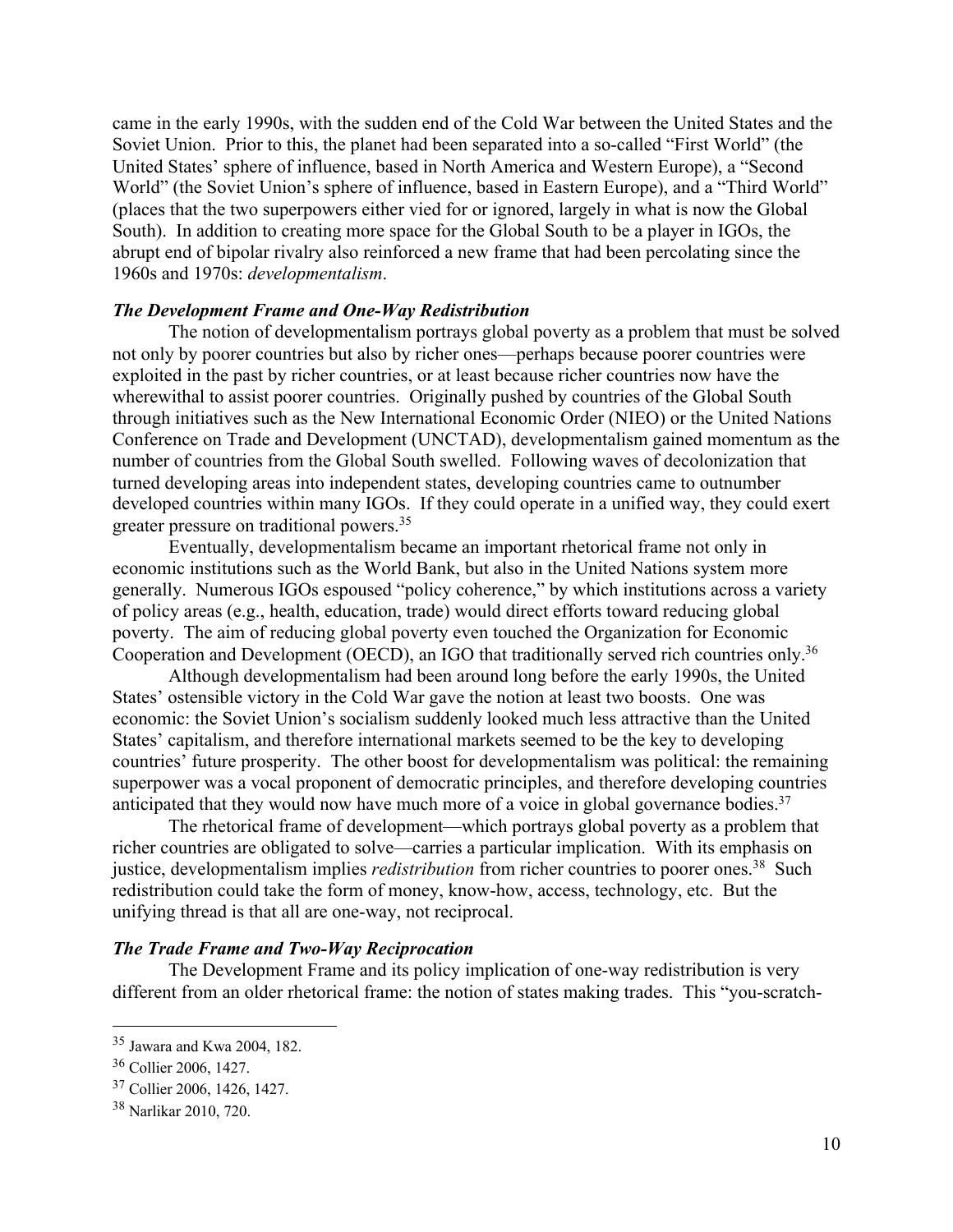my-back-and-I'll-scratch-yours" mentality exists in a variety of international policy areas everything from military alliances to postal standards, or from treatment of diplomats to management of natural resources. And of course, it is central to economic trade.

Following the economic depression of the 1930s and the devastating war of the 1940s, industrialized countries broadly agreed that the high tariffs they had been imposing on each other's imports were also hurting themselves. However, since unilateral reductions risked balance-of-payments problems, trade liberalization needed to be a synchronized and reciprocal undertaking. The United States signaled its dedication to this undertaking in 1934, when President Franklin Roosevelt signed the Reciprocal Trade Agreements Act (RTAA) into law.

With the authority granted by the RTAA, U.S. presidents negotiated reciprocal trade agreements with dozens of other countries.<sup>39</sup> The RTAA also facilitated U.S. participation in creating the General Agreement on Tariffs and Trade (GATT). Comprising only 23 governments when it began in 1947, the GATT forum largely served as a marketplace for industrialized countries to strike liberalization deals with fellow industrialized countries on an overtly *quid pro quo* basis.

As Western Europe recovered and integrated into what would eventually become the European Union (EU), and as Japan eventually remade itself into a manufacturing and technological dynamo, the United States' economic position was no longer unparalleled. But that actually facilitated bargaining: these three big players needed things from each other, and they could get what they needed by striking deals in a relatively small group. Since all three were major forces in trade, they could easily spot and punish each other's free-riding attempts. Thus, through reciprocation—and through the "Most-Favored Nation" principle by which deals struck among major players were also extended to and abided by other GATT parties—a series of negotiating rounds produced substantial trade liberalization, particularly regarding tariffs on manufactured goods.40

The Trade Frame—that states bargain with one another and make mutual (though perhaps unequal) concessions—carries a particular implication. With the emphasis on reaching deals, trade implies *reciprocation*. States' concessions to each other do not need to be identical in kind or even size, but they are expected to be two-way.

## **How This Plays Out in the World Trade Organization**

The World Trade Organization is an example of an IGO in which these competing rhetorical frames interact. The Trade Frame, with its policy implication of reciprocation, had dominated in the WTO's predecessor, the GATT system. In a series of negotiating rounds beginning in the 1940s, major states took the lead in progressively lowering tariffs in the manufacturing sector, and then began addressing additional sectors and trade barriers. By the Tokyo Round that finished in 1979, GATT negotiations had slashed many "at the border" tariffs and had begun tackling more complex "behind the border" issues such as government procurement, subsidies, and technical requirements.41

But the 1970s also witnessed the formalization of two devices allowing some GATT members to bypass reciprocation. One device was to refer to the policies determined in the Tokyo Round not as "rules" but as "codes." Governments could (and did) pick which codes they

<sup>39</sup> Bailey et al. 1997.

<sup>40</sup> Collier 2006, 1424-1425.

<sup>&</sup>lt;sup>41</sup> Faude 2020, 450-451. The agricultural or primary commodities sectors, which tended to be important to poorer countries but protected by richer countries, experienced less liberalization.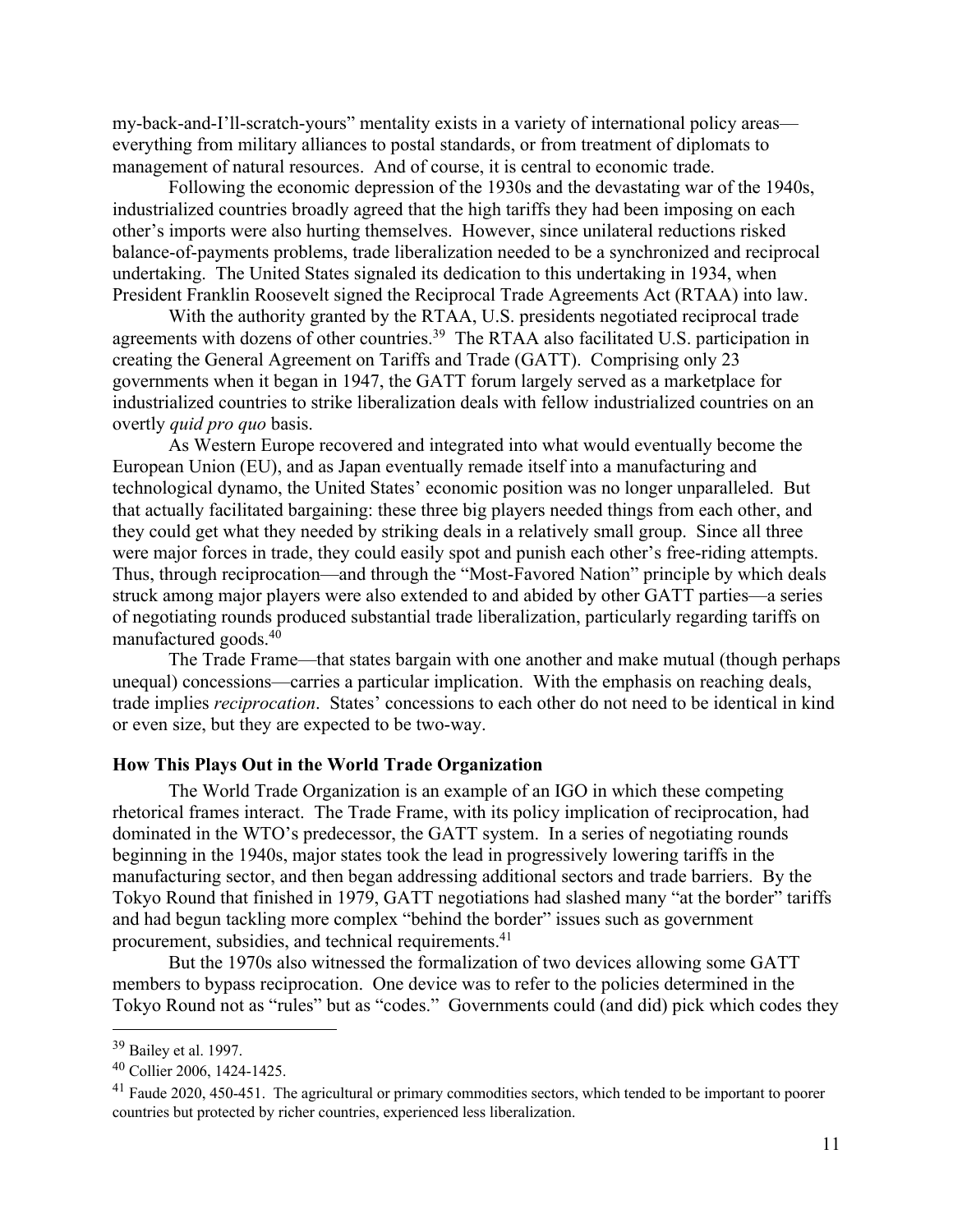would follow. A second device was "Special and Differential Treatment." Although many of the developing countries that exist today were not parties to the GATT at first, that was changing by the 1970s. Through the new formalization of Special and Differential Treatment, developing countries were not required to adhere to all bargains struck in GATT negotiating rounds and did not have to reciprocate the preferential treatment that richer countries chose to extend to them.<sup>42</sup> However, by opting into this arrangement, developing countries also were marginalized: they were not full participants in the bargaining process.<sup>43</sup> The alternative track of Special and Differential Treatment, as well as the optionality of the Tokyo Round codes, countenanced exceptions to the Trade Frame and the reciprocation it implied.

No alternative rhetorical frame and implication was fully positioned yet. However, a window was opening for future rhetorical contestation, partly due to the methods by which the GATT expanded. Essentially, existing signatories considered a prospective member's economic significance, its competitiveness in salient sectors, and/or its powerful patrons, then agreed on an "entry price." A higher "price" meant that the prospective member needed to satisfy more detailed or more intrusive demands in order to join. Some prospective members—especially newly independent states backed by their former colonial overseers—did not need to jump through many hoops. Others faced long and costly accession processes. But both sets of prospective members had reason to regard the accession process as a *fait accompli* that ignored their own preferences, or even worked against them.<sup>44</sup>

## *The Co-Existence of the Trade Frame and the Development Frame*

The next set of GATT negotiations, the Uruguay Round, took place from 1986 to 1993. This round culminated in the decision to create a full-fledged IGO, the World Trade Organization. The WTO would help to administer the General Agreement on Tariffs and Trade, plus numerous new agreements covering issues such as services, agriculture, and intellectual property. In April 1994, 123 governments signed the Marrakesh Agreement Establishing the WTO.

In adjacent paragraphs in the preamble of the Marrakesh Agreement, governments portray the new IGO through the previously-dominant Trade Frame and also through a contrasting Development Frame. One paragraph uses the Development Frame but refers obliquely to "positive efforts" rather than specifying that frame's implication of one-way redistribution:

[T]here is need for positive efforts designed to **ensure that developing countries**, and especially the least developed among them, **secure a share** in the growth in international trade **commensurate with the needs of their economic development**. 45

Then, the next paragraph uses the Trade Frame and explicitly endorses that frame's implication of two-way reciprocation:

<sup>&</sup>lt;sup>42</sup> In addition, developed countries could grant concessions to developing countries without having to treat the rest of the membership similarly (Jawara and Kwa 2004, 12).

<sup>&</sup>lt;sup>43</sup> Collier 2006, 1424-1425. The formalization of Special and Differential Treatment built upon the GATT's Part IV, which was added during the Kennedy Round of negotiations and entered into force in 1966.

<sup>44</sup> Wilkinson 2018, 424.

<sup>45</sup> Marrakesh Agreement preamble, paragraph 2, emphasis added. Available at: https://www.wto.org/english/docs\_e/legal\_e/04-wto\_e.htm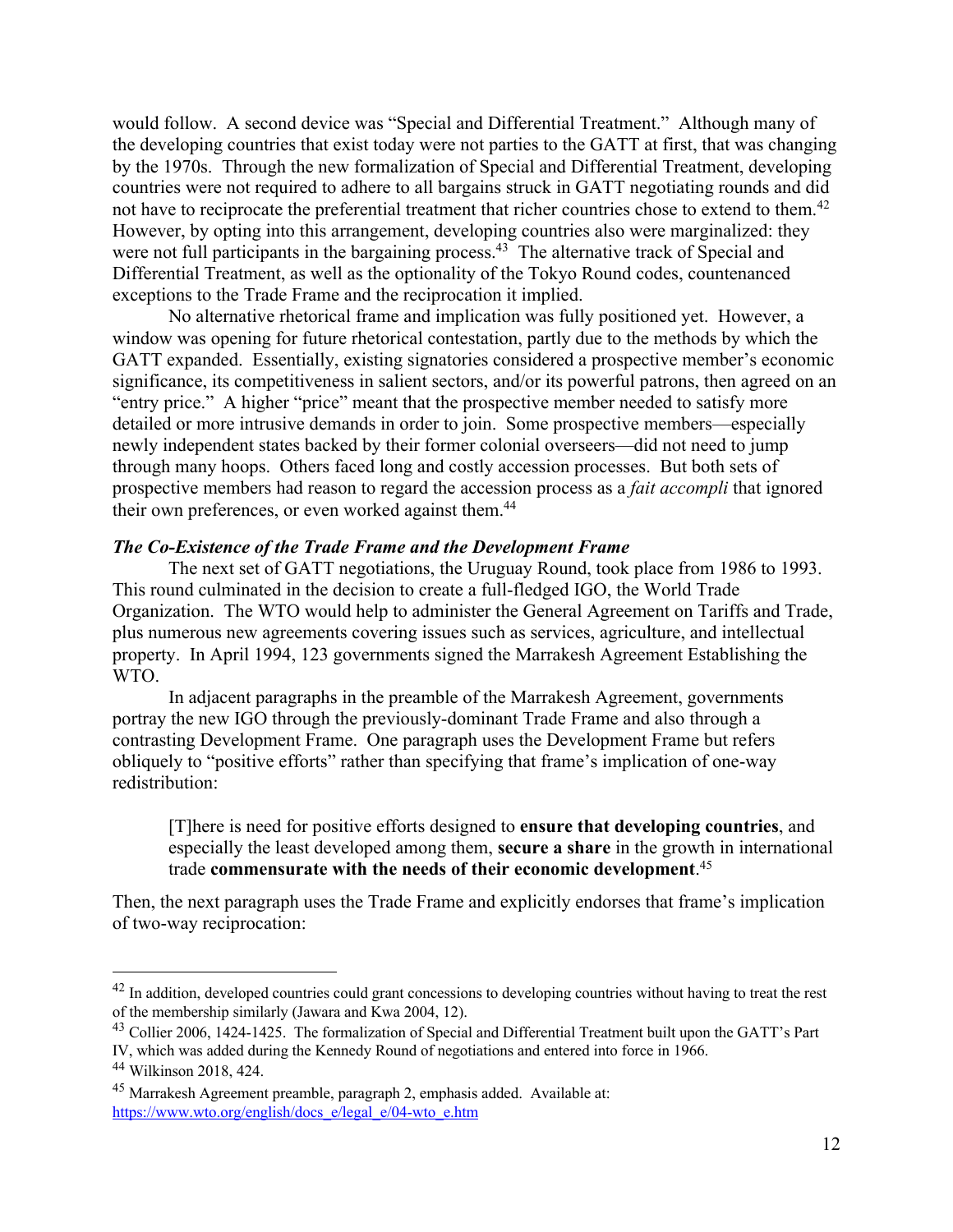[We desire to contribute] to these objectives by entering into **reciprocal and mutually advantageous arrangements directed to the substantial reduction of tariffs and other barriers to trade** and to the elimination of discriminatory treatment in international trade relations.46

Thus, the governments who negotiated the creation of the WTO attempted to thread the needle by specifying the policy means (reciprocation) by which to achieve two policy ends (trade and development).47

Since the negotiations creating the WTO concluded soon after the shock of the Cold War's end, it is unsurprising that the Marrakesh Agreement incorporates developmentalist rhetoric. The Development Frame benefited from the twin boosts noted above. Politically, the democratic principles trumpeted by the world's remaining superpower gave rise to the expectation that less-powerful countries would now have more voice in global governance. Economically, the ostensible victory of capitalism over socialism suggested that international markets could bring prosperity.

The Marrakesh Agreement contains traces not only of the Trade Frame inherited from the earlier GATT, but also the Development Frame transported from the World Bank and the United Nations system.<sup>48</sup> When the WTO began operating in 1995, it was clear that the remaining trade liberalization was overwhelmingly about developing countries: developing countries accessing developed countries' markets, developing countries opening their markets to developed countries, and developing countries opening their markets to one another.<sup>49</sup> In stark contrast with the earlier GATT, the WTO has a near-global membership; developing countries vastly outnumber developed ones; and some of the main economic powers are from the Global South.<sup>50</sup>

However, co-mingling the Trade Frame and the Development Frame within the WTO risks gridlock, due to a clash between the frames' policy *implications*. Some WTO members joined the organization "not to take part in a marketplace, but to participate in a purposive and redistributive agency."51 Particularly to the developing countries that have not experienced rapid economic growth, the reciprocation implied by the Trade Frame makes little sense. After all, they have little to offer to the marketplace. Meanwhile, they have much to lose in the form of previously granted Special and Differential Treatment, and they may have joined the WTO not to endorse liberalization but to avoid marginalization.<sup>52</sup>

Figure 2 contrasts the two frames. The Trade Frame prescribes bargaining, mutual concessions, two-way reciprocation. The Development Frame prescribes redistributive justice,

<sup>46</sup> Marrakesh Agreement preamble, paragraph 3, emphasis added. Available at: https://www.wto.org/english/docs\_e/legal\_e/04-wto\_e.htm

<sup>&</sup>lt;sup>47</sup> In fact, another paragraph in the preamble complicates things even further by specifying that trade should support development that is *environmentally sustainable*: "seeking both to protect and preserve the environment and to enhance the means for doing so" (Johnson 2015; Johnson and Urpelainen 2020).

<sup>48</sup> Indeed, several developing countries (e.g., Cuba, Dominican Republic, Egypt, Honduras, India, Indonesia, Kenya, Malaysia, Pakistan, Sri Lanka, Tanzania, Uganda, Zimbabwe) soon formed the Like-Minded Group (LMG) within the WTO and became known for their developmentalist views in trade negotiations (Jawara and Kwa 2004, 24). <sup>49</sup> Collier 2006, 1426.

<sup>50</sup> Hopewell 2016. Emerging economic powers such as Brazil, China, and India have relied on forms of state-led development that have downplayed the importance of liberalizing markets and have been emulated by other developing countries (Faude 2020, 452).

<sup>51</sup> Collier 2006, 1448.

<sup>52</sup> Collier 2006, 1428-1429.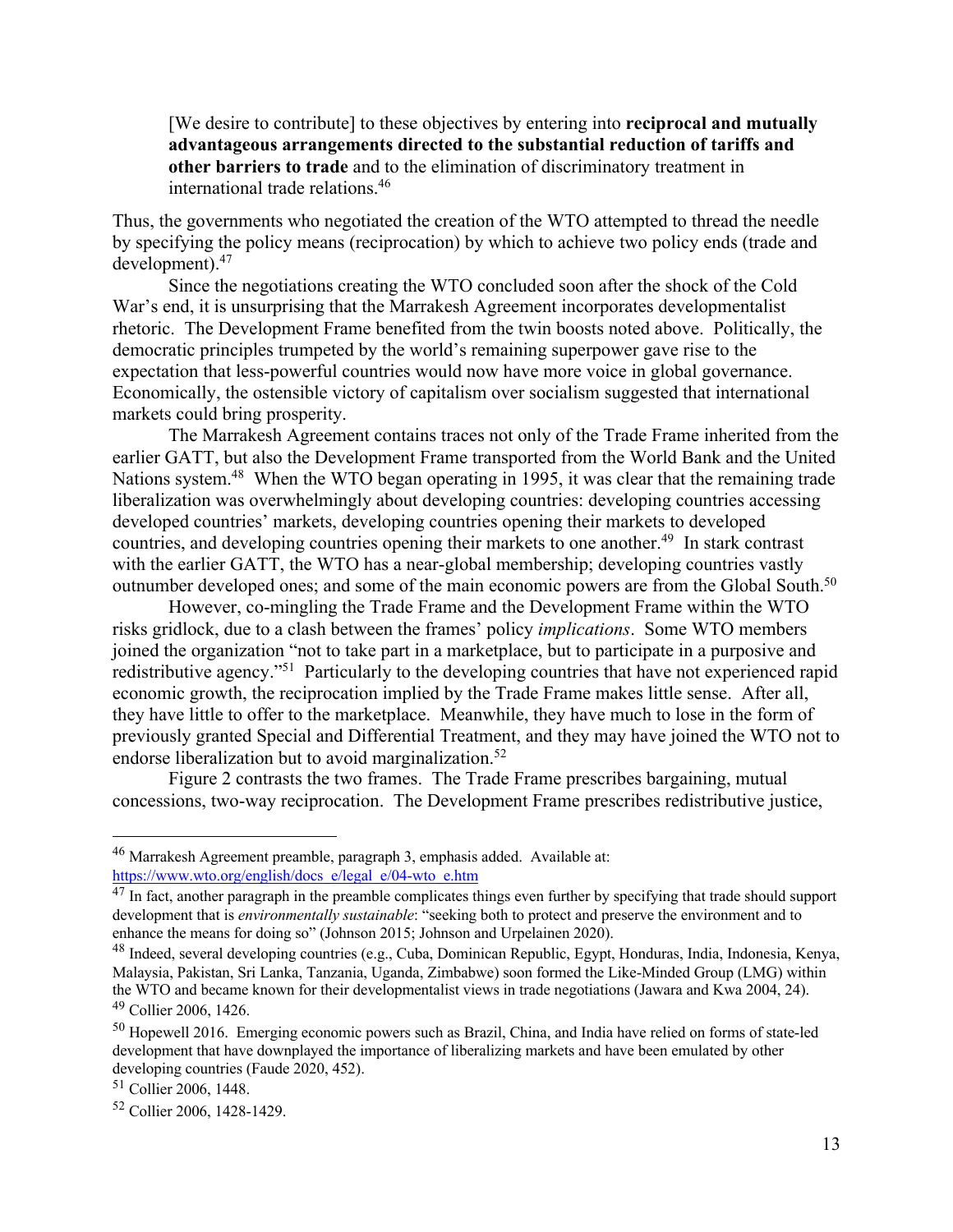resource transfers, and one-way redistribution. In short, while the Trade Frame maintains that concessions come at a price, the Development Frame contends the price was already paid.

| <b>Trade Frame</b>                          | <b>Development Frame</b>                        |
|---------------------------------------------|-------------------------------------------------|
| Source: General Agreement on Tariffs and    | Source: World Bank and the United Nations       |
| Trade (GATT) system                         | system                                          |
| Emphasis: bargaining and mutual concessions | <b>Emphasis:</b> justice and resource transfers |
| Policy Implication: two-way reciprocation   | Policy Implication: one-way redistribution      |
| between richer and poorer countries         | from richer countries to poorer countries       |

*Figure 2: Contrasting the Trade Frame and the Development Frame*

With tensions between the two rhetorical frames, gridlock occurs. To understand gridlock, think of WTO members as "Actor 1" and "Actor 2." This is flexible: it could capture developed and developing countries as groups, or reduce to major powers such as the United States and China. Depending on whether the actors use the same rhetorical frame, Figure 3 depicts whether to expect expressed policy agreement, or just prolonged rhetorical contestation.

*Figure 3: Actors' Convergence or Divergence on the Trade or Development Frames*

| $\mathbf{\Omega}$ |                             | $\sigma$<br>Actor 2                                           |                                                                   |  |  |
|-------------------|-----------------------------|---------------------------------------------------------------|-------------------------------------------------------------------|--|--|
|                   |                             | <b>Trade Frame</b>                                            | <b>Development Frame</b>                                          |  |  |
| Actor<br>1        | <b>Trade Frame</b>          | expressed policy agreement<br>involving two-way reciprocation | continued rhetorical contestation<br>(gridlock)                   |  |  |
|                   | <b>Development</b><br>Frame | continued rhetorical contestation<br>(gridlock)               | expressed policy agreement<br>involving one-way<br>redistribution |  |  |

If both actors embrace the Trade Frame (top-left), their expressed policy agreement involves that frame's implication of two-way reciprocation. Or, if both actors embrace the Development Frame (bottom-right), their expressed policy agreement involves that frame's implication of one-way redistribution. But if the two actors embrace different frames (top-right or bottom-left), there is continued rhetorical contestation—in other words, gridlock.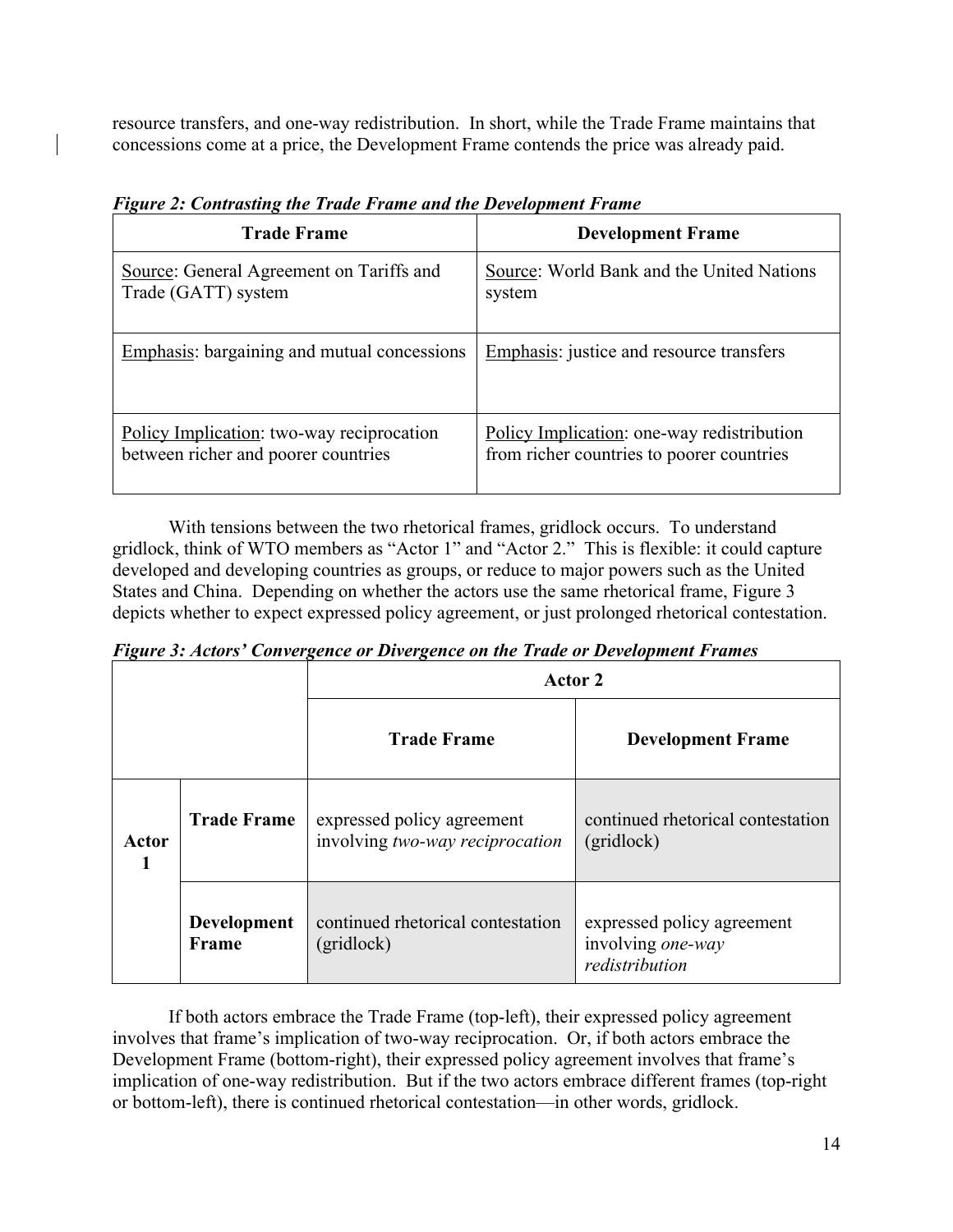Recall that in the agreement establishing the WTO, both the Trade Frame and the Development Frame receive nods. This reflects governments' Uruguay Round discussions, which were informed by not only the legacy of the GATT, but also the transformations taking place in the World Bank and the United Nations system. The WTO's founding document more explicitly endorses the Trade Frame's policy implication. Nevertheless, it provides rhetorical toeholds to both the "pro-reciprocation" and the "pro-redistribution" governments within the WTO's membership. From its beginning, then, the World Trade Organization has provided ripe conditions for gridlock and continued rhetorical contestation.<sup>53</sup>

#### *Shocks' Impact on Gridlock*

Gridlock and frame contestation are possible for the WTO at any time, given the competing nods to the two main frames that are present in the founding documents. However, we anticipate that the WTO can be pushed into greater gridlock in the immediate aftermath of exogenous shocks—i.e., acute international crises or leadership changes, particularly those that revolve around the United States or China. These two states are crucial for global governance in general and for the WTO in particular. After all, the United States is the traditional trade leader of the post-World War II order, whereas China appears to be the most revolutionary development success of recent decades. In fact, China—with its dedication to and success with state-led development—is often at odds with the United States' traditional notions of market liberalization.<sup>54</sup>

But that does not mean gridlock within the WTO is constant.<sup>55</sup> Indeed, we argue that gridlock increases following shocks. That is because shocks can reduce the likelihood of rhetorical coercion. In seeking to lay blame for, protect themselves against, or take advantage of shocks, IGO member-governments face fewer incentives to compromise. Shocks activate nationalistic or otherwise narrow mindsets that impel states to express frustration with one another, fixate on procedures, or double-down on their preferred frame in rhetorical contestation.

In the WTO's lifespan from 1995 to today, several such shocks have occurred:

- China's full-fledged WTO membership (2002)
- The global financial crisis originating from the U.S. economy (2009)
- Xi Jinping's assumption of China's presidency (2013)
- Donald Trump's assumption of the United States' presidency (2017)
- The COVID pandemic first identified in China (2020)

Each of the five disruptions or crises noted above can affect rhetorical coercion—and conversely, gridlock.

<sup>&</sup>lt;sup>53</sup> For example, to explain why some developing countries hindered the Doha Development Round that began in the WTO in 2001, one study muses, "Rather than allowing themselves to go on being swindled time and time again, they would serve their people better by finally standing up to the bullying of the major powers" (Jawara and Kwa 2004, 267).

<sup>54</sup> Kobayashi 2013; Narlikar 2019.

<sup>&</sup>lt;sup>55</sup> For example, focusing on Chinese officials' WTO rhetoric and behavior related to three sectors, a recent study concludes that China's contestation within the WTO is not invariable. Specifically, China was found to have engaged in more frame contestation when negotiating about agriculture or steel than when negotiating about information technology. In fact, in the negotiations that produced an expansion of the WTO's Information Technology Agreement (ITA), China was an active participant who accepted both the Trade Frame and its implication of two-way reciprocity (Weinhardt and tem Brink 2020).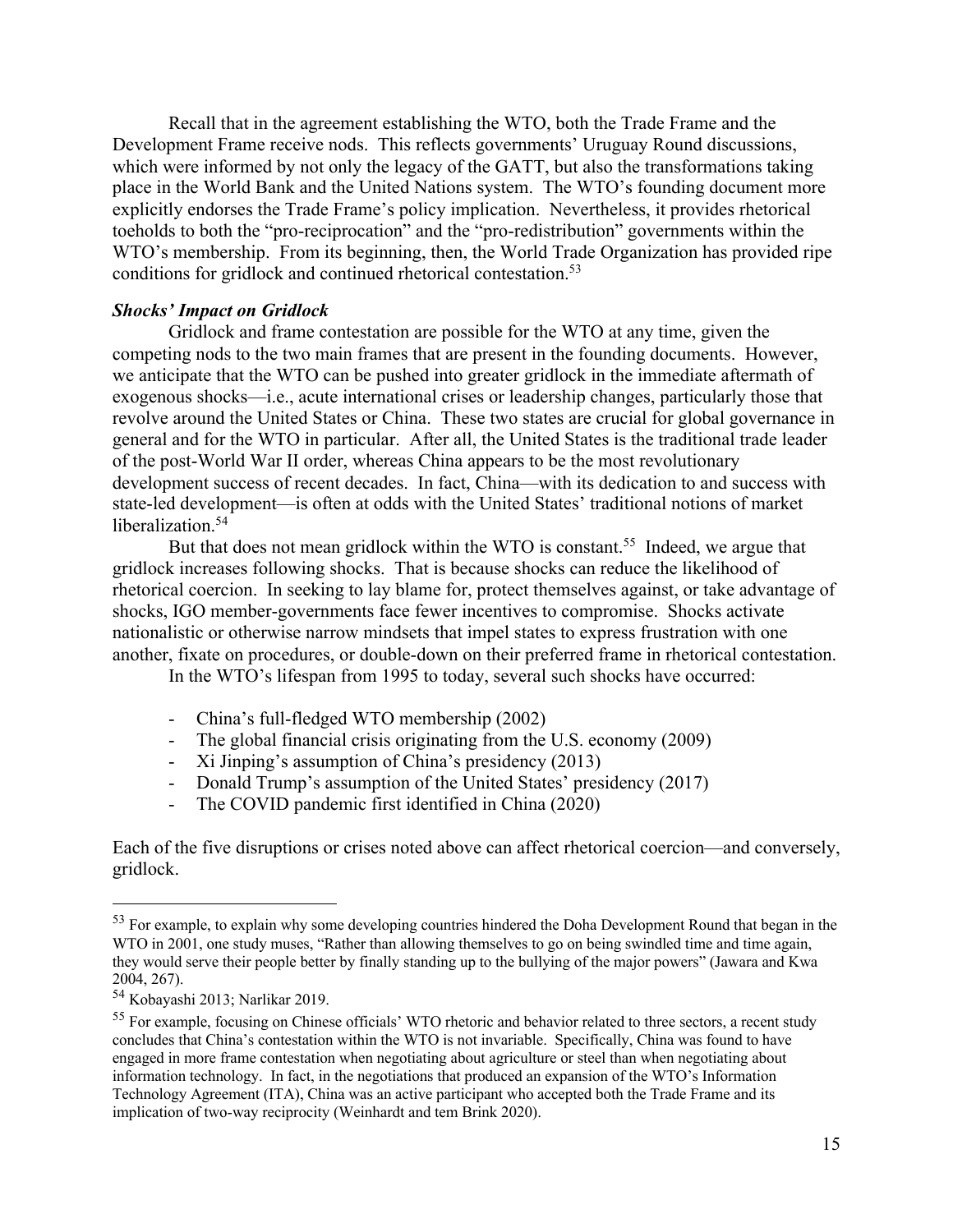## *Hypotheses*

To recap: gridlock is the flipside of successful rhetorical coercion. It occurs when, rather than coalescing on a rhetorical frame, Actor 1 and Actor 2 persist in using different frames. Their discourse continues, but instead of reaching substantive policy agreement, the actors repeatedly talk past one another. In particular, in their discourse they convey annoyance, fixate on non-substantive issues concerning jurisdiction or processes, or trumpet one preferred rhetorical frame without building bridges to the alternative frame.

In the context of the World Trade Organization, gridlock would entail rhetorical contestation between two rhetorical frames that received nods in the WTO's founding agreement: the Trade Frame prescribes reciprocation, whereas the Development Frame prescribes redistribution. From its beginning, the WTO has provided ripe conditions for rhetorical contestation. However, we anticipate that exogenous shocks—in particular, China's full-fledged WTO membership (2002); the global financial crisis originating from the U.S. economy (2009); Xi Jinping's assumption of China's presidency (2013); Donald Trump's assumption of the United States' presidency (2017); the COVID pandemic first identified in China (2020)—increase gridlock. Such shocks can prompt governments to elevate contestation over compromise, at least temporarily.<sup>56</sup>

As such, gridlock can be operationalized and measured by looking at the words and topics that governments employ in their rhetorical interactions. With the usual *ceteris paribus* stipulations, this points to three hypotheses:

## *Hypothesis 1: Expressions of Frustration*

In the short-term aftermath of an exogenous shock, the topics that governments emphasize will be *more* permeated with expressions of frustration.

## *Hypothesis 2: Procedural Matters*

In the short-term aftermath of an exogenous shock, the topics that governments emphasize will be *more* fixated on procedural (rather than substantive) matters.

## *Hypothesis 3: Rhetorical Frames*

In the short-term aftermath of an international disruption or crisis, within discussions of substantive matters, the sub-topics that governments emphasize will be *more* likely to trumpet one preferred rhetorical frame, without building bridges to the alternative frame.

As time passes after a shock, we expect gridlock to wane. Governments' statements would contain fewer expressions of frustration, less preoccupation with procedural matters, and less dogged adherence to a single rhetorical frame. Within about two years, we anticipate that governments will have returned to a "baseline" of sorts, because shocks increase gridlock only temporarily.

## **II. Data and Methods**

To probe these hypotheses, we construct an original dataset using transcripts from all governmental negotiations within the Committee on Trade and Development (CTD) of the World Trade Organization (WTO), between 1995 and 2020. The CTD is a hard case for our hypotheses. Launched immediately after the WTO began operating in January 1995, it is an

<sup>56</sup> This effectively represents the opposite of the conditions for persuasion outlined in Johnston 2001, 499.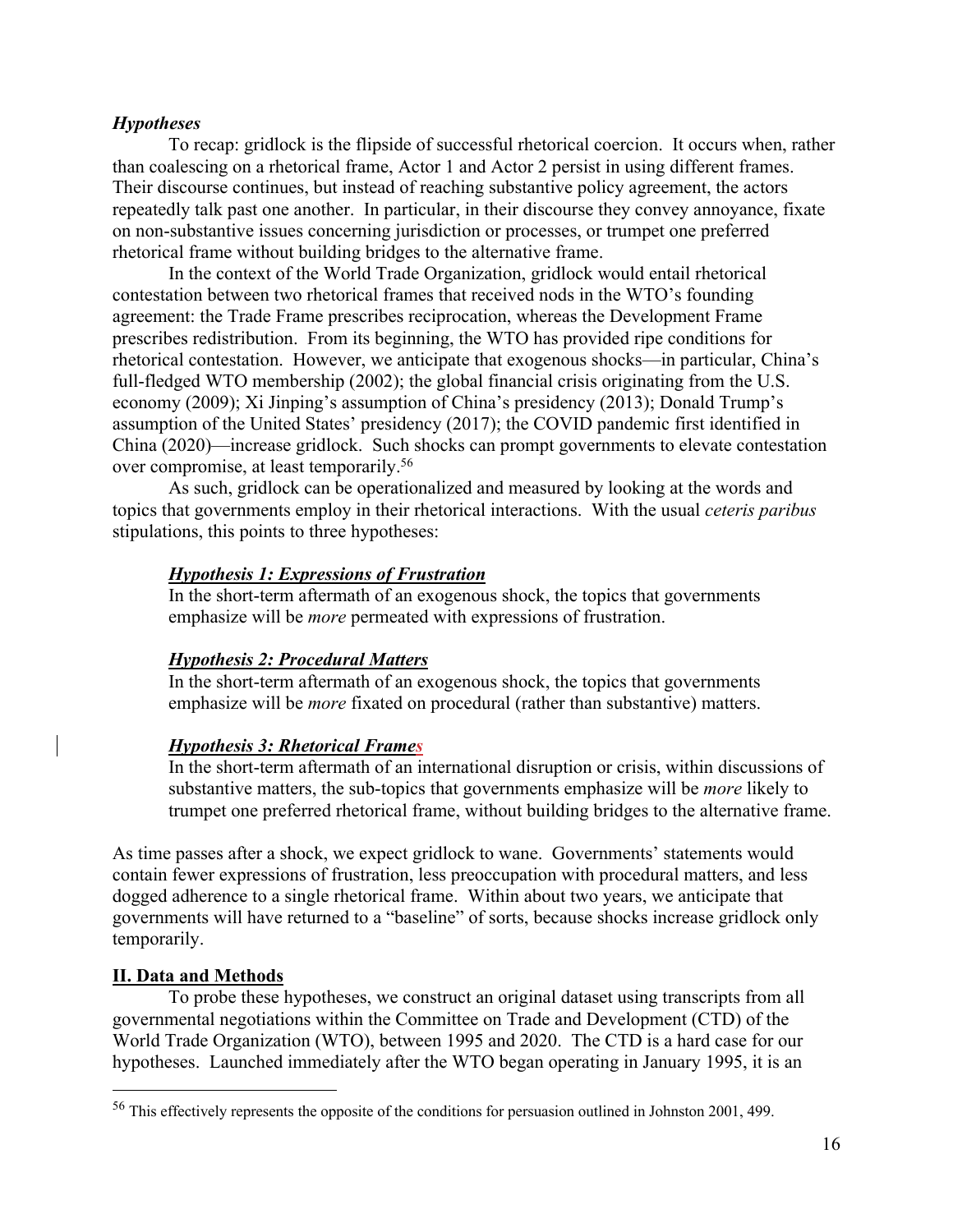international forum for discussing the nexus of trade and development.57 That is, its *raison d'être* is to wrestle with the existence of, and tension between, two very different rhetorical frames: a Trade Frame (with its policy implication of reciprocation) and a Development Frame (with its policy implication of redistribution). If the CTD exhibits gridlock not only waxing but also waning, and if the variation corresponds with exogenous shocks as we predict, this establishes our theoretical framework's plausibility and generalizability. In other IGOs, different rhetorical frames may be more pertinent—but our core insights about gridlock's operationalization and variability are likely to hold.

## **Data: Texts from the WTO's Committee on Trade and Development (CTD)**

Below, we describe our methodological approach of text search and topic modeling. First, though, it is important to explain the CTD and illustrate governments' rhetorical contestation within it. The CTD institutionalizes and expands discussions that had begun in the previous GATT system, and it reports directly to the WTO's General Council.<sup>58</sup> Since all governments in the WTO's nearly global membership can participate, it is a site of interaction among diverse countries.59

A chairperson, elected from among member-government representatives, leads each CTD meeting. The Chair handles administrative issues and cedes the floor to governments wishing to speak. Chairs hold office for one calendar year; during that period someone else must represent their own government's interests during discussion, for chairpersons are prohibited from doing so. General topics to be covered in a given meeting are shaped in advance by the CTD's terms of reference, the rotating Chair, and the member-governments. Yet even with a meeting's general topics shaped in advance, governments still have significant leeway in what they talk about.

Like many international forums, WTO bodies use a one-country-one-vote system, with major decisions requiring consensus. Consequently, each government "matters" in the CTD and has incentives to participate in discussions. The CTD can issue non-binding recommendations, but explicit votes on binding policies are reserved for WTO general meetings. For our purposes, being one step removed from binding policies is advantageous: there is less motivation to speak disingenuously in order to sway an immediate voting outcome.

The CTD meets regularly, three or four times per year. That means many opportunities—across countries, across time—to examine governments' rhetoric.60 Importantly, the regularized schedule ensures that meetings showcase governments' interactions but are not *driven* by those interactions: for instance, the group does not convene only when governments are in conflict.

https://docs.wto.org/dol2fe/Pages/SS/directdoc.aspx?filename=q:/WT/L/46.pdf&Open=True

<sup>57</sup> CTD Terms of Reference. January 31, 1995. Available at:

<sup>&</sup>lt;sup>58</sup> In particular, in the GATT system the predecessor of today's CTD was involved in a 1979 decision to allow exceptions to the Most-Favored Nation principle if developing countries received preferable treatment from developed countries or from one another. For more information, see: https://www.wto.org/english/docs\_e/legal\_e/enabling1979\_e.htm

<sup>&</sup>lt;sup>59</sup> Since most but not all members are governments of nation-states, WTO materials encompass members such as Hong Kong by carefully referencing "member-governments" rather than "member-states." In line with political science parlance, however, here we sometimes use the term "state" or "country" as shorthand for WTO members.

 $60$  CTD meetings are divided into regular sessions and special sessions. To ensure comparability, we use minutes only from regular sessions ( documents beginning with the tag "WT/COMTD/M"). The minutes are available at: https://docs.wto.org/dol2fe/Pages/FE\_Search/FE\_S\_S006.aspx?Query=(%20@Symbol=%20wt/comtd/m/\*%20)&L anguage=ENGLISH&Context=FomerScriptedSearch&languageUIChanged=true#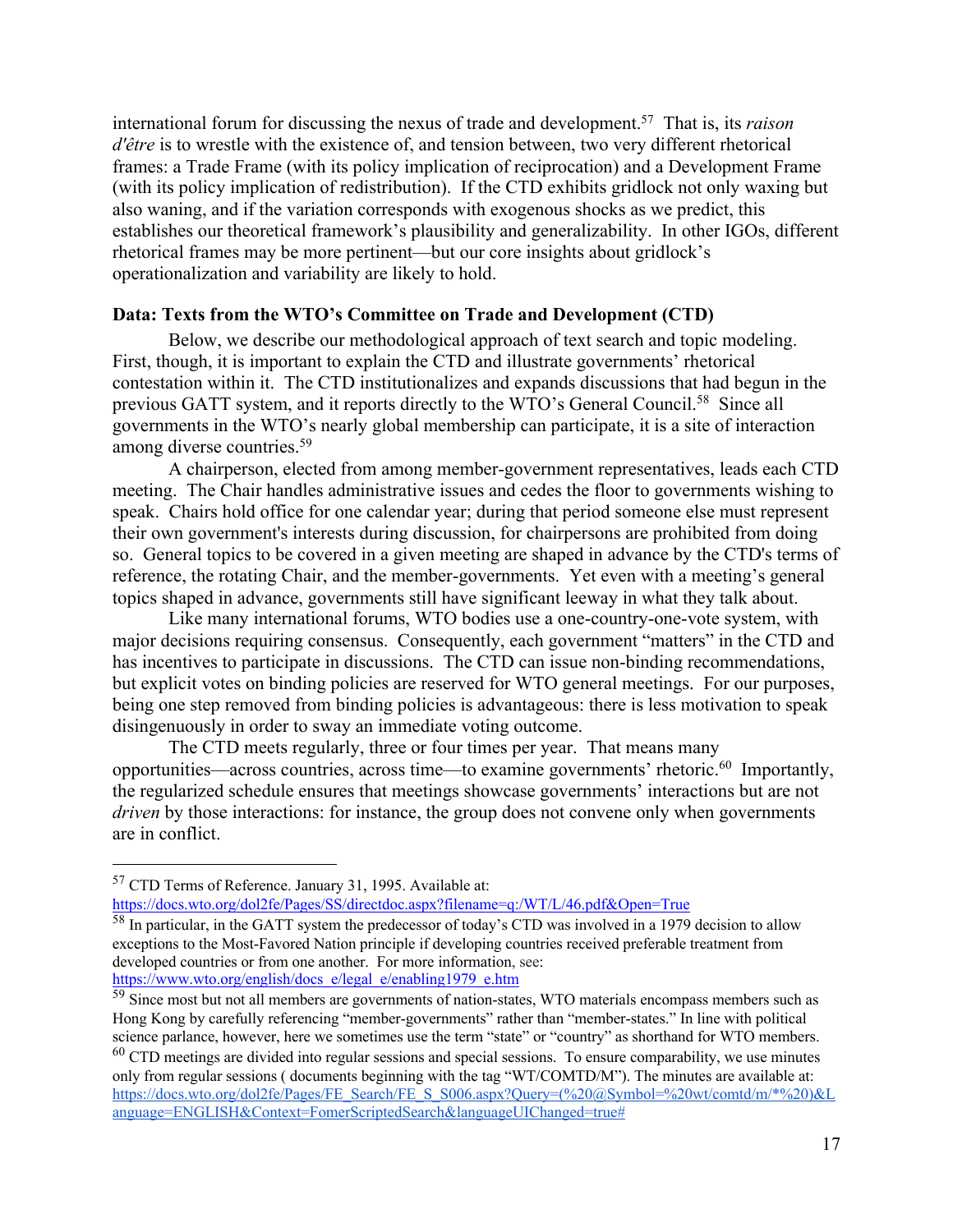The WTO Secretariat makes CTD meeting minutes publicly available on the WTO website, in English, in a standardized format.<sup>61</sup> The minutes are detailed: starting with the first meeting, all statements are not only transcribed but also attributed to the governments making them. In the 1995-2020 period there are 113 meeting minutes, each containing scores of statements. Since our interest is in the actors who actually have decision-making power within the CTD, we retain only the statements made by member-governments.<sup>62</sup> This results in the textual corpus to be analyzed.

In transforming this textual corpus into a dataset, a speaker-turn becomes the unit of analysis, with each change in speaker signaling a separate observation. Thus, if the representative of State X speaks at four different points in a given meeting, each of the four is an observation. Using speaker-turn as the unit of analysis is superior to considering all of a given government's utterances as a single observation. Speaker-turn reflects the discussions' dynamism: how governments respond to one another with their rhetorical frames, topics, words, and references. This captures the reality that statements made by a single government can contain different content or can serve different functions at various points within a single meeting. Focusing on speaker-turns associated with state delegations in the 1995-2020 period results in 5,115 observations. The majority of speaker-turns are one paragraph long.

The data contain diverse governments, with nearly every WTO member speaking in the CTD. Nevertheless, some governments do make more statements than others, reflecting the differences in power and discourse control that are well known in domestic and international politics.<sup>63</sup> The top speakers include Canada, China, Egypt, the European Union, India, and the United States.<sup>64</sup> In fact, some evidence suggests that China-Egypt-India comprise one bloc, while Canada-EU-US comprise another: there are frequent mutual references within these triads, including a relatively common pattern in which a statement by one government is followed by supportive statements from the other two. The empirical analysis will examine these triads further.

## **Topic Modeling Methodology**

Having constructed our dataset of CTD texts, we use text search and topic modeling to probe the three hypotheses. Text search is relatively straightforward. But topic modeling is more complex and therefore warrants further explanation.<sup>65</sup>

The intuition of topic modeling is that quantitative techniques help generalize from qualitative data sources. A "topic" is considered a distribution over a fixed vocabulary, with the presumption that authors/speakers knew their topics when generating their texts.<sup>66</sup> Topic modeling builds from a word-document matrix in which each document (here, a speaker-turn), is reduced to a single vector containing the frequency count of each word the document contains. That is, the columns list all the documents, the rows list all the words, and the cells contain the

<sup>61</sup> Minutes are available in PDF, Word, or Word Perfect. With format conversion software, we converted all to plain text.

 $62$  For example, the dataset does not include statements made by the rotating Chair, the WTO Secretariat, or representatives of other IGOs. It also does not include reference materials that were appended to meeting minutes. <sup>63</sup> Panke 2017.

 $64$  The countries comprising the European Communities/Union have a single representative, the European Commission.

<sup>65</sup> For an even deeper discussion of topic modeling, see Johnson and Lerner 2021 (including its appendix).

<sup>66</sup> Blei 2012, 78-80.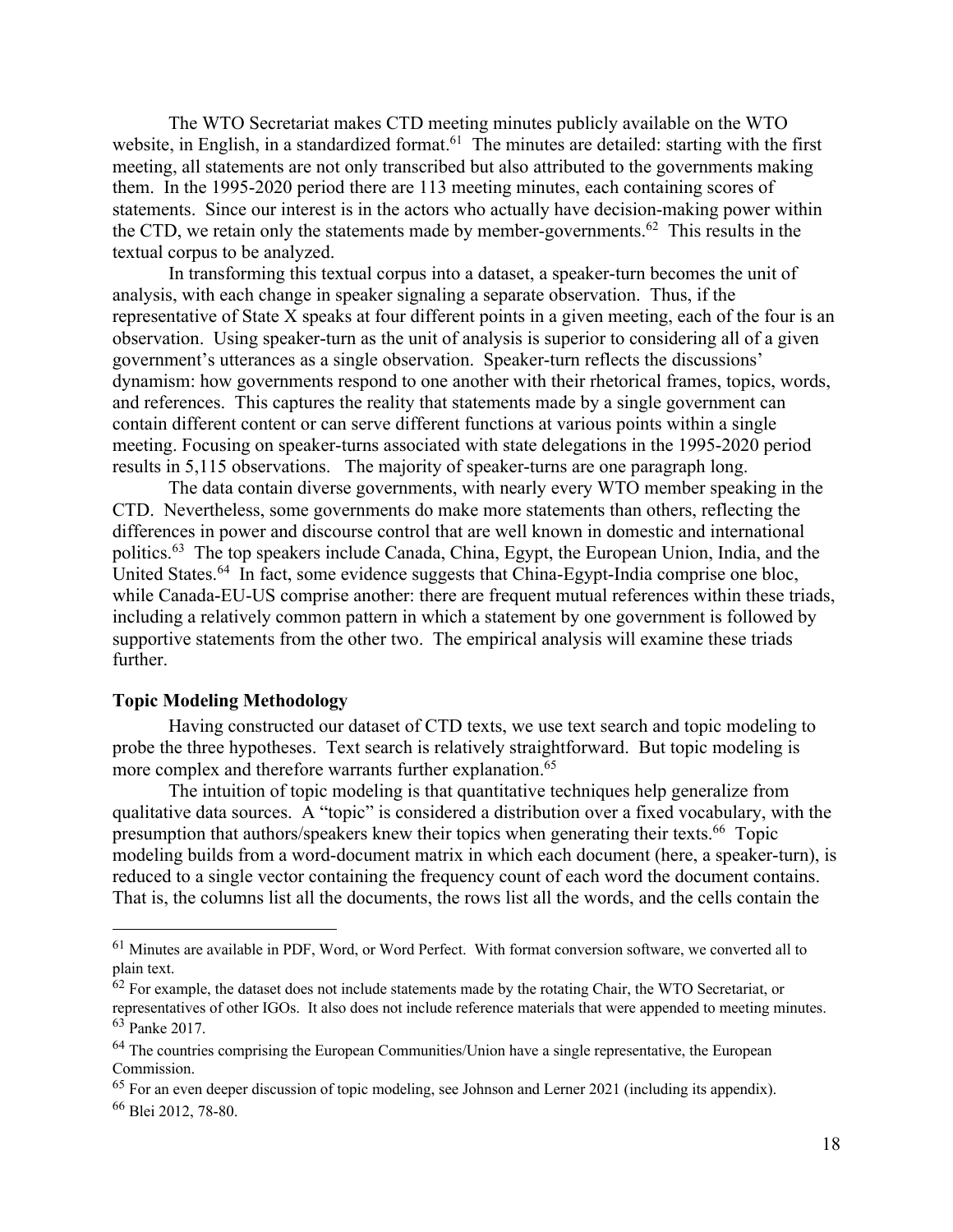frequencies with which each word appears in each document. This matrix enables comparisons of documents.67

Topic modeling is a form of machine-learning that is "unsupervised." This term does not mean humans are uninvolved; it just permits greater exploration by computers. Whereas supervised models focus human effort on training the computer to replicate things; unsupervised models focus human effort on interpreting what the computer uncovers.<sup>68</sup> Here, the computer is permitted to identify whatever topics exist—and not just the topics that human researchers dictate. This is important because, even though we expect a Trade Frame and a Development Frame to be important features in the data, the existence of these two rhetorical frames should be tested, not assumed.

We employ a specific approach, a Structural Topic Model (STM). The STM is derived from Latent Dirichlet Allocation (LDA), the most common form of topic modeling. Using a Dirichlet distribution and observable word frequencies, LDA makes inferences about unobservable "latent" topics that gave rise to observed word use. LDA's input is a worddocument matrix, and its output is a set of estimated probabilities that each document is composed of each topic.<sup>69</sup> Since the probabilities sum to 1 for each document, the probabilities are like estimates of the *proportion* of each document that is composed of each topic. This, too, is important for our context: in addition to trying to distinguish governments that favor a Trade Frame and those that favor a Development Frame, we must allow for the possibility that a government apportions a single speaker-turn to both rhetorical frames. Although human closereading of the texts can spot speaker-turns that do not fit neatly into a single topic, only the computer can precisely quantify the underlying proportions.

This LDA framework is further innovated in a Structural Topic Model, which also allows document-specific covariate data to define distributions for word use within a topic. That is, in addition to being a "mixed membership" model in which a single document can contain more than one topic, $70$  it also enables covariate data—including document metadata—to capture crossspeaker variation in prevalence (the frequency with which a topic is discussed) or content (the words used to discuss a topic).<sup>71</sup> This improves on estimation in general and permits our data to retain more of its richness.72 For instance, a control variable for a government's geographic region would allow for the possibility that governments in Europe discuss a topic less frequently, or that governments in Africa are less likely to use a particular word when discussing a topic.<sup>73</sup>

## **III. Analysis**

Our theoretical framework and empirical approach mitigate gaps in the existing literature on gridlock. For one thing, we challenge conventional wisdom by explaining why, rather than ending gridlock, exogenous shocks could temporarily increase it. In addition, we present falsifiable hypotheses that operationalize gridlock in a general way that can be applied to numerous IGOs. Furthermore, by examining words and topics that governments employ in

<sup>67</sup> Grimmer and Stewart 2013.

<sup>68</sup> Lucas et al. 2015, 261.

<sup>69</sup> Blei et al. 2003.

<sup>70</sup> Blei 2012, 83.

<sup>71</sup> Roberts et al. 2014.

<sup>72</sup> Blei and Lafferty 2007.

 $^{73}$  For additional variables, such as the income level and region of a delegate's country, we use the World Bank classification and data from their API (accessed via the *wbstats* R package).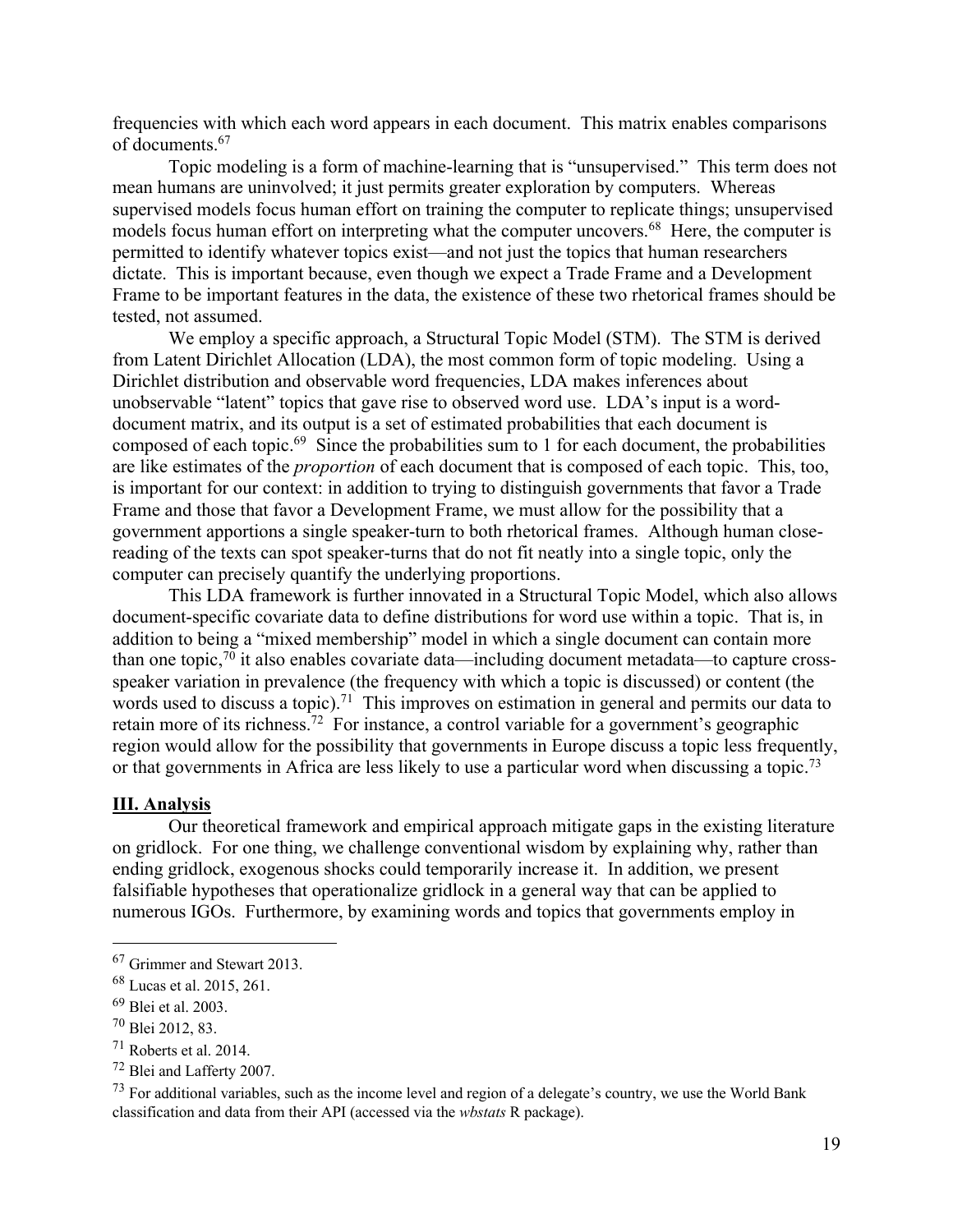rhetorical contestation, we capture variation in IGO gridlock, disentangling this key concept from the one-way march of time.

# **Hypothesis 1: Expressions of Frustration**

We begin by testing Hypothesis 1, which predicts that in the short-term aftermath of international shocks, governments' use of frustration words will increase. Specifically, we examine the prevalence of frustration words following five shocks: China's full-fledged WTO membership (2002); the global financial crisis originating from the U.S. economy (2009); Xi Jinping's assumption of China's presidency (2013); Donald Trump's assumption of the United States' presidency (2017); the COVID pandemic first identified in China (2020).

To measure the presence of frustration in CTD discussions, we identify various types of frustration related to gridlock: concern over repetition, long duration, lack of progress, delays, disappointment, opposition, or lack of clarity. Then, supplemented by human close-reading of the underlying texts, we identify specific words or phrases expressing these various types of frustration. Figure 4 shows the words, with an asterisk (\*) indicating any wildcards that permit related roots.

| <b>Type of</b><br><b>Frustration</b> | Words / phrases                                                              |  |
|--------------------------------------|------------------------------------------------------------------------------|--|
| Repetition                           | once again, reiterat*, remind*, repeat*, repeti*, previous occasions         |  |
| Long Duration                        | many years, several years, continue* to have concerns                        |  |
| Lack of Progress                     | little progress, no progress, little prospect, no prospect, something new to |  |
| Delays                               | delay*, distract*, neglect*                                                  |  |
| Disappointment                       | regret*, disappoint*                                                         |  |
| Opposition                           | disagree*, friction, unacceptab*, antagon*                                   |  |
| Lack of Clarity                      | unclear, opaque                                                              |  |

*Figure 4: Words or Phrases Indicating Frustration*

Using these words and phrases related to frustration, we then calculated their prevalence in the CTD data, on an annual basis. Figure 5 shows the year-by-year variation in the prevalence of frustration words.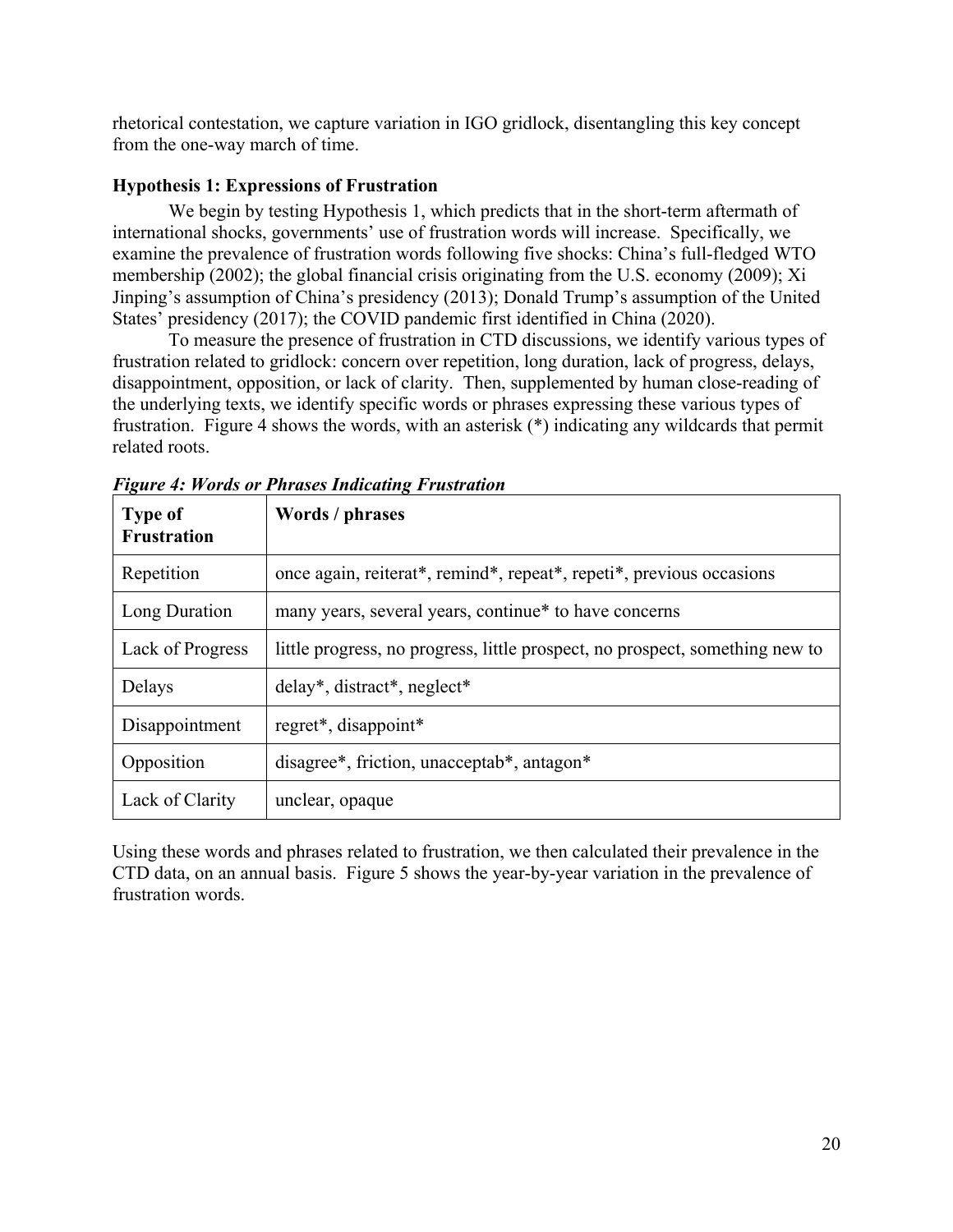

*Figure 5: Governments' Use of Frustration Words Varies across Time*

In line with our conceptual point that gridlock does not automatically increase over time, but instead can wax and wane, the prevalence of frustration words fluctuates during the 1995- 2020 period. This demonstrates the importance of disentangling gridlock—or at least, frustration with perceived gridlock—from the simple passing of time. With gray bands, Figure 5 highlights the two-year periods following each of the five shocks. The data show that frustration words peak in the short-term aftermath of the shocks, strongly supporting Hypothesis 1.

To get a deeper sense of these peaks in frustration, consider examples from the CTD's meeting in July 2018, the year after Donald Trump's assumption of the United States' presidency. In an "intervention" in the meeting, the Chair began by referring to a short 2015 proposal—by Barbados, Belize, China, Cuba, Ecuador, India, and the African Group—for the CTD to be the WTO's focal point for development.<sup>74</sup> The proposal had asked the WTO General Council to instruct the CTD to report on development-related work occurring in other WTO bodies and to make recommendations to the General Council about better intra-WTO coordination on development issues.75

India and China briefly spoke in support of the proposal. The representative of the United States immediately pushed back, emphasizing their proposal's age:

<sup>74</sup> In 2018, the CTD Chair was Diego Aulestia of Ecuador.

<sup>75</sup> WTO document code WT/COMTD/W/208; full text available at: https://docs.wto.org/dol2fe/Pages/SS/directdoc.aspx?filename=q:/WT/COMTD/W208.pdf&Open=True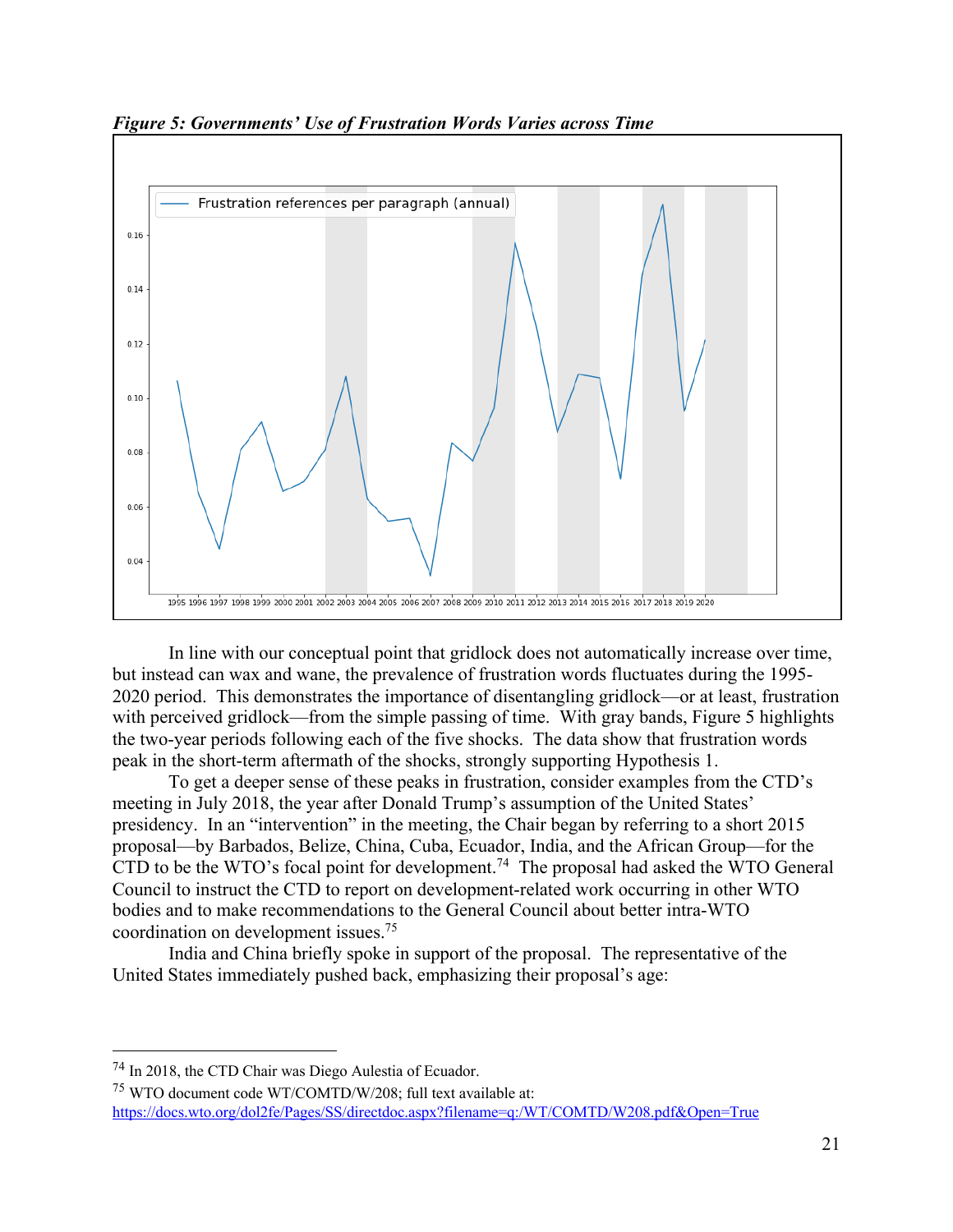The proponents themselves had failed to take any initiative to advance their ideas for **several years**. They needed to address the concerns raised by other Members—either by revising their proposals, or by dropping the proposals altogether. Either way, the subitems concerning these proposals needed to be removed from the CTD's agenda until the proponents had **something new** to say. Her delegation had **repeatedly** stated that there was no consensus for these items to remain on the agenda as standing items, as if there was unfinished business to address. She also pointed out that, at several meetings, the Chair had had to actively solicit acknowledgment of the item from the proponents.<sup>76</sup>

The representative of the European Union echoed the United States' concerns and chided the proposal's proponents for being unresponsive:

Her delegation **continued** to have concerns with the proposals that remained under consideration, as they did not respond to [the need for focus], and were not in line with the [8<sup>th</sup> WTO Ministerial Conference's] mandate. She indicated her delegation's openness to engage with the proponents, and invited the proponents to consult with other Members between formal CTD meetings, as this might prevent a **repetition** of the same positions at each formal meeting.77

These excerpts complement Figure 4, demonstrating how the peaks in expressions of frustration actually play out in discourse among governments.

## **Hypothesis 2: Procedural Matters**

Next we turn to Hypothesis 2, which also anticipates what happens in the short-term aftermath of international shocks. Specifically, the hypothesis predicts that the share of governments' speaker-turns on matters of substance declines. Put differently, shocks would exacerbate gridlock, as evidenced by a greater fixation on procedural matters about juridiction and processes.

To test this, we divide the textual data into two main topics, using a Structural Topic Model with a splined year covariate. Recall that this is an "unsupervised" approach: although we anticipate that the two main topics will correspond to procedural matters and substantive matters, we do not dictate this. Instead, we permit the computer to use algorithms and calculations to sort the data into whatever two topics it estimates to be most foundational; then, with human closereading of representative statements, we determine appropriate labels. Delving into the underlying texts confirms that governments' speaker-turns can generally be classified into two broad topics. One is about trade and development issues, and we label it "substantive matters." Another is about the working of the CTD itself, and we label it "procedural matters."

To check the appropriateness of sorting the data into just two main topics, we examine the distribution of the estimated topic assignments within each speaker-turn. If the STM algorithm faces difficulty in classifying a piece of textual data into one topic or the other, the density of the estimates would peak in the middle of the distribution, around 0.5. But if the STM algorithm sorts the data with high confidence, the density of the estimates would peak on the sides of the distribution, around 0 and/or 1. The high-confidence situation applies here, as shown in Figure A1 in the appendix. As mentioned earlier, six governments (Canada, China, Egypt, the

<sup>76</sup> WTO document code WT/COMTD/M/106, paragraph 53, emphasis added.

<sup>77</sup> WTO document code WT/COMTD/M/106, paragraph 54, emphasis added.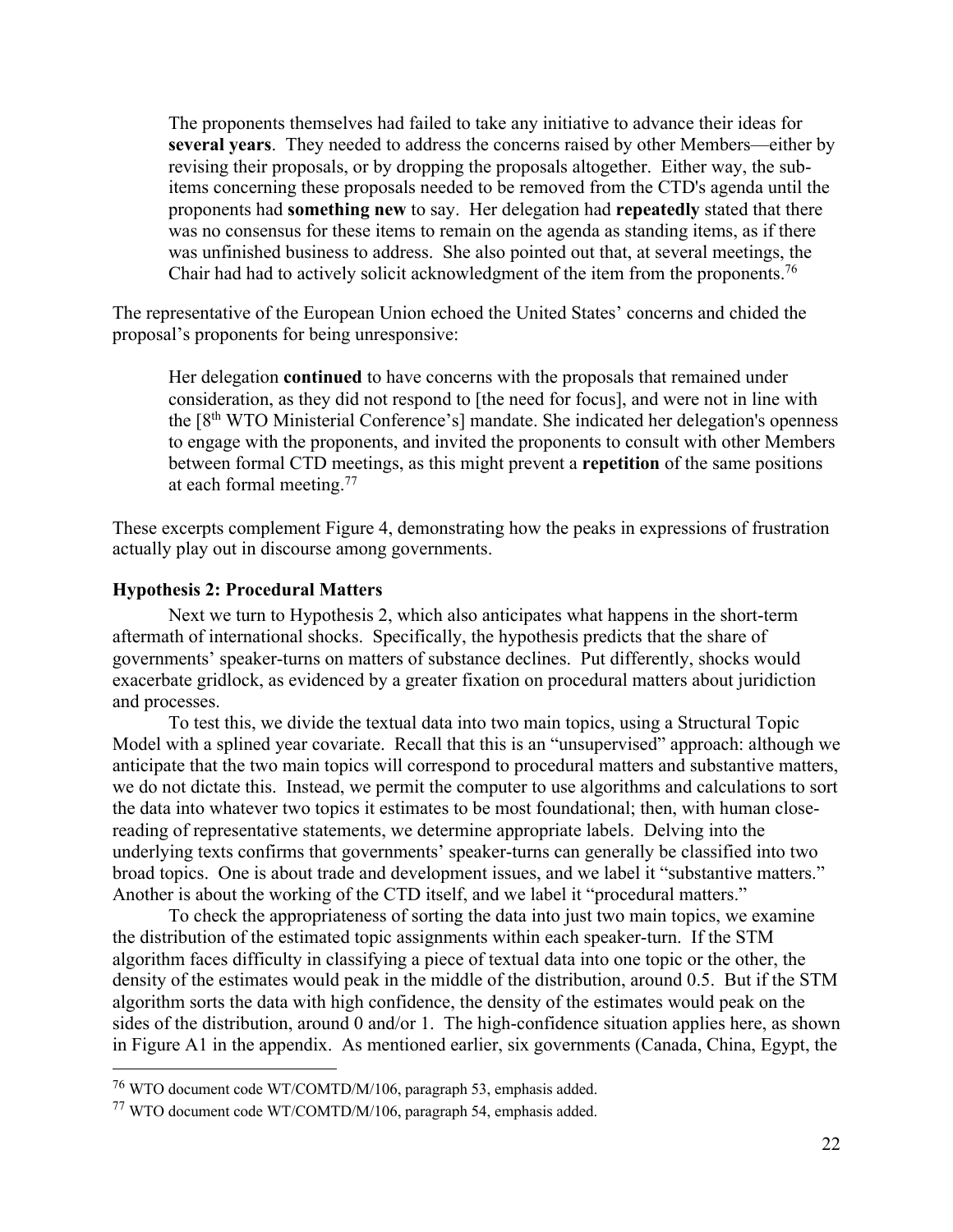European Union, India, and the United States) are among the top speakers, so we first obtain estimates for all governments *other than* these six. This "Other" category clearly clusters around 0 or 1 in the distribution. Then, since some evidence suggests coordination among China-Egypt-India on the one hand and Canada-EU-US on the other, we also obtain separate estimates for those triads. Both triads also cluster around 0 or 1 in the distribution, further justifying the appropriateness of sorting the data into two main topics.

In the aggregate data, both topics are prevalent. About 60 percent of the corpus involves discussions of substantive matters, and the other 40 percent involves discussions of jurisdiction, processes, and other procedural matters. However, these overall numbers obscure variation over time. Indeed, as shown in Figure 6, the proportions fluctuate.





Substantive matters dominate in the CTD's early years. Then, shortly after China becomes a full-fledged WTO member (2002), the portion of CTD discussions devoted to procedural matters steadily climbs, reaching a peak soon after the global financial crisis that originates from the U.S. economy (2009). There is another uptick in procedural discussions following Donald Trump's assumption of the United States' presidency (2017).

To get a deeper sense of these upticks in discussing procedural rather than substantive matters, consider some more examples from the CTD's meeting in July 2018, the year after Donald Trump's assumption of the United States' presidency. When the Chair referred to a proposal (by Barbados, Belize, China, Cuba, Ecuador, India, and the African Group) for the CTD to report on and recommend how to coordinate the WTO's development work, the representative of the United States immediately pushed back. She protested that the proposal could not be discussed, for procedural reasons: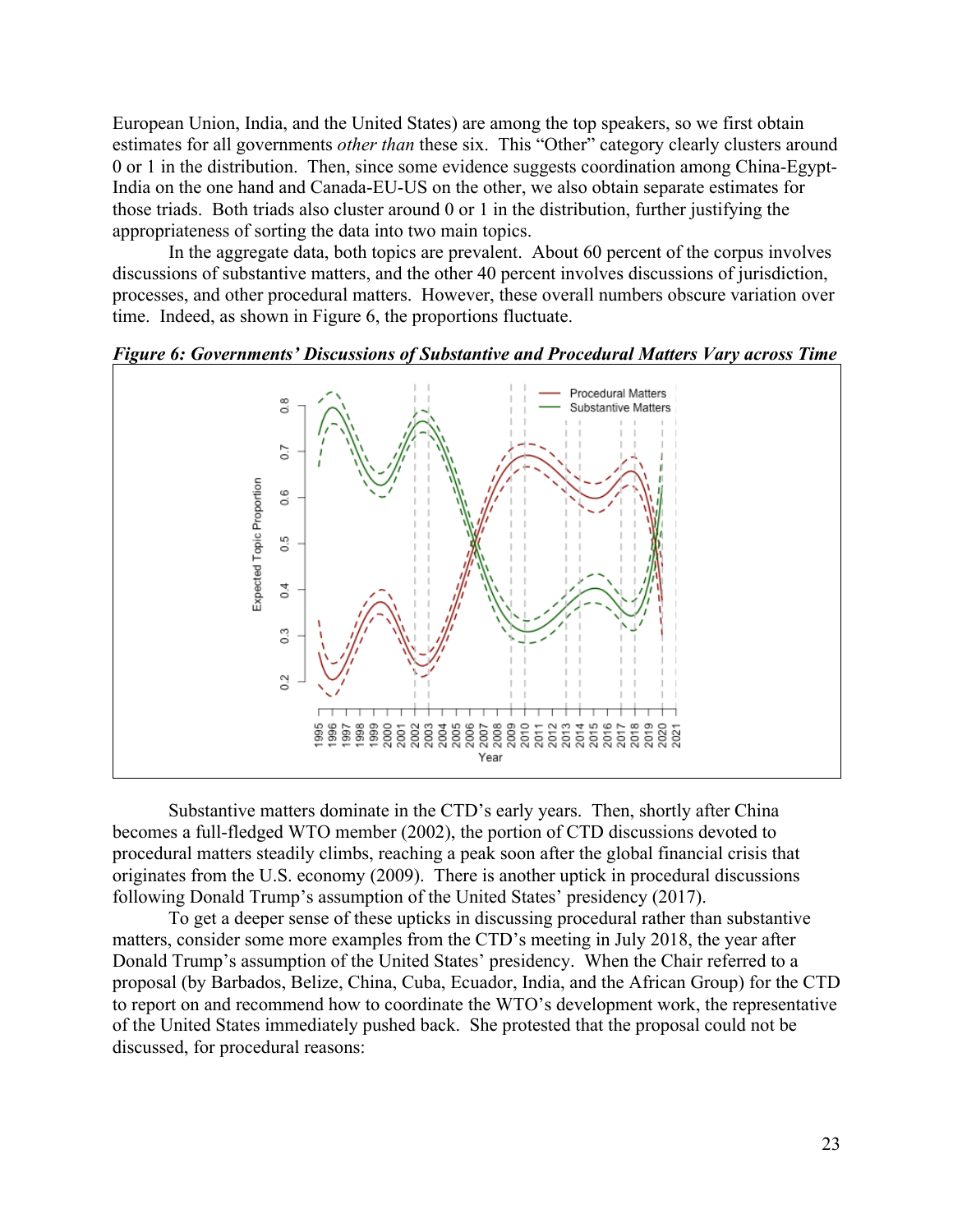She said that she wished to raise a point of order. She indicated that the issues that the Chairman was referring to did not pertain to any of the agenda items agreed for the present meeting. Her delegation had therefore not had the opportunity to prepare for a discussion on these issues. If the Member that had raised these issues at the last meeting wished to discuss them in the CTD, an agenda item would need to be requested for a future meeting.78

Eventually, after a brief suspension of the meeting and a reiteration of procedural concerns, the representative of the United States allowed the proposal to be discussed.

The meeting continued, with the Chair answering a few questions from a previous meeting. Then he ceded the floor to the representative of India, who emphasized the CTD as a focal point for the WTO's development work by reading aloud from the CTD's Terms of Reference.<sup>79</sup> The representative of Canada met this procedural move with one of her own:

[She] did not believe that the CTD had the authority to require other WTO bodies to report to it, nor did it have the authority to provide recommendations to the General Council on the work undertaken by other bodies. She also observed that attempts to separate out the development-related aspects of other Committees' work would be challenging, and might trigger a theoretical debate about what constituted development. Additionally, such an approach could create a duplicative process—which would not be desirable in light of resource constraints—and might water down discussions through the absence of technical experts from the substantive Committees. In closing, she said that the end objectives of the proposal, and what exactly would be achieved, remained unclear to her delegation.<sup>80</sup>

This sequence of speaker-turns—from the United States, India, and Canada—displays governments getting no closer to a decision about the proposal. Instead, they fixate on procedural matters. First the United States tries to block any discussion, objecting that the proposal's authors did not follow the correct procedures for getting the proposal on the meeting's agenda. When that does not succeed, India merely recites the CTD's Terms of Reference, rather than making any substantive argument about how the proposal would actually work. Then Canada counters with a slew of procedural claims that the proposal goes beyond the CTD's authority, is duplicative, and unclear. <sup>81</sup> The proposal continued to appear on the CTD agenda for several more meetings, without resolution.

The upticks in procedural discussions—following China's full-fledged WTO membership (2002), the global financial crisis originating from the U.S. economy (2009), and Donald Trump's assumption of the United States' presidency (2017)—fit with our expectations. However, no strong uptick in procedural discussions occurs immediately after Xi Jinping's assumption of China's presidency (2013). And based on the available data, it appears that the COVID pandemic first identified in China (2020) actually resulted in more discussion of substantive matters, bringing procedural and substantive matters to account for even proportions

<sup>78</sup> WTO document code WT/COMTD/M/106, paragraph 40.

<sup>79</sup> WTO document code WT/COMTD/M/106, paragraph 49.

<sup>80</sup> WTO document code WT/COMTD/M/106, paragraph 55.

 $81$  The full text of the 2015 proposal (WTO/COMTD/W/208) is available at: https://docs.wto.org/dol2fe/Pages/SS/directdoc.aspx?filename=q:/WT/COMTD/W208.pdf&Open=True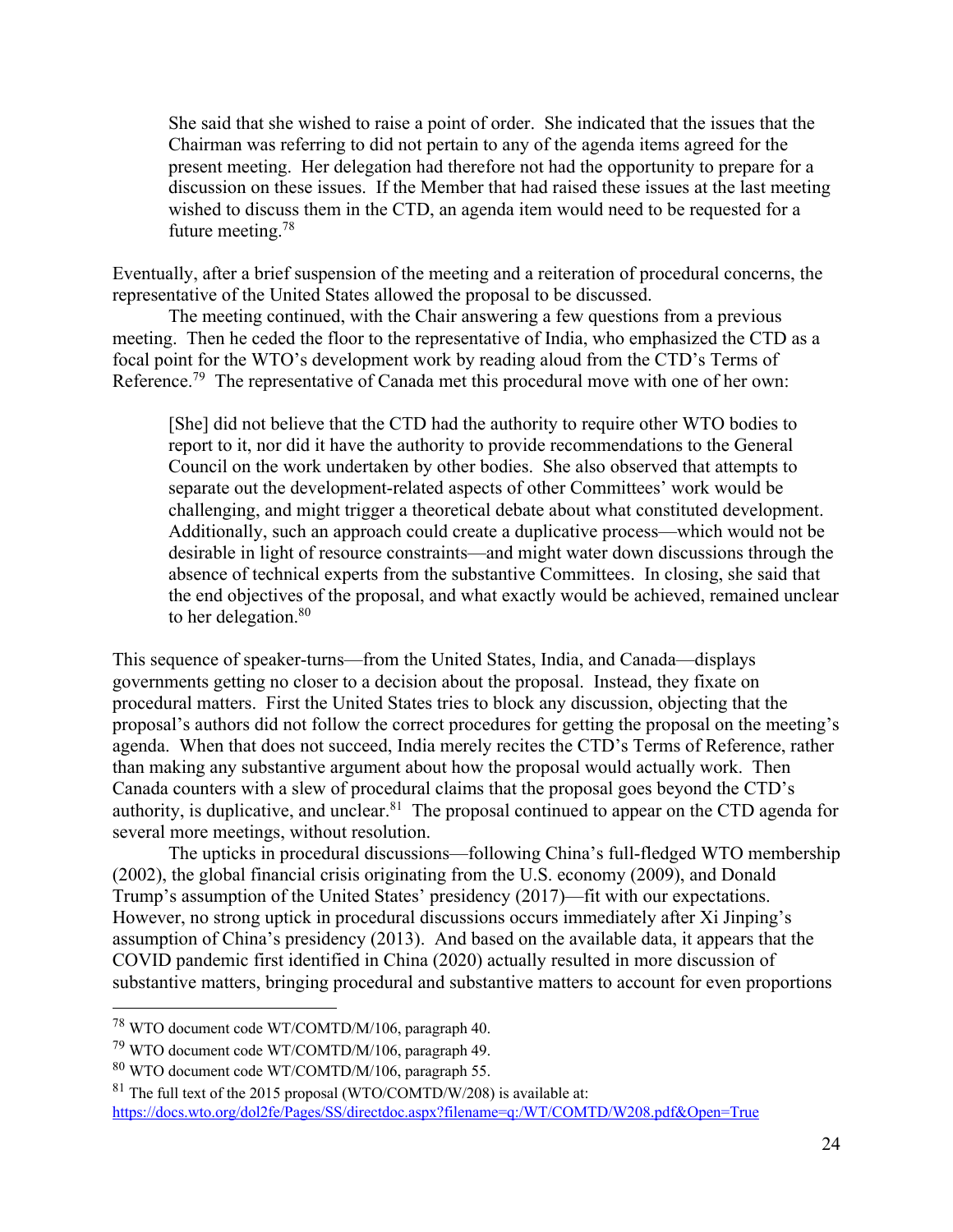for the first time in about fifteen years. (Though, for a deeper look into how the May 2022 CTD meeting explicitly channeled governments into discussions of substantive rather than procedural matters, see the findings about Hypothesis 3 below.)

Thus, the evidence concerning Hypothesis 2 is mixed. The hypothesis is borne out by governments' greater preoccupation with procedural matters following the shocks of 2002, 2009, and 2017. However, the shocks of 2013 and 2020 do not increase gridlock as expected. One possible explanation is that—in line with economists who speak of China's accession to the WTO as "*The* China Shock," with even more far-reaching effects than China's leadership changes or pandemics<sup>82</sup>—China's full-fledged membership in 2002 may be an outsized shock, preventing other China-related shocks from reverberating as anticipated.

#### **Hypothesis 3: Rhetorical Frames**

Next we examine Hypothesis 3, which also anticipates what happens in the short-term aftermath of shocks. Specifically, the hypothesis predicts that, within discussions of substantive matters, the sub-topics that governments emphasize will be *more* likely to trumpet one preferred rhetorical frame, without building bridges to the alternative frame. Again, shocks are expected to increase gridlock.

To test this, we do a second step of structural topic modeling: focusing on the textual data that deals with substantive matters, we use another STM to sort that data into ten further subtopics. Topic frequency is able to vary non-linearly by year, and the model also contains a control variable for whether a given unit of analysis is from the Canada-EU-US grouping, the China-Egypt-India grouping, or neither. This second STM is more granular, helping to identify the core rhetorical frames that governments use for matters of substance.

Like the first step, this is an unsupervised approach, with humans interpreting what the computer finds but not dictating what must be found. Instead of forcing the computer to look specifically for a Trade Frame and a Development Frame, we identify prevalent sub-topics and examine whether or how those sub-topics fit with the reciprocal notion of trade or the redistributive notion of development. Moreover, even though recent work finds that a strong predictor of behavior within the WTO is a country's development level,  $83$  we make no assumptions that governments from richer countries use a rhetorical frame of Trade or that those from poorer countries use a rhetorical frame of Development. All of this is to be probed, not presumed.

After permitting the computer to use algorithms and calculations to sort the data on substantive matters into whatever ten sub-topics it estimates to be most prevalent, we use human close-reading of representative statements to determine appropriate labels. This results in the following ten sub-topics: Vulnerabilities of Commodity-Dependent Economies, E-Commerce, Need for Technical Assistance, Requests for Regional Training Courses, Special Trade Provisions for Least-Developed Countries, Needs of Small Economies, Evaluations of Technical Assistance, Market Access, Endorsements and Expressions of Support, and Evaluations of Programs.<sup>84</sup> It is immediately apparent that six sub-topics—Vulnerabilities of Commodity-Dependent Economies, Need for Technical Assistance, Evaluations of Technical Assistance, Requests for Regional Training Courses, Special Trade Provisions for Least-Developed

<sup>82</sup> Autor et al. 2016, 2021.

<sup>83</sup> Johnson and Urpelainen 2020; Johnson and Lerner 2021.

 $84$  For the ten sub-topics' prevalence over time, see Figure A2 in the appendix.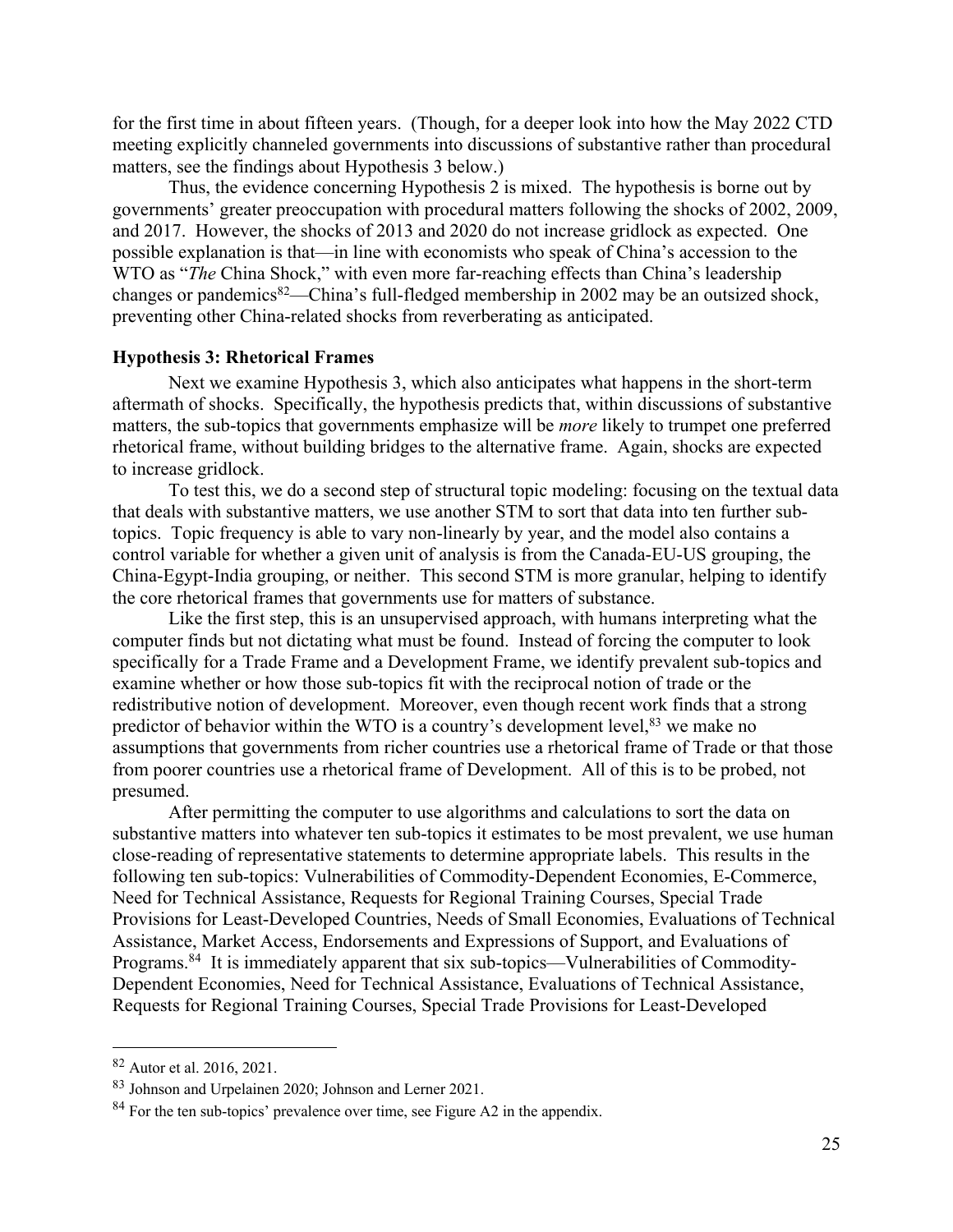Countries, and Needs of Small Economies—seem to be about one-way transfers, rather than twoway bargaining. This hints that in addition to a traditional Trade Frame (with a policy implication of reciprocation), some WTO member-governments probably are using a newer Development Frame (with a policy implication of redistribution).

It is likely that the Trade Frame and Development Frame are positively correlated with richer and poorer countries, respectively. Yet that is something to be investigated, not presumed, since governments' rhetorical framing could vary with numerous external or internal factors beyond a country's development level. To dig further, we need to identify rhetorical frames more directly—a non-trivial challenge, given that rhetorical nuances are most readily discernible by human close-reading, but our dataset contains thousands of speaker-turns.

Therefore, we use a middle-ground technique of hand-coding rhetorical frames in a sample of speaker-turns related to substantive matters. Specifically, we utilize Atlas.Ti software to inductively build a set of phrases employed in the Trade Frame and the Development Frame. The initial sample consists of 237 speaker-turns that most heavily load onto the ten "substantive" sub-topics, plus an additional 250 randomly sampled speaker-turns. The sample's two-part structure captures how the frames appear in highly significant observations, as well as in randomly sampled content that might be orthogonal to underlying sub-topics. For each of the sampled speaker-turns, we hand-code governments' use of a Trade Frame or a Development Frame (or neither).

The Trade Frame exhibits key words such as bargaining, market-opening, auditing, mutual, agreement, deal, in return, two-way, integration, reciprocity, etc. Induction from our sample suggests the overarching theme is that countries cannot, or must not, get something for nothing. Instead, concessions are to be mutual; favors are to be returned; programs are to be evaluated. In many speaker-turns using the Trade Frame, the focus is on integration of all WTO member-governments into existing programs.

In contrast, the Development Frame exhibits key words such as funding, capacitybuilding, assistance, transfer, aid, resources, inequality, poverty, justice, one-way, redistribution, etc. Induction from our sample suggests the overarching theme is that richer countries have a responsibility to address historical wrongs or misfortunes that have left other countries behind. In many speaker-turns using the Development Frame, the focus is on expanding WTO programs in order to target money, know-how, or other resources to struggling member-governments.

In our hand-coded sample, about 60% of the speaker-turns use a Trade Frame and about 30% use a Development Frame, while the remaining 10% use neither. This suggests that in discussing substantive matters, governments repeatedly employ these two rhetorical frames. Among the governments using the Trade Frame in our sample, the most frequent speakers are Canada, the European Union, Switzerland, and the United States. Although speaker-turns using the Development Frame are smaller in absolute quantity in our hand-coded sample, the number of different governments using the Development Frame is larger, with the most frequent speakers being Bangladesh, China, India, and Morocco.

With Named-Entity Recognition (NER), we can also pick up on governments referencing one another within their speaker-turns. For the immediate aftermath of the five shocks identified above, Figure 7 shows the changes in probability that a government will reference another government using the same rhetorical frame, the alternative frame, or neither.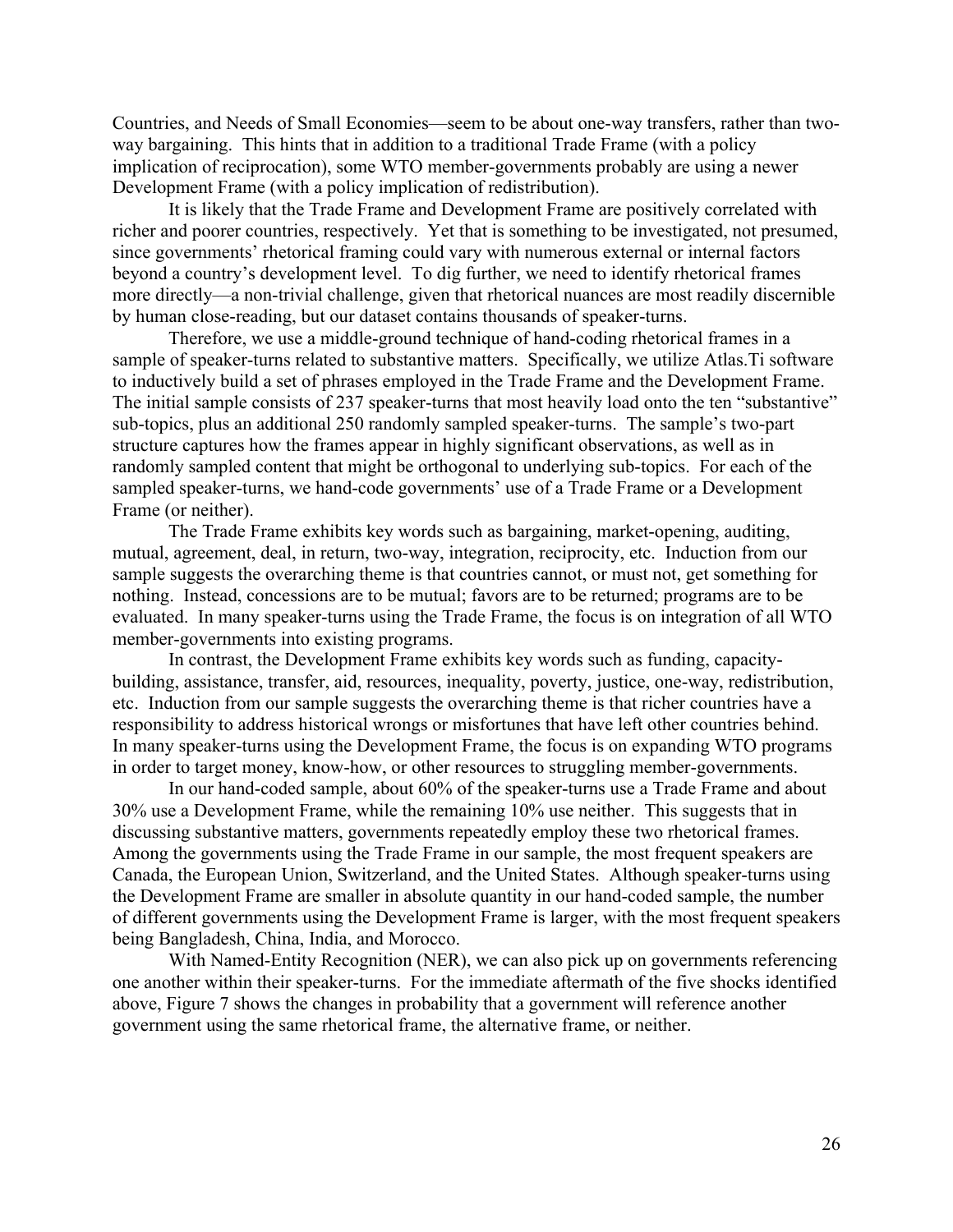|                            |                                       | <b>Reference Target</b>                   |                                          |                                             |
|----------------------------|---------------------------------------|-------------------------------------------|------------------------------------------|---------------------------------------------|
|                            |                                       | Government<br><b>Using Trade</b><br>Frame | Government Using<br>Development<br>Frame | Government<br><b>Using Neither</b><br>Frame |
| Reference<br><b>Source</b> | Government Using<br>Trade Frame       | $+2\%$ -points                            | $+1\%$ -point                            | $-3$ %-points                               |
|                            | Government Using<br>Development Frame | $+1\%$ -point                             | $+8$ %-points                            | $-8\%$ -points                              |

*Figure 7: Following Shocks, There Is Not Much Bridge-Building across Rhetorical Frames* 

Following shocks, there is not much bridge-building across rhetorical frames. Instead, there is some evidence of "rallying the troops": governments using the Trade Frame are slightly more likely to reference fellow governments that use the Trade Frame, and governments using the Development Frame are somewhat more likely to reference fellow governments that use the Development Frame. Moreover, both groups are less likely to reference governments that use neither of the two frames. These findings support Hypothesis 3.

It is important to note that the COVID pandemic—contrary to Hypothesis 3—is one shock whose immediate aftermath does display some bridge-building across rhetorical frames. However, it also seems to be an "exception that proves the rule": the first CTD meeting after the onset of the pandemic contains numerous governments displaying flexibility in their use of the Trade Frame and the Development Frame. But by another meeting just a few months later, governments had become entrenched in competing rhetorical frames.

To see the fleeting attempt at bridge-building, first consider examples from the CTD's May 2020 meeting. This meeting was unusual, because it had been postponed due to the pandemic, ended up being held virtually rather than in person, and spanned only a half-day. Furthermore, in advance the Chairperson (from Afghanistan) had informed governments that, instead of returning to pre-pandemic agenda items, he would encourage governments to "exchange views and experiences on the impact of the COVID-19 outbreak on the trade of developing countries."<sup>85</sup>

As a result, numerous governments employed both main rhetorical frames, often entwining them in a single speaker-turn. For example, the representative of Botswana first utilized the alternative Trade Frame to emphasize the threat that the pandemic posed to reciprocation and two-way bargaining:

[He said that Africa, in general, was] heavily dependent on **imports** of pharmaceutical products and medical equipment, which were essential to combat COVID-19. As a net importer, African countries believed that emergency measures designed to tackle COVID-19, if deemed necessary, had to be targeted, proportionate, transparent, and temporary, and needed to be **consistent with WTO rules**. He called for an urgent and coordinated approach to **address trade restrictive measures**, so that such measures did

<sup>85</sup> WTO document code WT/COMTD/M/111, paragraph 1.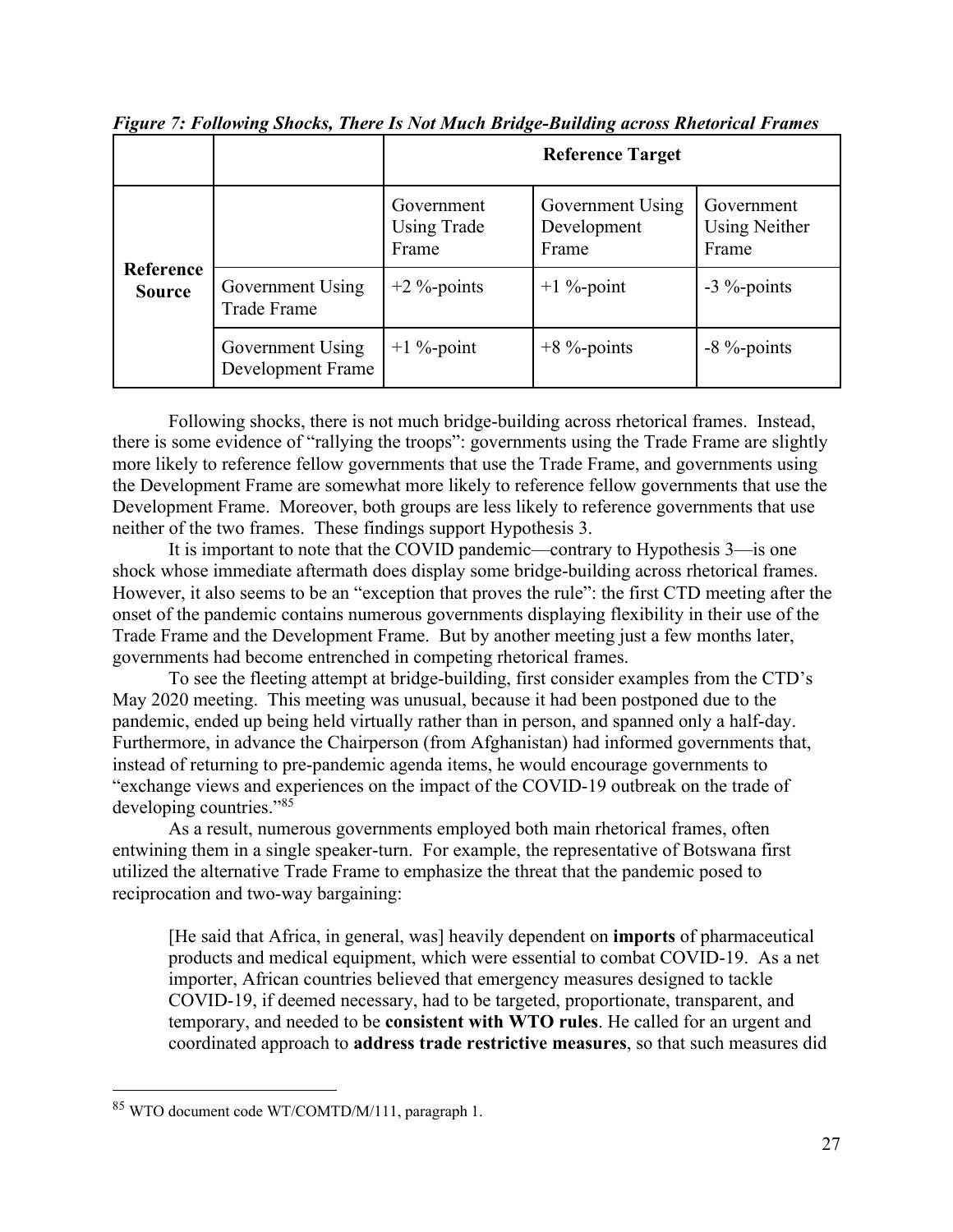not significantly affect African countries and their ability to **ensure access to essential**  goods on reasonable and affordable terms.<sup>86</sup>

Next, the representative of Botswana reverted to the preferred Development Frame to emphasize the threat that the pandemic posed to redistribution and one-way transfers:

The present crisis had exposed the **structural vulnerabilities** and wide **inequality** gaps in African countries. This underscored the importance of strengthening [**Special and Differentiated Treatment**] provisions to promote **inclusive** growth, and to ensure that the [multilateral trading system] was **responsive to the needs of developing countries** and [least-developed countries]. He stressed that [**Special and Differentiated Treatment] should not be regarded as a compromise, but rather as a necessity** to help address the challenges posed by global crises such as the COVID-19 pandemic.<sup>87</sup>

Thus, in quick succession, the representative of Botswana called for a pandemic response involving both two-way bargaining *and* one-way transfers.

Something similar happened with China, whose representative interspersed the alternative Trade Frame with the preferred Development Frame:

On the **trade** front, China was endeavoring to **keep its market open**, and to **boost trade**  with its global partners. The 127<sup>th</sup> China Import and Export Fair, which would take place online in mid-June, would create an international trade platform enabling foreign traders to remotely **promote their products** and **conduct business matching** with Chinese partners. Furthermore, the  $3<sup>rd</sup>$  China International Import Expo would be held in Shanghai in November.

On the **aid** front, China had provided anti-pandemic **donations** to 140 countries and international organizations, and had exported large quantities of anti-pandemic supplies to 189 countries and regions. In addition, China would provide USD 2 billion over 2 years to **help with COVID-19 responses and economic and social development** in affected countries, especially developing countries.88

In closing, the representative of China called on members to keep global supply chains open *and* to target technical assistance toward struggling states.

A few governments even eschewed their usual rhetorical frame and couched their statements in the alternative frame alone. For example, the representative of the United States adopted the Development Frame, emphasizing one-way transfers the US had made:

She informed the Committee that, as of 1 May 2020, the United States Department of State and the United States Agency for International Development (USAID) had committed more than USD 900 million in **assistance** to fight the pandemic **in the world's most at-risk countries**…. The United States was also providing **critical** 

<sup>86</sup> WTO document code WT/COMTD/M/111, paragraph 9, emphasis added.

<sup>87</sup> WTO document code WT/COMTD/M/111, paragraph 10, emphasis added.

<sup>88</sup> WTO document code WT/COMTD/M/111, paragraph 11, emphasis added.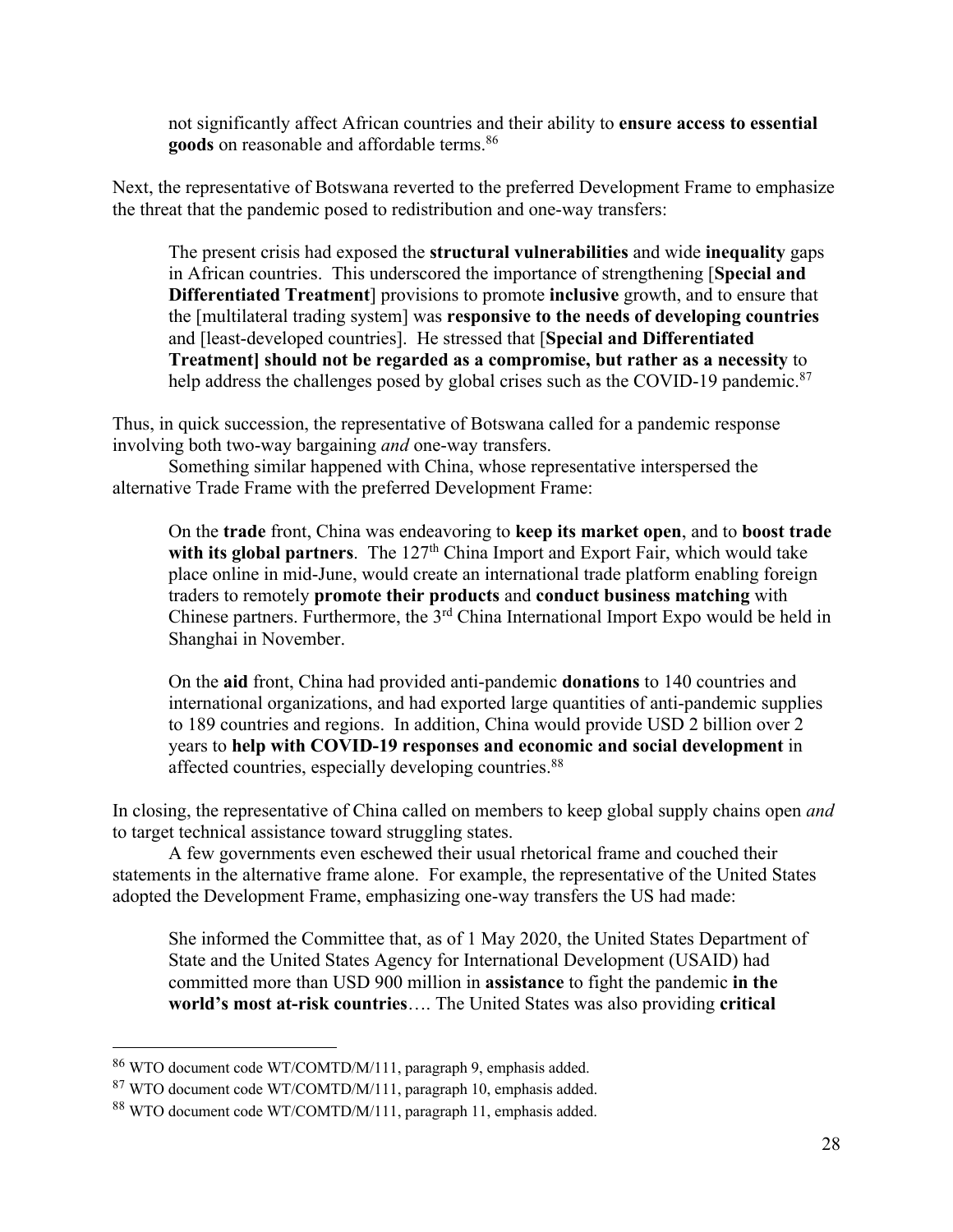**support to international organizations** fighting the pandemic, including the United Nations Children's Fund (UNICEF), the World Food Program (WFP), and dozens of other organizations. Despite the tremendous toll COVID-19 had taken on the United States in terms of lives lost and economic challenges, the United States was proud to be the **largest single donor** to the global response efforts, building on decades of leadership in life-saving health and **humanitarian assistance**. 89

Despite usually promoting reciprocation, shortly after the onset of the COVID pandemic the representative of United States emphasized redistribution.

Conversely, the representative of Ecuador set aside its preferred Development Frame and utilized the alternative Trade Frame:

She indicated that Ecuador's **trade** had been severely affected, both directly and indirectly, by the repercussions of COVID-19 and the containment measures applied by many countries. Ecuador's economy was dollar-based and relied on five **main sources of foreign exchange income**—which were trade, [foreign direct investment], tourism, remittances and, as a last resort, external borrowing…. In order to achieve sustainable and extensive economic recovery, it was vital to ensure renewed international commitment—based on global solidarity, and through the strengthening of a **transparent, predictable, non-discriminatory and rules-based [multilateral trading system]**.

Despite often promoting redistribution, in the immediate aftermath of the COVID pandemic the representative of Ecuador emphasized reciprocation.

But even during this extraordinary meeting in May 2020, not all governments built bridges between rhetorical frames. For example, the representative of Indonesia stuck to the preferred Development Frame:

[He noted that] the **limited capacity and resources of developing Members** in fighting this pandemic was reason enough for the WTO to address the **needs** of these Members. In this regard, he believed that it was reasonable to expect **greater policy space and flexibilities** under rules relating to the Agreement on Trade-Related Aspects of Intellectual Property Rights, or other possible means, so as to ensure **equitable and affordable access** to medicines and medical devices in the context of the combat against the pandemic. Since the establishment of the WTO, the need for policy space had never been greater. He indicated in this regard that policy space **should not be seen as a disruption to competition in global merchandise trade, but rather as a lifeline to those in need**, particularly for health purposes. His delegation was of the view that these flexibilities should be targeted, proportionate, transparent, and temporary. He called on Members to prove that **development was still at the heart** of the WTO.90

Thus, the representative of Indonesia pointed to the pandemic as yet another issue that disproportionately hurt developing countries and required one-way concessions.

<sup>89</sup> WTO document code WT/COMTD/M/111, paragraph 22, emphasis added.

<sup>90</sup> WTO document code WT/COMTD/M/111, paragraph 13, emphasis added.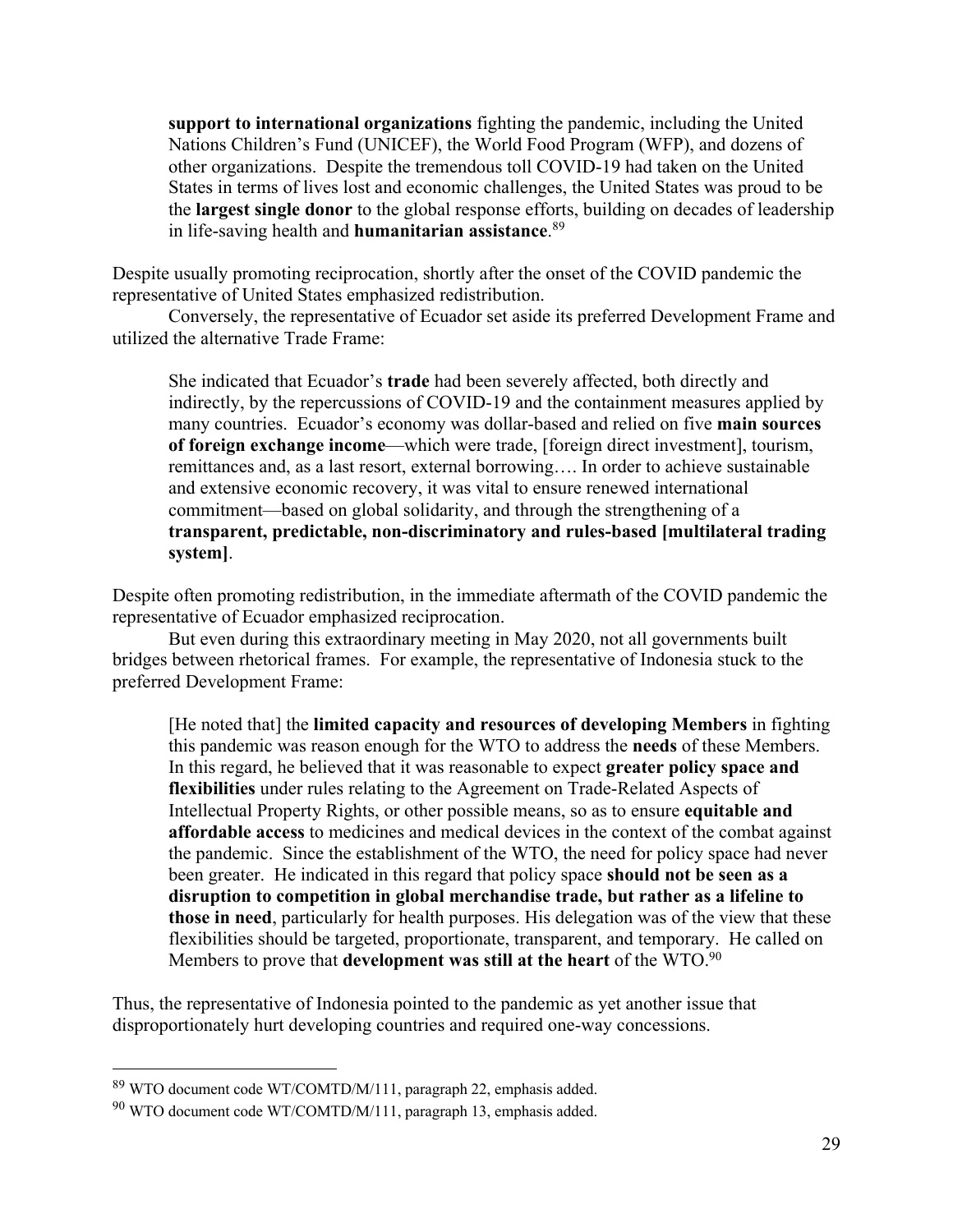In almost a mirror image of this, the representative of the European Union stuck to the preferred Trade Frame and foregrounded open markets and two-way benefits:

[She said that] while the resulting fall in **commodity prices** had a disproportionate impact on developing countries, these countries were also struggling to source the necessary **raw materials** for key sectors of their own economies. This was why the European Union had emphasized the imperative of building sustainable and resilient **supply chains**…. [resting on] a bedrock of **predictable and transparent trade rules**. It was for this reason that the European Union continued to emphasize the need for a global solution based on a reinforced, **open, rules-based [multilateral trading system]**. This necessitated ensuring the role of the WTO as a focal point for transparency regarding any **trade-related measures** taken by Members to fight the pandemic. It was also for this reason that the European Union was pushing for a multilateral framework to facilitate **trade in essential medical supplies and protective equipment**.

Even while describing the EU's pandemic assistance, the representative of the European Union spotlighted what the EU aimed to get in return:

[She noted that the EU's] "Team Europe" response package to COVID-19 included a total of EUR 23 billion to help developing countries preserve their **production and trading capacities**, as well as to support **growth and employment**. At the same time, the European Union was working with international organizations, partner countries, and the European private sector to build strong and resilient **value chains in strategic sectors**. In doing so, efforts were being made to ensure that sustainability, responsible business conduct, and **labor and human rights—as well as environmental standards**—were not only respected, but also became the **backbone of global recovery**.

Thus, the representative of the European Union pointed to the pandemic as yet another issue that necessitated bargaining and two-way benefits.

In fact, by the November 2022 CTD meeting, the limited bridge-building from the May 2022 meeting had been abandoned—suggesting it was an exception that actually underscores the strength of Hypothesis 3's prediction. Just a few months after the shock, governments had returned to their pre-pandemic agenda and were doubling-down on their previously preferred rhetorical frames. Once again, the agenda included the short 2015 proposal—by Barbados, Belize, China, Cuba, Ecuador, India, and the African Group—for the CTD to report on development-related work occurring in other WTO bodies and to make recommendations to the General Council about better intra-WTO coordination on development issues.

The texts echo how governments discussed the proposal back in 2018, following the shock of Donald Trump's assumption of the US's presidency: India and China again wielded the Development Frame, and the EU and the United States countered with the Trade Frame, complaining that the proposal's authors had made no attempt at two-way bargaining. The representative of India repeated the same points from past meetings.<sup>91</sup> The representative of China updated the argument a little, asserting that " the pandemic had disproportionately affected developing countries with limited resources and financial constraints, and it was therefore

<sup>91</sup> WTO document code WT/COMTD/M/113, paragraph 21.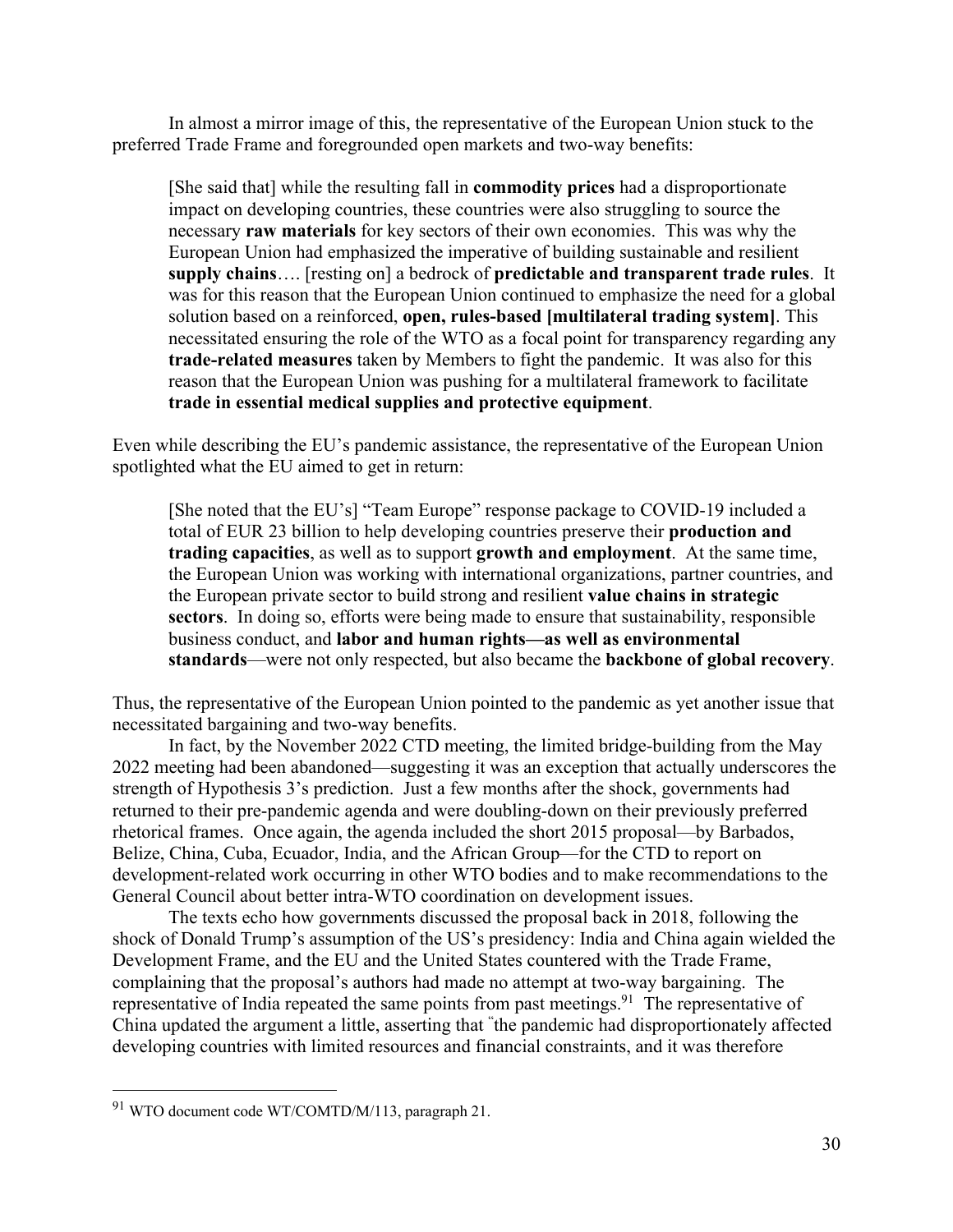important for more attention to be given to development issues in discussions at the WTO" through instruments such as the  $2015$  proposal.<sup>92</sup>

The representative of the EU responded that "there had been no changes in positions over the past few years [and] the proponents had not taken any initiative to contact other members informally to discuss a way forward."93 Then, the representative of the United States closed by complaining:

**Seven years** or more was sufficient time for the remaining proposals to have been fully considered by other Members. Moreover, the proponents had **failed to take any initiative** for several years to advance their ideas. It was time for the proponents to **address the concerns raised by other Members**—by revising their proposals, or by dropping the proposals altogether. Either way, the items **needed to be removed from the CTD agenda**, until the proponents had **something new** to say.94

Thus, despite the tremendous shock of the COVID pandemic, WTO member-governments found themselves re-entrenched in the competing rhetorical frames they had wielded after earlier shocks. With a few months' lagtime, Hypothesis 3 was borne out.

## **IV. Conclusion**

Building on the concept of rhetorical contestation and the impact of exogenous shocks, this article offers a new theoretical framework to define and explain IGO gridlock. It uses the World Trade Organization as an important example in which gridlock reflects contestation between two competing ways to rhetorically frame the WTO's purpose: Trade vs. Development. Contrary to conventional wisdom, we predict that exogenous shocks—such as economic crises or leadership changes in key states—cannot be relied upon to end gridlock. Rather, in the aftermath of exogenous shocks, gridlock is likely to intensify as governments express frustration with one another (Hypothesis 1), fixate on procedures (Hypothesis 2), and "double-down" on their preferred rhetorical frame (Hypothesis 3).

We test our hypotheses with computational text analyses on an original dataset encompassing all transcripts between 1995 and 2020 from the Committee on Trade and Development, the WTO's focal point for discussions of the trade/development nexus. First, tracking the prevalence of frustration words establishes gridlock's presence and variation. Second, topic modeling distinguishes discussions of procedures and substance, showing that governments tend to sidetrack into procedural squabbles after exogenous shocks. Third, examining sub-topics within substantive discussions demonstrates the importance of the competing Trade Frame and Development Frame for particular governments, as well as a lack of bridge-building across frames after exogenous shocks. Overall, there is mixed support for Hypothesis 2, and there is consistent support for Hypotheses 1 and 3.

The article makes theoretical, empirical, and policy contributions. From a theoretical standpoint, it demonstrates how IGO gridlock is the flipside of successful rhetorical coercion. By linking gridlock with previously unconnected work on rhetorical contestation, the conceptual framework is able to pinpoint some of gridlock's key markers and derive a counter-intuitive

<sup>92</sup> WTO document code WT/COMTD/M/113, paragraph 22.

<sup>93</sup> WTO document code WT/COMTD/M/113, paragraph 23.

<sup>94</sup> WTO document code WT/COMTD/M/113, paragraph 24.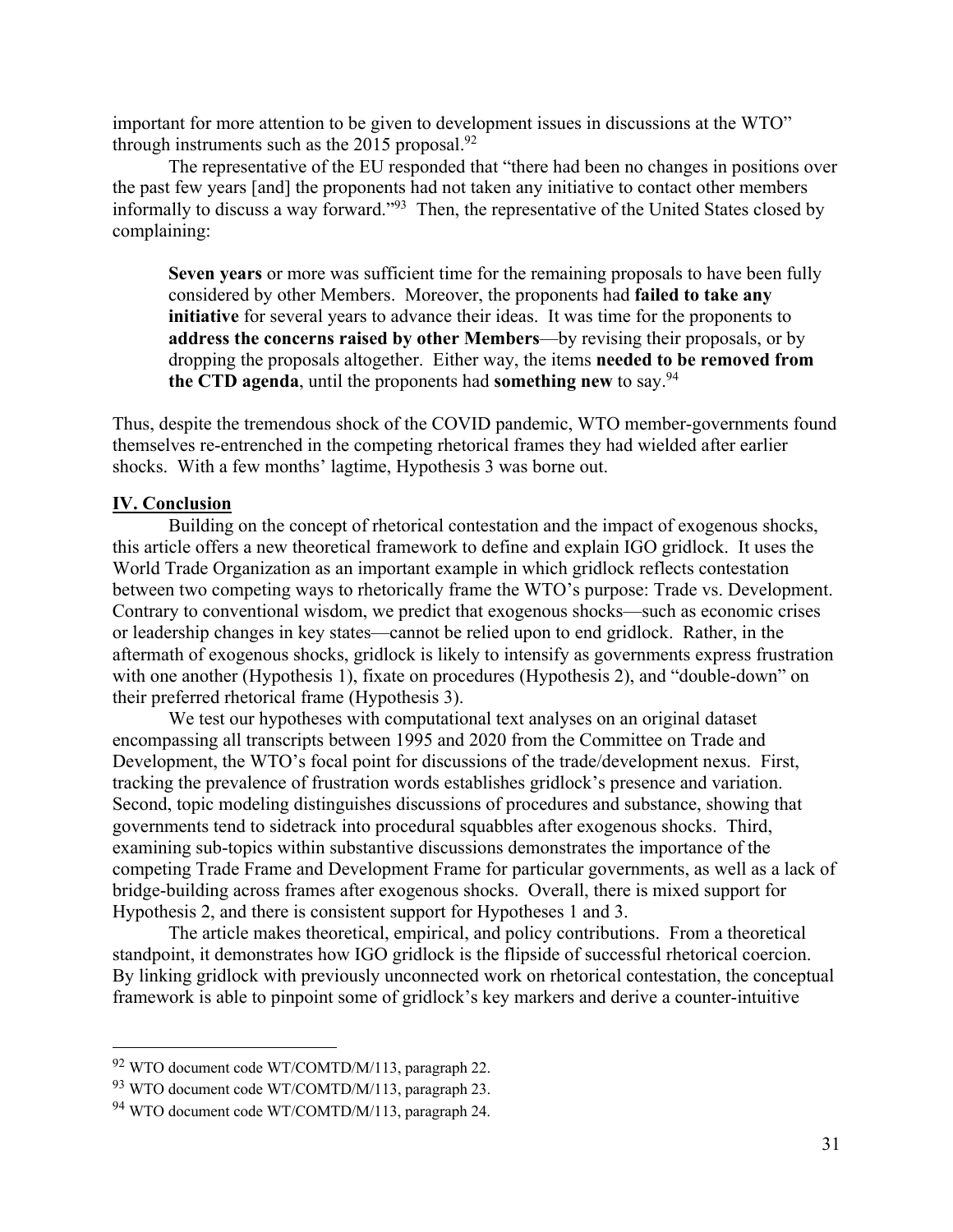expectation that exogenous international shocks are likely to exacerbate IGO gridlock, rather than end it.

In other words, we bring novel theoretical insights to bear on questions of the meaning, variation, and drivers of IGO gridlock. Our operationalization of gridlock fits the reality of international politics. Moreover, its aspects—such as rhetorical frames, procedural matters, and expressions of frustration—are general enough to apply to many international institutions.

Second, from an empirical standpoint, the article operationalizes gridlock in a way that permits this important concept to vary, not just increase. Unlike the literature's prominent explanations—such as the growing complexity of problems, the rise of new powers, the multipolarization of the international system, or the aging of IGOs—our emphasis on exogenous international shocks is not as entangled with the march of time. Instead, both gridlock and its proposed driver can wax and wane.

After developing falsifiable hypotheses about the relationship between shocks and IGO gridlock, we test our hypotheses using computational text analyses on an original dataset of over 5,000 government statements from 1995 to 2020 in the WTO's Committee on Trade and Development. In conjunction with human close-reading of the underlying texts, the empirics support the hypotheses. This empirical support serves as encouragement to apply our theoretical framework to other international contexts where gridlock occurs. For example, parts of the United Nations system would be a fruitful place to start, with the set of relevant rhetorical frames adjusted to fit the specific context.

Third, from a policy standpoint, the article provides insights into the trade/development nexus and the perceived gridlock of the WTO. The lack of substantive policy agreements coming out of the WTO is a longer-standing issue than generally presumed. Moreover, it occurs not just because governments prefer different policy prescriptions, but because governments disagree about deeper rhetorical frames about whether the WTO's main purpose is to facilitate two-way bargaining (Trade) or one-way transfers (Development). Amidst such rhetorical contestation, traditionally weaker states are empowered—by their quantity within the WTO membership, as well as by rhetorical toe-holds in the Marrakesh Agreement that established the WTO—to prevent traditionally stronger states from focusing the IGO on trade policy alone, to the exclusion of development policy. However, because they are not sufficiently empowered to coerce the rest of the WTO membership to reorient solely around development policy, the IGO remains a forum for heated rhetorical contestation. The article's empirical results indicate that, unlike in some domestic forums, exogenous shocks are not guaranteed to bring gridlock to an end. Instead, partly due to the greater fragmentation of the audiences for IGOs, in the immediate aftermath of exogenous shocks, gridlock often increases.

In practical terms, our findings reinforce the notion that the WTO of the near future will be "minimalist."<sup>95</sup> Alternatives such as bilateralism, regionalism, or protectionism offer cheaper, quicker, and more populist alternatives than the multilateral WTO.<sup>96</sup> Tackling a narrowed set of sectors and issues, much of the organization's progress is likely to be intermittent,  $97$  occurring between exogenous shocks.

<sup>95</sup> Weinhardt and ten Brink 2020, 241.

<sup>96</sup> Narlikar 2010, 724.

<sup>97</sup> Narlikar 2010; Hale et al. 2013; Hufbauer and Cimono 2013; Van Grasstek 2013; Elsig 2015; Hopewell 2016; Faude 2020; Rewizorski 2020.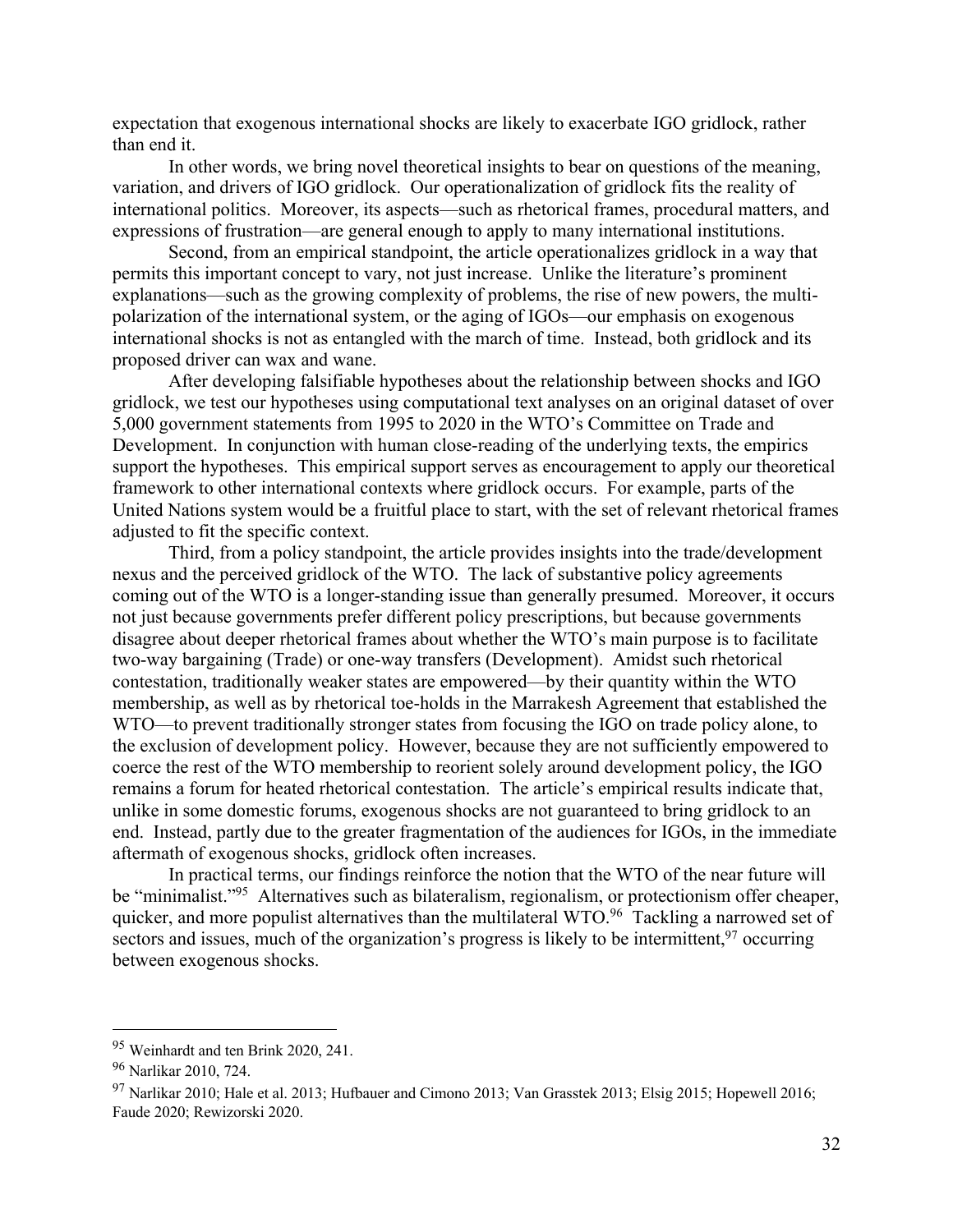# **References**

Autor, David, David Dorn, and Gordon Hanson. 2016. "The China Shock: Learning from Labor Market Adjustment to Large Changes in Trade." *National Bureau of Economic Research*: Working Paper 21906.

Autor, David, David Dorn, and Gordon Hanson. 2021. "On the Persistence of the China Shock." *National Bureau of Economic Research*: Working Paper 29401.

Bailey, Michael, Judith Goldstein, and Barry Weingast. 1997. "The Institutional Roots of American Trade Policy: Politics, Coalitions, and International Trade." *World Politics* 49(3): 309- 338.

Binder, Sarah. 2004. *Stalemate: Causes and Consequences of Legislative Gridlock*. Washington, DC: Brookings Institution Press.

Blei, David. 2012. "Probabilistic Topic Models." *Communications of the ACM* 55(4): 77-84.

Blei, David, Andrew Ng, and Michael Jordan. 2003. "Latent Dirichlet Allocation." *Journal of Machine Learning Research* 3(1): 993-1022.

Brazys, Samuel, and Diana Panke. 2017. "Why Do States Change Positions in the United Nations General Assembly?" *International Political Science Review* 38(1): 70-84.

Chelotti, Nicola, Niheer Dasandi, and Slava Jankin Mikhaylov. Forthcoming. "Do Intergovernmental Organizations Have a Socialization Effect on Member-State Preferences? Evidence from the UN General Debate." *International Studies Quarterly*.

Collier, Paul. 2006. "Why the WTO Is Deadlocked: And What Can Be Done About It." *The World Economy* 29(10): 1423-1449.

Donnelly, Shawn. 2021. "Failing Forward: Power Politics, Regime Complexity, and Failing Forward under Deadlock." *Journal of European Public Policy* 28(10): 1573-1591.

Elsig, Manfred. 2015. "Limits to Orchestration: The Case of the World Trade Organization." In *International Organizations as Orchestrators*, edited by Kenneth Abbott, Philip Genschel, Duncan Snidal, and Bernard Zangl, pp. 65-87. New York, NY: Cambridge University Press.

Faude, Benjamin. 2020. "Breaking Gridlock: How Path Dependent Layering Enhances Resilience in Global Trade Governance." *Global Policy* 11(4): 448-457.

Gamson, William. 1992. *Talking Politics*. Cambridge, UK: Cambridge University Press.

Goffman, Erving. 1974. *Frame Analysis: An Essay on the Organization of Experience*. Cambridge, MA: Harvard University Press.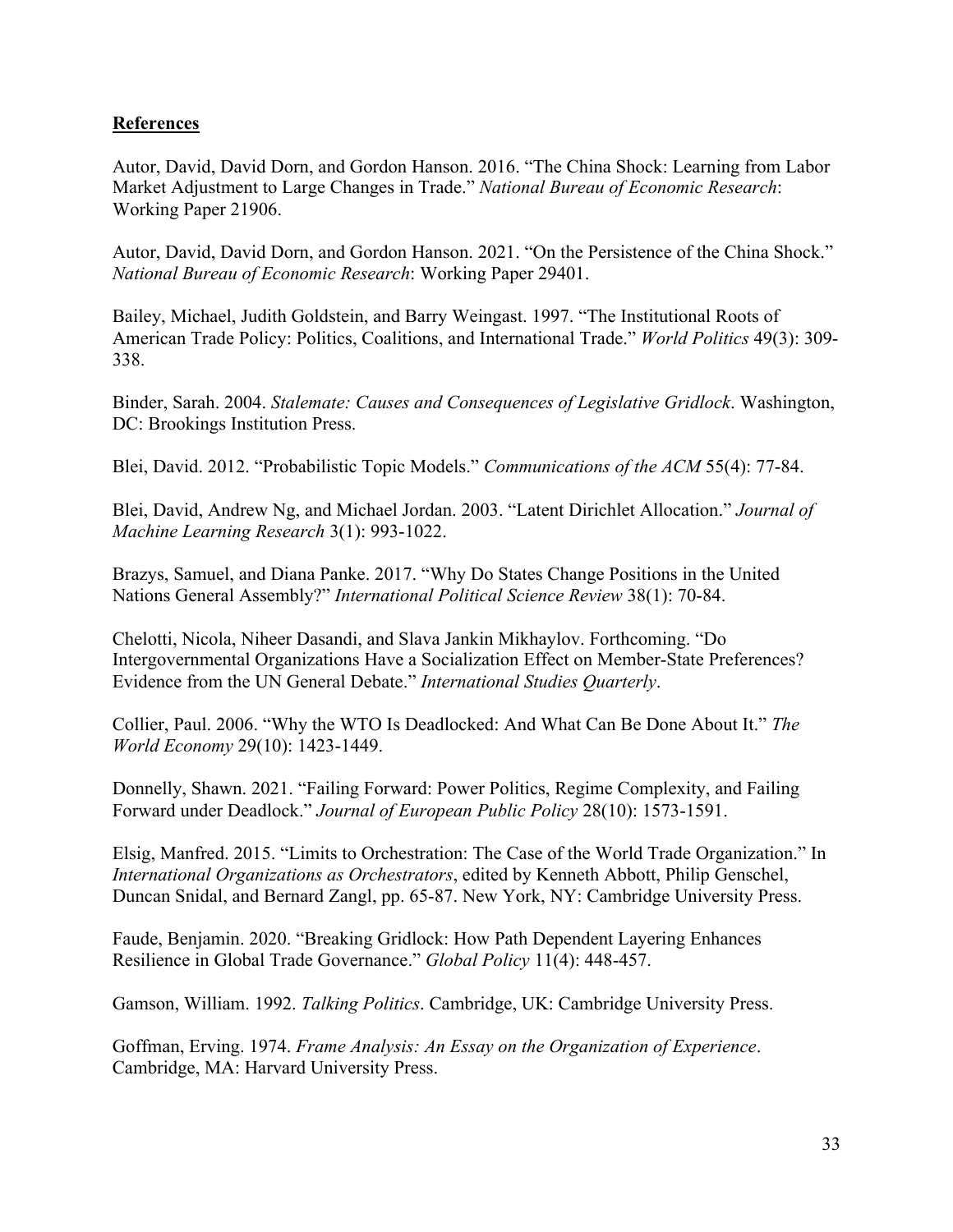Grimmer, Justin, and Brandon Stewart. 2013. "Text as Data: The Promise and Pitfalls of Automatic Context Analysis Methods for Political Texts." *Political Analysis* 21(3): 267-297.

Habermas, Jurgen. 1984. *The Theory of Communicative Action, Volume 1*. Translated by T. McCarthy. Boston, MA: Beacon Press.

Hale, Thomas, David Held, and Kevin Young. 2013. *Gridlock: Why Global Cooperation Is Failing When We Need It Most*. Cambridge, UK: Polity.

Held, David, Ilona Kickbusch, Kyle McNally, Dario Piselli, and Michaela Told. 2019. "Gridlock, Innovation, and Resilience in Global Health Governance." *Global Policy* 10(2): 161- 177.

Hopewell, Kristen. 2015. "Different Paths to Power: The Rise of Brazil, India, and China at the World Trade Organization." *Review of International Political Economy* 22(2): 311–338.

Hufbauer, Gary, and Cathleen Cimono. 2013. "What Future for the WTO?*" The International Trade Journal* 27(5): 394-410.

Jawara, Fatoumata, and Aileen Kwa. 2004. *Behind the Scenes in the WTO: The Real World of International Trade Negotiations.* New York, NY: Zed Books.

Johnson, Tana. 2015. "Information Revelation and Structural Supremacy: The World Trade Organization's Incorporation of Environmental Policy." *Review of International Organizations*  10(2): 207–229.

Johnson, Tana, and Joshua Lerner. 2021. "Environmentalism among Poor and Rich Countries: Using Natural Language Processing to Handle Perfunctory Support and Rising Powers." *Review of International Political Economy*.

Johnson, Tana, and Johannes Urpelainen. 2020. "The More Things Change, the More They Stay the Same? Developing Countries' Unity in International Politics." *Review of International Organizations* 15(2): 445-473.

Johnston, Alastair Iain. 2001. "Treating International Institutions as Social Environments." *International Studies Quarterly* 45(4): 487-515.

Kemp, Luke. 2016. "Bypassing the Ratification 'Straitjacket': Reviewing U.S. Legal Participation in a Climate Agreement." *Climate Policy* 16(8): 1011-1028.

Krebs, Ronald, and Patrick Thaddeus Jackson. 2007. "Twisting Tongues and Twisting Arms: The Power of Political Rhetoric." *European Journal of International Relations* 13(1): 35-66.

Lall, Ranjit. 2017. "Beyond Institutional Design: Explaining the Performance of International Organizations." *International Organization* 71 (2): 245-280.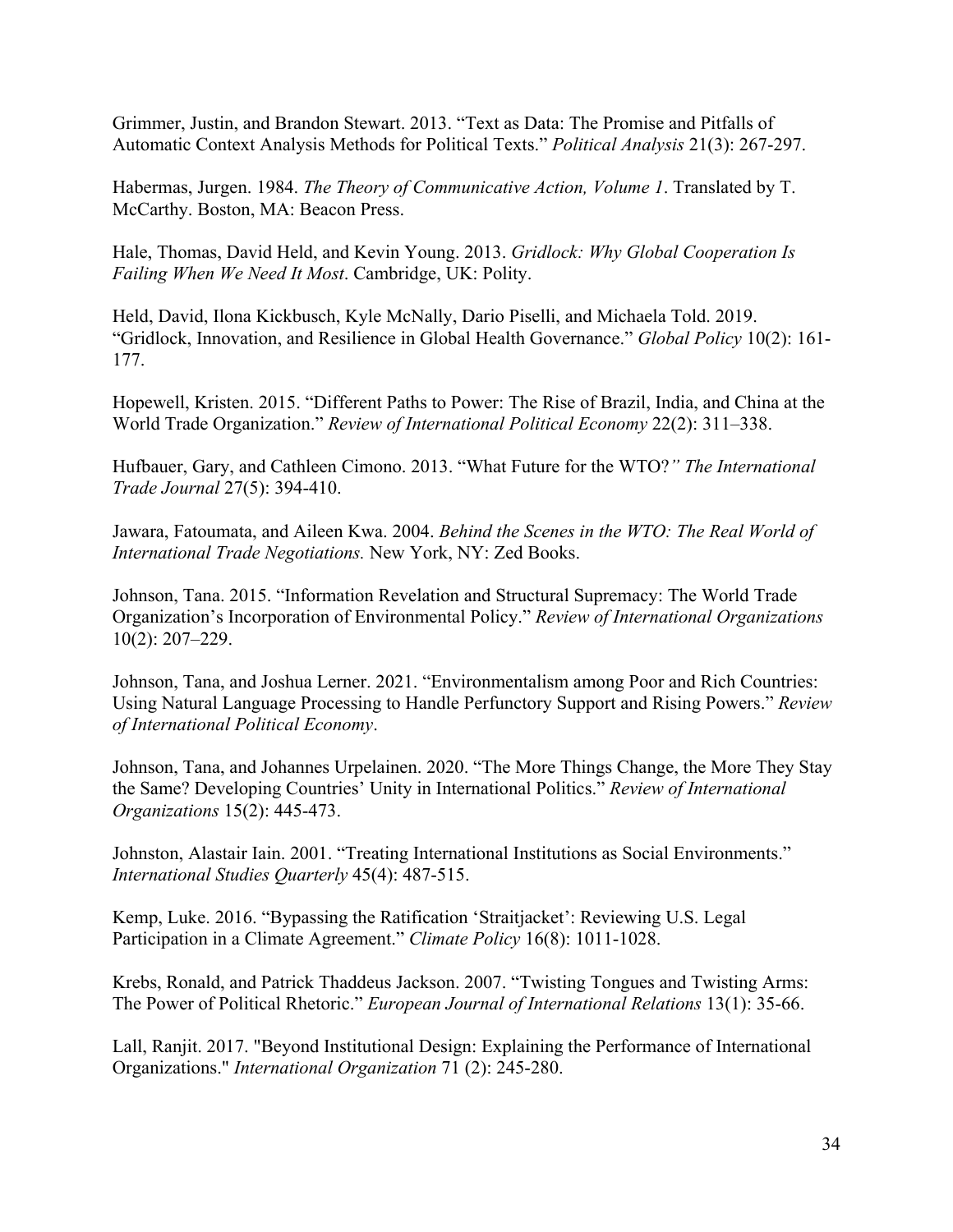Lanchchinetti, Andrea, M. Irmak, Sirer, Jane Wang, Daniel Acuna, Konrad Körding, and Luís Nunes Amaral. 2015. "High-Reproducibility and High-Accuracy Method for Automated Topic Classification." *Physical Review* X(5-011007): 1-11.

Lucas, Christopher, Richard Nielsen, Margaret Roberts, Brandon Stewart, Alex Storer, and Dustin Tingley. 2015. "Computer-Assisted Text Analysis for Comparative Politics." *Political Analysis* 23(2): 254-277.

Nanz, Patrizia, and Jens Steffek. 2004 "Global Governance, Participation and the Public Sphere." *Government and Opposition* 39(2): 313-225.

Narlikar, Amitra. 2010. "New Powers in the Club: The Challenges of Global Trade Governance." *International Affairs* 86(3): 717-728.

Narlikar, Amrita, ed. 2010. *Deadlocks in Multilateral Negotiations: Causes and Solutions*. Cambridge, UK: Cambridge University Press.

Narlikar, Amitra. 2019. "Regional Powers' Rise and Impact on International Conflict and Negotiation: China and India as Global and Regional Players." *Global Policy* 10(S2): 22-28.

Panke, Diana. 2017. "Speech is Silver, Silence is Golden? Examining State Activity in International Negotiations." *Review of International Organizations* 12(1): 121-146.

Rewizorski, Marek, Karina Jdrzejowska, and Anna Wrobel. 2020. *The Future of Global Governance: Challenges and Prospects in the Age of Uncertainty*, edited by Marek Rewizorski. Cham, Switzerland: Springer Nature.

Roberts, Margaret, Brandon Stewart, Dustin Tingley, Chris Lucas, Jetson Leder-Luis, Bethany Albertson, Shana Gadarian, and David Rand. 2014. "Topic Models for Open-Ended Survey Responses with Applications to Experiments." *American Journal of Political Science* 58(4): 1064-1082.

Rousseau, Jean-Jacques. 1968. *The Social Contract*. Translated by M. Cranston. New York, NY: Penguin Books.

Schimmelfennig, Frank. 2001. "The Community Trap: Liberal Norms, Rhetorical Action, and the Eastern Enlargement of the European Union." *International Organization* 55(1): 47-80.

Shotter, John. 1993. *Cultural Politics of Everyday Life: Social Constructivism, Rhetoric, and Knowing of the Third Kind*. Toronto, Canada: University of Toronto Press.

Stimmer, Anette. 2019. "Beyond Internalization: Alternate Endings of the Norm Life Cycle." *International Studies Quarterly* 63(2): 270-280.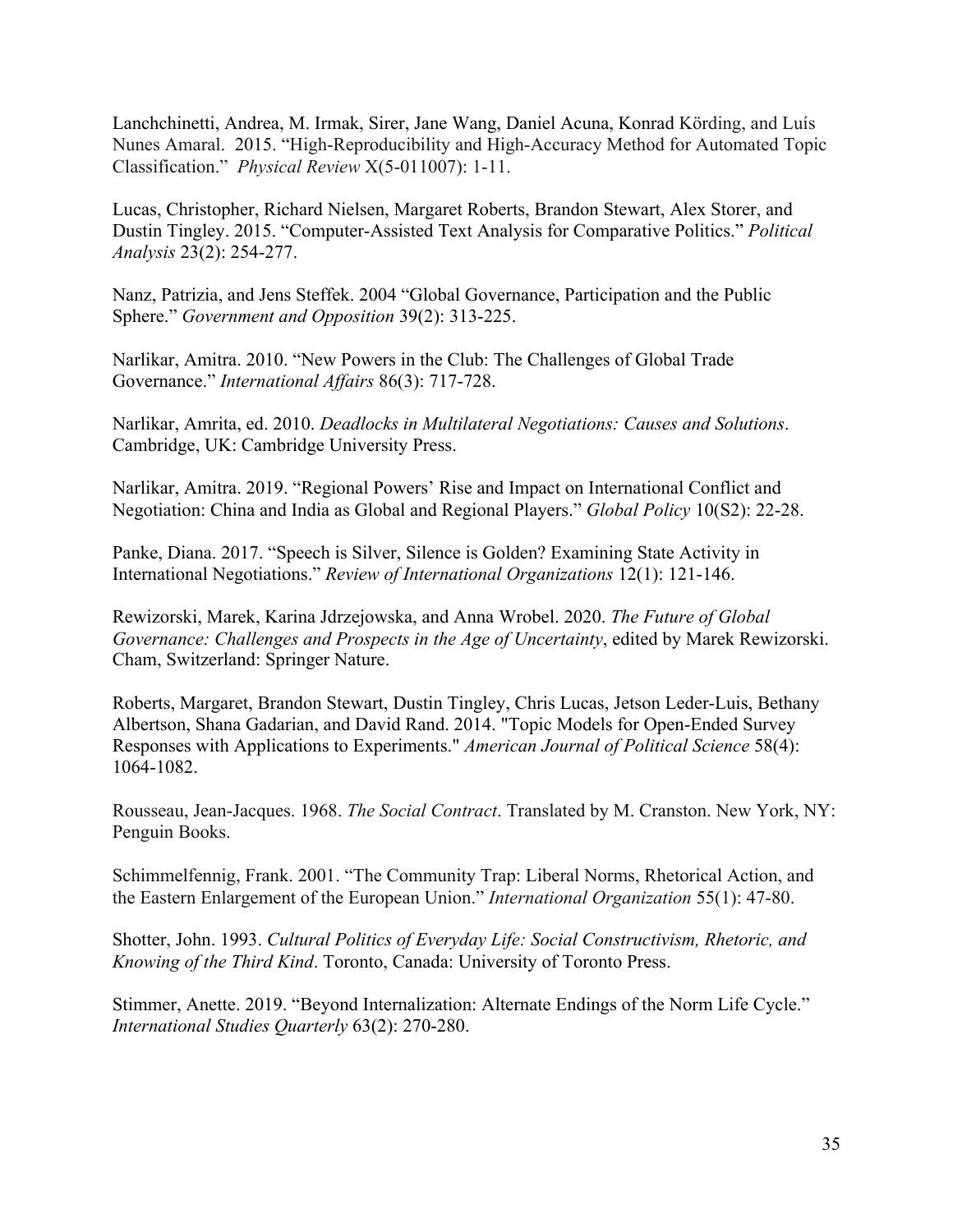Tu, Xinquan. 2013. "China's Position and Role in the Doha Round Negotiations." In *China and Global Trade Governance: China's First Decade in the World Trade Organization*, edited by Ka Zeng and Wei Liang. New York, NY: Routledge.

Van Grasstek, Craig. 2013. *Reflections on the History and Future of the WTO*. Washington, DC: Washington Trade Report XXIX(27).

Weinhardt, Clara, and Tobias ten Brink. 2020. "Varieties of Contestation: China's Rise and the Liberal Trade Order." *Review of International Political Economy* 27(2): 258-280.

Wilkinson, Rorden. 2018. "Past as Global Trade Governance Prelude: Reconfiguring Debate about Reform of the Multilateral Trading System." *Third World Quarterly* 39(3): 418-435.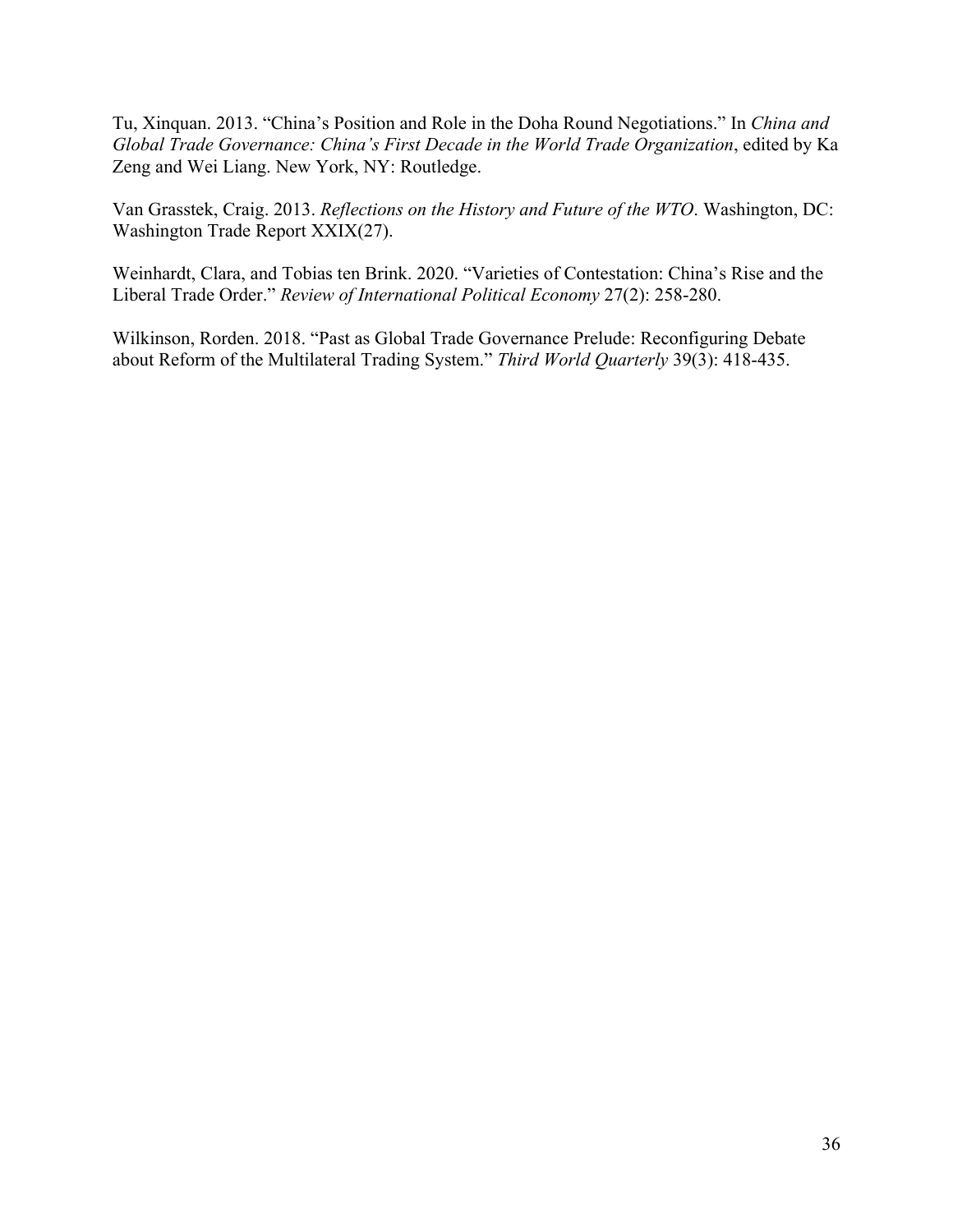# **Appendix**



**Figure A1: The Reasonableness of Two Main Topics**